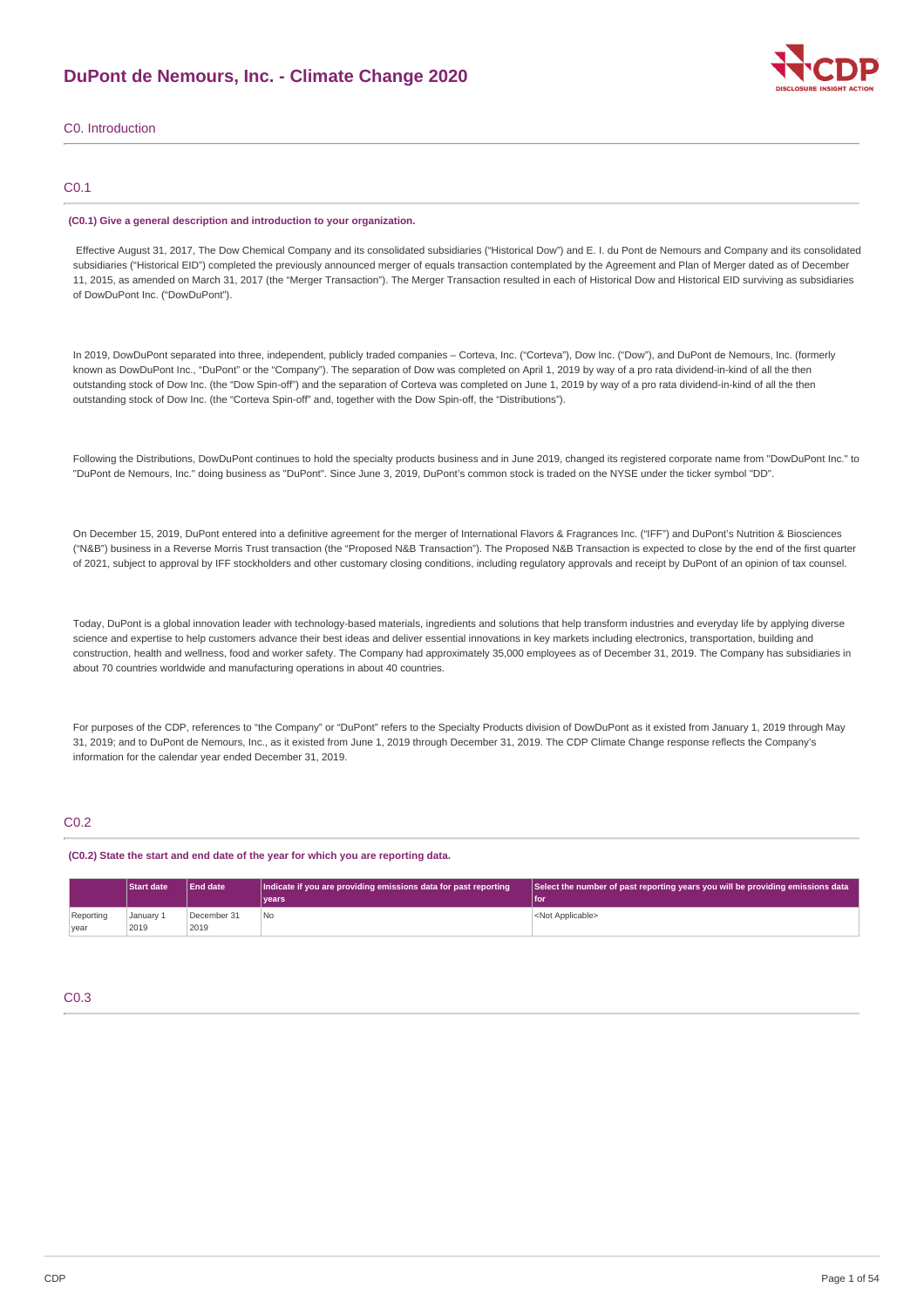## **(C0.3) Select the countries/areas for which you will be supplying data.**

Argentina Austria Belgium Brazil Canada Chile China Czechia Denmark Finland France Germany India Ireland Italy Japan Luxembourg Malaysia Mexico Netherlands Norway Philippines Republic of Korea Saudi Arabia Singapore Spain Taiwan, Greater China Thailand United Kingdom of Great Britain and Northern Ireland United States of America

# C0.4

**(C0.4) Select the currency used for all financial information disclosed throughout your response.** USD

# C0.5

(C0.5) Select the option that describes the reporting boundary for which climate-related impacts on your business are being reported. Note that this option should **align with your chosen approach for consolidating your GHG inventory.** Operational control

# C-CH0.7

**(C-CH0.7) Which part of the chemicals value chain does your organization operate in?**

## **Row 1**

**Bulk organic chemicals** Polymers

## **Bulk inorganic chemicals** Please select

**Other chemicals**

Specialty chemicals Specialty organic chemicals Other, please specify (Specialty materials)

# C1. Governance

# C1.1

**(C1.1) Is there board-level oversight of climate-related issues within your organization?**

Yes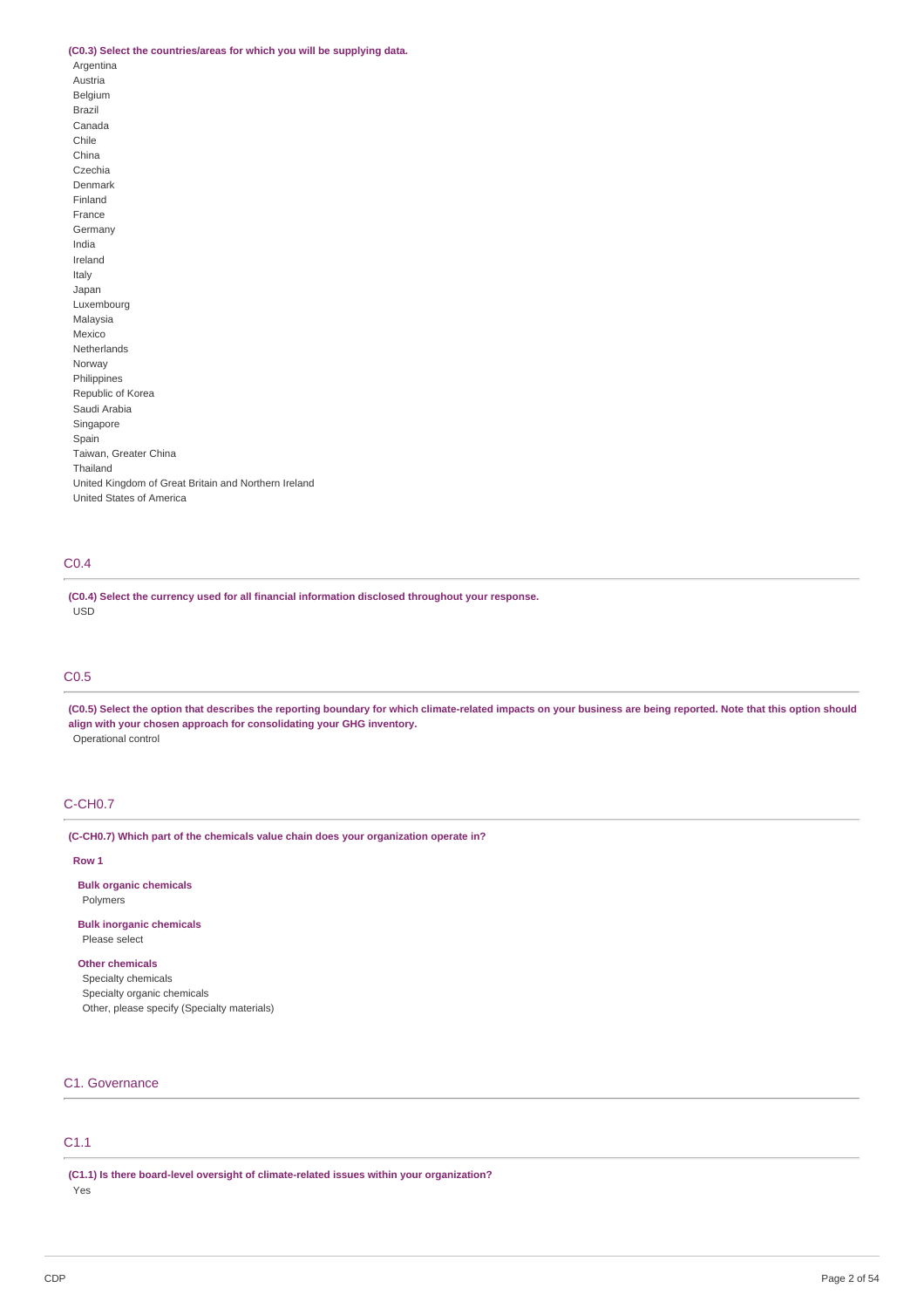# (C1.1a) Identify the position(s) (do not include any names) of the individual(s) on the board with responsibility for climate-related issues.

| <b>Position of</b><br>individual(s) | Please explain                                                                                                                                                                                                                                                                                                                                                                                                                                                                                                                                                                                                                                                                                                                                                                                                                                                                                                                                                                                                                                                                                                                                                                                                                                                                                                                                                                                                                                                                                                                                                                                                                                                                                                                                                                                                                                                                                                                                                                                                                                                                                                                                                                                                                                                                                                                                                                                                                              |
|-------------------------------------|---------------------------------------------------------------------------------------------------------------------------------------------------------------------------------------------------------------------------------------------------------------------------------------------------------------------------------------------------------------------------------------------------------------------------------------------------------------------------------------------------------------------------------------------------------------------------------------------------------------------------------------------------------------------------------------------------------------------------------------------------------------------------------------------------------------------------------------------------------------------------------------------------------------------------------------------------------------------------------------------------------------------------------------------------------------------------------------------------------------------------------------------------------------------------------------------------------------------------------------------------------------------------------------------------------------------------------------------------------------------------------------------------------------------------------------------------------------------------------------------------------------------------------------------------------------------------------------------------------------------------------------------------------------------------------------------------------------------------------------------------------------------------------------------------------------------------------------------------------------------------------------------------------------------------------------------------------------------------------------------------------------------------------------------------------------------------------------------------------------------------------------------------------------------------------------------------------------------------------------------------------------------------------------------------------------------------------------------------------------------------------------------------------------------------------------------|
| Board-level<br>committee            | Climate change is an important aspect of the company's "corporate social responsibility" (CSR) strategy, programs, performance and activities, and an important aspect of DuPont's public advocacy<br>positions and regulatory engagement due to DuPont's adaptive and mitigating product offerings. This is evident in our Acting on Climate goal to reduce absolute emissions by 30% by 2030 (including<br>sourcing 60% renewable energy), our climate change position statement, our commitment to the CEO Climate Dialoque initiative, and our signature to the We're Still In pledge. Information on these<br>targets, statements and commitments is available on dupont.com. The Chief Sustainability & Technology Officer and/or the Chief Operations & Engineering Officer report to the Environment, Health,<br>Safety & Sustainability (EHS&S) Committee (EHS&S Committee) of the Board of Directors on matters of CSR at least quarterly. The EH&SS Committee is one of four committees of the Board of<br>Directors, the highest governing body of the Company. Some climate-related responsibilities of the EHS&S Committee are as follows: • Assesses the effectiveness of, and advises the Board on,<br>corporate responsibility programs and initiatives, including the Company's public policy, environment, health, safety and sustainability ("EHS&S") policies and programs and matters impacting the<br>Company's public reputation • Oversees and advises the Board on the Company's CSR programs and activities, including public policy management, advocacy priorities, philanthropic contributions,<br>and more. • Assesses the Company's EHS&S policies and performance and makes recommendations to the Board and the management of DuPont • Reviews and provides input to management<br>regarding the management of current and emerging EHS&S issues and reports periodically to the Board on EHS&S matters affecting DuPont. For example, in 2019, prior to the October launch of our<br>2030 Sustainability Goals, the EHS&S Committee reviewed and discussed our Integrated Energy Strategy—the multi-faceted energy management plan that articulates how DuPont will achieve its<br>Acting on Climate goal. The Integrated Energy Strategy includes the Bold Energy Plan (detailed throughout this response), renewable energy procurement, and equipment upgrades for improved<br>emissions performance. |

# C1.1b

# **(C1.1b) Provide further details on the board's oversight of climate-related issues.**

| <b>Frequency with</b><br>which climate-<br>l a scheduled<br>aqenda item | Governance<br>mechanisms into<br>related issues are which climate-related<br>issues are integrated                                                                                                                                                                        | board-<br><b>level</b><br> oversight | Scope of Please explain                                                                                                                                                                                                                                                                                                                                                                                                                                                                                                                                                                                            |
|-------------------------------------------------------------------------|---------------------------------------------------------------------------------------------------------------------------------------------------------------------------------------------------------------------------------------------------------------------------|--------------------------------------|--------------------------------------------------------------------------------------------------------------------------------------------------------------------------------------------------------------------------------------------------------------------------------------------------------------------------------------------------------------------------------------------------------------------------------------------------------------------------------------------------------------------------------------------------------------------------------------------------------------------|
| Scheduled - some<br>meetings                                            | Reviewing and quiding<br>strategy<br>Reviewing and quiding<br>major plans of action<br>Monitoring<br>implementation and<br>performance of<br>objectives<br>Monitoring and<br>overseeing progress<br>against goals and<br>targets for addressing<br>climate-related issues | $<$ Not<br>Applicabl<br>e            | The EHS&S Committee is responsible for assessing the effectiveness and performance of, and advises the Board on, corporate responsibility programs<br>and initiatives, including the Company's public policy, environment, health, safety and sustainability programs. Climate change is an integral part of our<br>public policy efforts, as well as our operational and sustainability strategies. The EHS&S Committee oversees performance against the DuPont 2030<br>Sustainability Goals, including the Acting on Climate goal to reduce absolute GHG emissions by 30% by 2030 and carbon neutrality by 2050. |

# C1.2

# **(C1.2) Provide the highest management-level position(s) or committee(s) with responsibility for climate-related issues.**

| Name of the position(s) and/or committee(s)                                         | Reporting<br>l line    | Responsibility                                                         | Coverage of<br>responsibility | <b>Frequency of reporting to the board on climate-</b><br><b>related issues</b> |
|-------------------------------------------------------------------------------------|------------------------|------------------------------------------------------------------------|-------------------------------|---------------------------------------------------------------------------------|
| Chief Sustainability Officer (CSO)                                                  | $<$ Not<br>Applicable> | Both assessing and managing climate-related risks<br>and opportunities | <not applicable=""></not>     | Half-yearly                                                                     |
| Other C-Suite Officer, please specify (Chief Operations and<br>Engineering Officer) | $<$ Not<br>Applicable> | Both assessing and managing climate-related risks<br>and opportunities | <not applicable=""></not>     | Quarterly                                                                       |

# C1.2a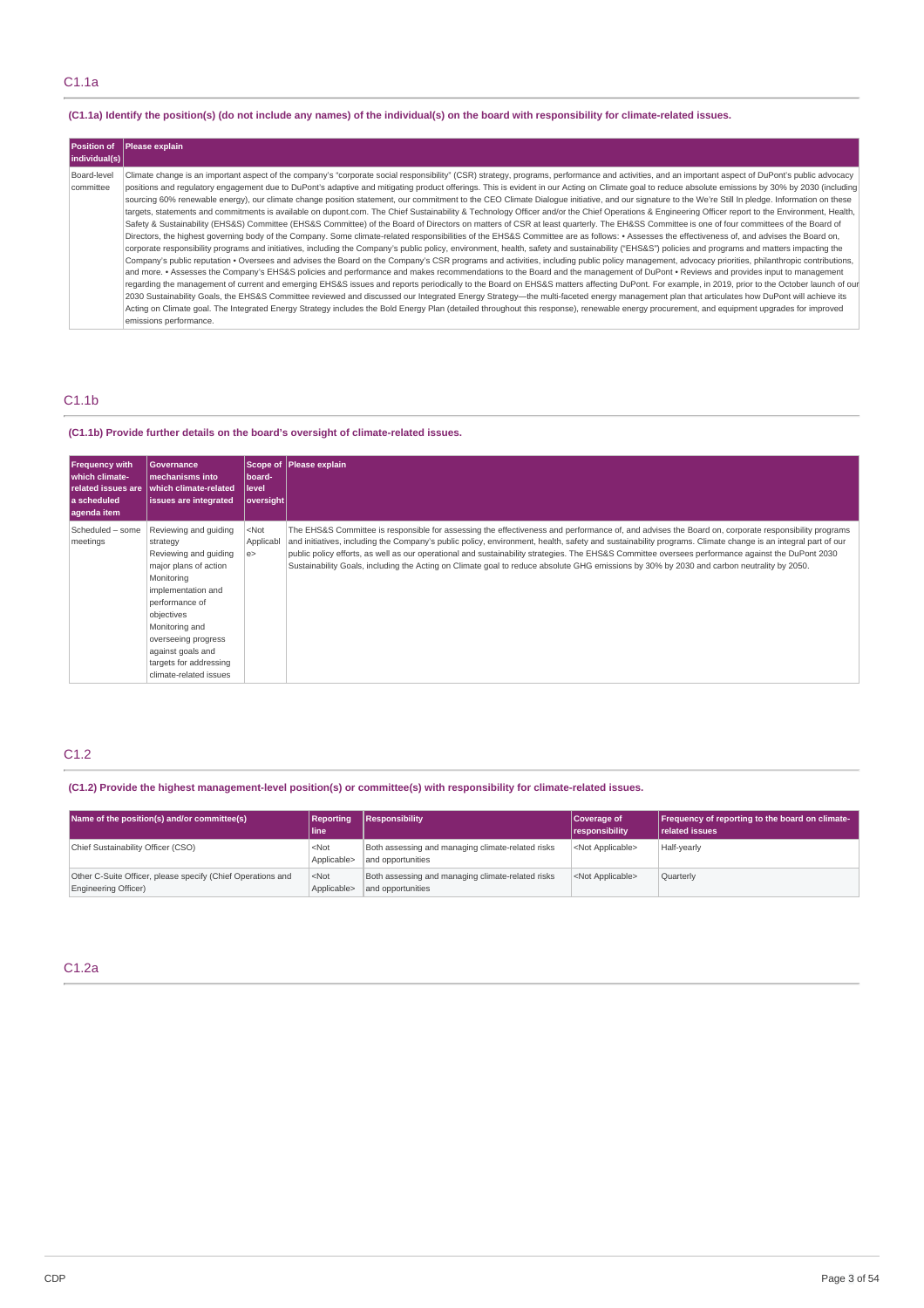#### (C1.2a) Describe where in the organizational structure this/these position(s) and/or committees lie, what their associated responsibilities are, and how climate**related issues are monitored (do not include the names of individuals).**

Executive responsibility for overall sustainability performance sits with the Chief Technology & Sustainability Officer (CTSO). The CTSO role was created specifically for DuPont to capitalize on the intrinsic link between sustainability and innovation in our operating model. For example, DuPont creates a number of solutions that help customers adapt to and mitigate climate change impacts.

The CTSO chairs the Sustainability Oversight Committee, an executive steering committee, whose members are strategically appointed based on their respective areas of leadership—operational excellence, employee experience and development, innovation, and business oversight. The CTSO is responsible for managing DuPont's innovation strategy and sustainability strategy.

The CTSO reports directly to the CEO, and routinely engages the Environmental, Health, Safety & Sustainability (EHS&S) Committee of the Board of Directors on matters of sustainability, product stewardship and community impact. The Chief Operations & Engineering Officer (COEO) is responsible for managing all operations and investments related to DuPont-operated plants and sites, and oversees our Environmental, Health and Safety (EHS) function. The COEO reports to the EHS&S Committee at least quarterly on all matters related to DuPont's EHS programs and performance. EHS program reports can include energy efficiency and renewable energy initiatives.

Climate change is an important aspect of DuPont's sustainability strategy. Our Acting on Climate goal lays out DuPont's objective to achieve a 30% reduction in absolute GHG emissions by 2030 and carbon neutrality by 2050. The Chief Operations & Engineering Officer (COEO) advises the CTSO and the full Sustainability Oversight Committee on methods of adapting to, mitigating and managing climate impacts, and reviews and assesses interim progress against short- and long-term climate-related goals.

The CTSO also reviews and approves all climate-related position statements published by the Company. The CEO reviews and assesses the effectiveness of DuPont's sustainability initiatives and represents our sustainability positions internally and externally, along with the CTSO.

# C1.3

#### (C1.3) Do you provide incentives for the management of climate-related issues, including the attainment of targets?

| <b>Provide</b>        | <b>Comment</b>                                                                                                                                                                                  |
|-----------------------|-------------------------------------------------------------------------------------------------------------------------------------------------------------------------------------------------|
| lincentives for       |                                                                                                                                                                                                 |
| l the                 |                                                                                                                                                                                                 |
| management of         |                                                                                                                                                                                                 |
| climate-related       |                                                                                                                                                                                                 |
| <b>lissues</b>        |                                                                                                                                                                                                 |
| Row No. not currently | The People and Compensation Committee (Compensation Committee) of the Board of Directors, with the support of an independent compensation consultant and Company management,                    |
| but we plan to        | develops and executes the executive compensation program. The Compensation Committee is responsible for recommending for approval by the independent directors the compensation                 |
|                       | introduce them in of the Executive Chairman and CEO, and for approving the compensation of all other NEOs and executive officers. The Compensation Committee annually reviews and evaluates the |
| the next two          | executive compensation program to ensure that the program is aligned with the Company's compensation philosophy and appropriately rewards performance.                                          |
| years                 |                                                                                                                                                                                                 |

#### C2. Risks and opportunities

# C2.1

(C2.1) Does your organization have a process for identifying, assessing, and responding to climate-related risks and opportunities? Yes

## C2.1a

#### **(C2.1a) How does your organization define short-, medium- and long-term time horizons?**

|                 | From (years)   To (years)   Comment |    |                                                                                                                                                                  |
|-----------------|-------------------------------------|----|------------------------------------------------------------------------------------------------------------------------------------------------------------------|
| Short-term      |                                     |    | Risks and opportunities associated with climate effects that are happening now or can be reasonably anticipated within one year.                                 |
| Medium-term   1 |                                     |    | Risks and opportunities associated with rapidly emerging climate effects that can be reasonably anticipated to impact business strategy within the next 5 years. |
| Long-term       |                                     | 30 | Risks and opportunities associated with longer-term climate effects, such as those identified in a scenario analysis.                                            |

## C2.1b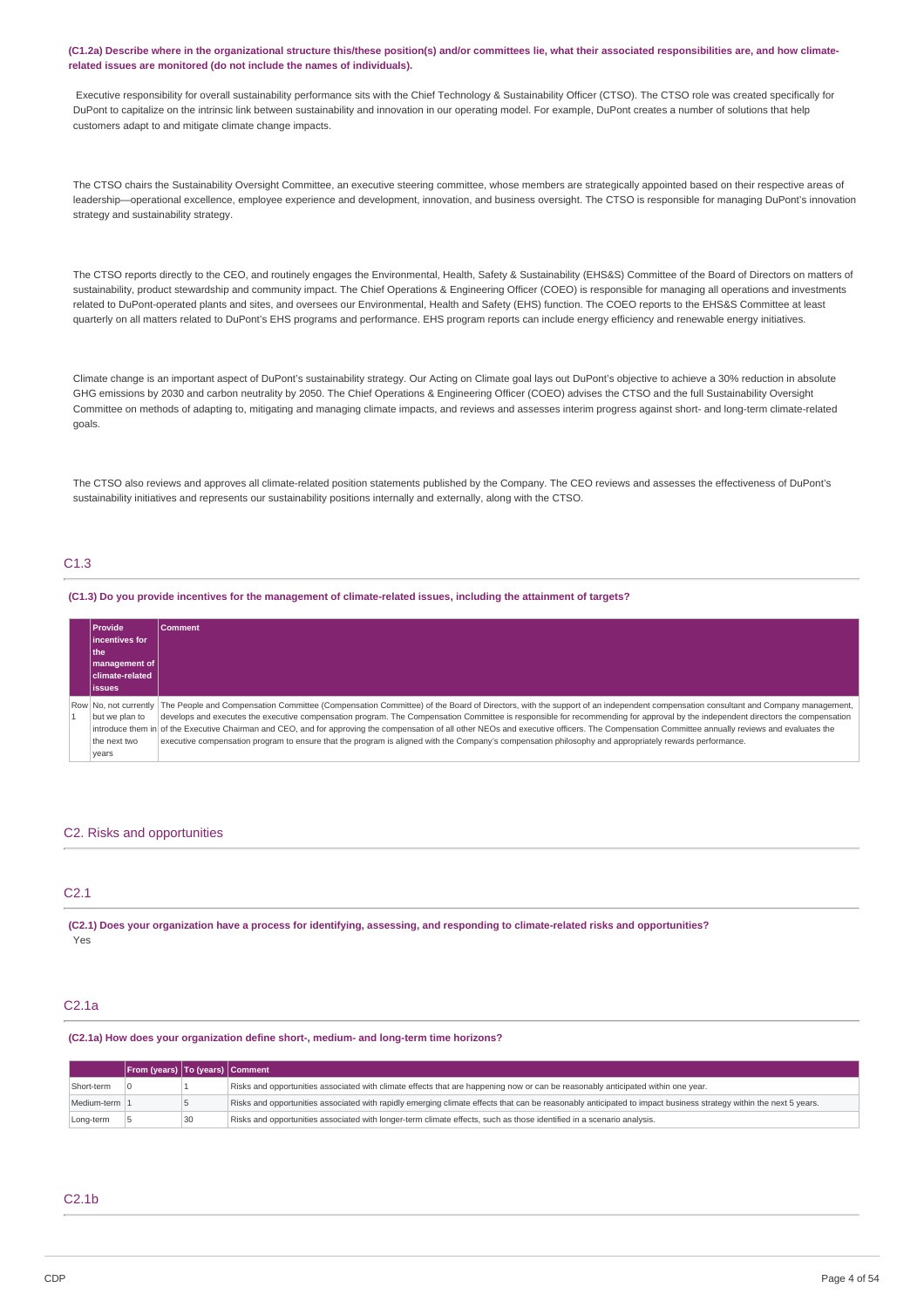#### **(C2.1b) How does your organization define substantive financial or strategic impact on your business?**

DuPont considers "materiality" from the view of the securities laws, including SEC reporting, in defining a substantive financial impact. What constitutes "material" must be judged from the viewpoint of a reasonably prudent investor deciding to buy, hold or sell stock. An item is considered material, if in the light of surrounding circumstances, the magnitude of the item is such that it is probable that the judgment of a reasonable person relying upon the report would have been changed or influenced by the inclusion or correction of the item.

Please refer to Item 1A of our annual 10-K report, as updated by our subsequent current and quarterly reports, available at investors, dupont.com, for a discussion of these risk factors. DuPont names several climate-related risks in its 2019 10-K report.

For example, when explaining the risks associated with the "volatility in energy and raw material costs," DuPont points to the following quantifiable climate-related indicators to assess the level of risks to the Company and its operations and strategy:

· Significant variations in the cost of energy/ market prices for oil, natural gas and raw material

· Legislation to address climate change by reducing greenhouse gas emissions

· Creation of a carbon tax or implementing a cap and trade program

#### C2.2

**(C2.2) Describe your process(es) for identifying, assessing and responding to climate-related risks and opportunities.**

**Value chain stage(s) covered** Direct operations

#### **Risk management process**

A specific climate-related risk management process

**Frequency of assessment** More than once a year

**Time horizon(s) covered**

Short-term Medium-term Long-term

#### **Description of process**

PHYSICAL RISK: DuPont has always taken seriously the risk of potential physical damage to company facilities and its manufacturing processes, and has taken a number of proactive measures to manage and minimize risk, such as the development and implementation of comprehensive disaster management plans. The Company's emergency preparedness plans include consideration of design and siting of buildings, process safety management, community preparedness, and site emergency response. All DuPont manufacturing sites located in areas with potential for impact of hurricanes, have site-specific response plans for hurricane monitoring, preparedness efforts, and site recovery after the storm. The Company maintains a corporate level natural disaster team that intervenes when it is forecasted that multiple sites may be impacted by a hurricane at Category 1 or above. The team leverages corporate resources to help impacted locations prepare and respond to hurricane impacts. For instance, this support may include humanitarian aid, equipment, security, or more, depending on the storm and the needs of the site. Due to the high level of unpredictability associated with natural weather events, this assessment takes place on an ad hoc basis, which can often be multiple times a year given, DuPont's presence in over 70 countries and the increase in severe weather events due to climate change impacts.

**Value chain stage(s) covered** Direct operations

#### **Risk management process**

Integrated into multi-disciplinary company-wide risk management process

**Frequency of assessment** Every three years or more

#### **Time horizon(s) covered**

Short-term

Medium-term Long-term

## **Description of process**

TRANSITIONAL AND PHYSICAL RISK: In 2018, the DowDuPont Specialty Products Division, now DuPont de Nemours, conducted a materiality assessment to determine the strategic sustainability priorities for the specialty products businesses. We polled customers, investors, suppliers, NGOs and internal stakeholders representing each of our businesses, to find out which topics they thought DuPont's new sustainability strategy and 2030 Sustainability Goals could potentially address. After evaluating their feedback, we cross-referenced that list with the key issues identified in our previous materiality review conducted in 2015, as well as topics covered in the Global Reporting Initiative (GRI) framework, the UN Sustainable Development Goals (SGDs) and Sustainability Accounting Standards Board (SASB) standards. We also held workshops with subsets of these internal and external stakeholders, where we captured a rich and diverse set of viewpoints and evaluated the likelihood and magnitude of both long and short-term risks and opportunities in our operations and value chains. We validated our results with external sustainability experts. Analyzing stakeholders' feedback led us to six priority areas—Circular Economy; Climate Change; Health, Safety and Well-being; Product Safety and Transparency; and Water Stewardship. Several of these priority areas, like climate change, circular economy, health and safety, and water stewardship, must be addressed through innovation, operational excellence, and new collaborations with our business partners. As a result of this assessment, DuPont created nine 2030 goals, one of which is the Acting on Climate goal to reduce absolute greenhouse gas emissions by 30 percent, increase renewable electricity procurement by 60 percent, and achieve carbon neutrality by 2050.

**Value chain stage(s) covered** Upstream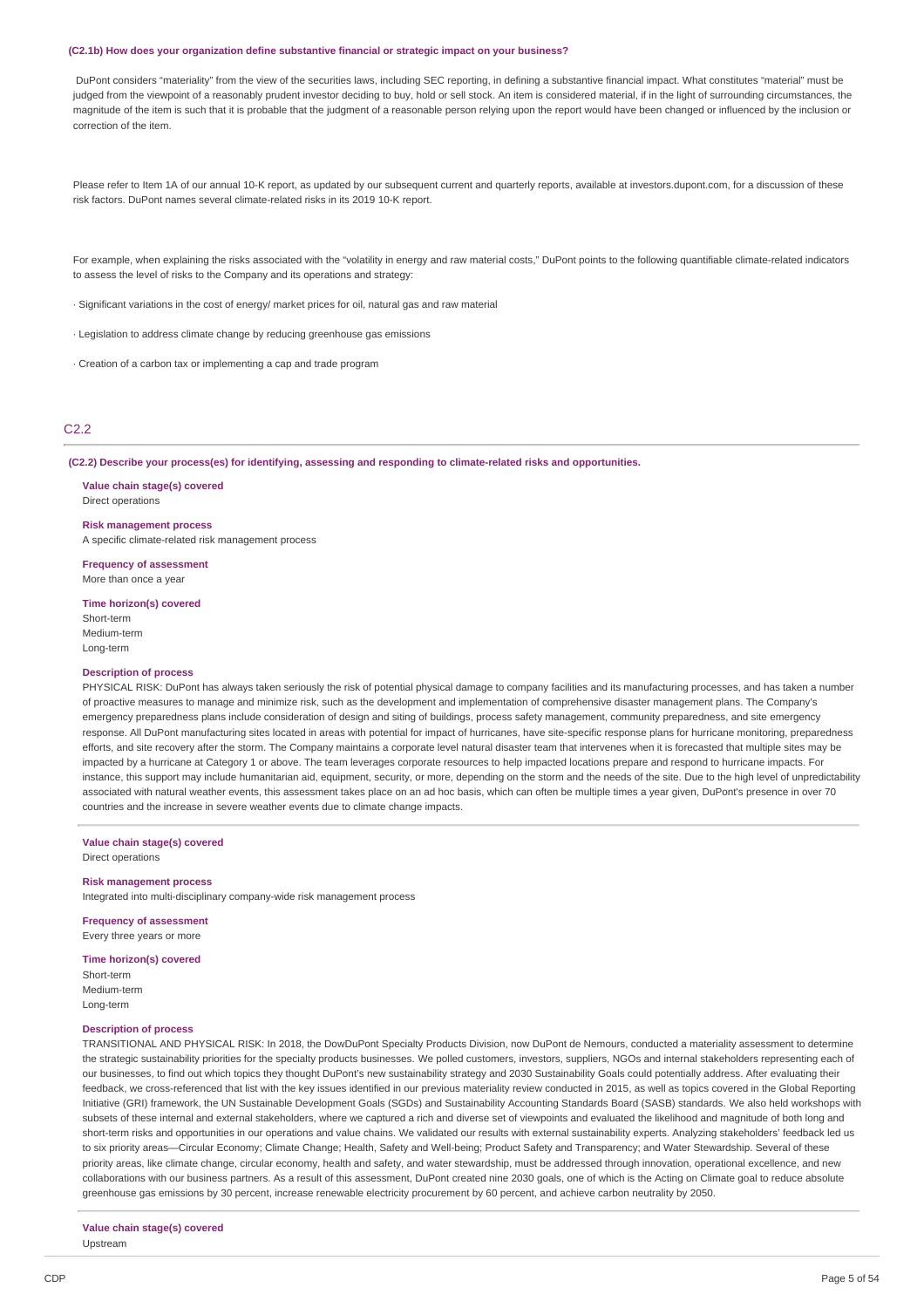#### **Risk management process**

Integrated into multi-disciplinary company-wide risk management process

#### **Frequency of assessment** Annually

**Time horizon(s) covered**

Short-term Medium-term Long-term

## **Description of process**

TRANSITIONAL RISK: The Company's manufacturing processes consume significant amounts of energy and raw materials, the costs of which are subject to worldwide supply and demand as well as other factors beyond the Company's control. Significant variations in the cost of energy, which primarily reflect market prices for oil, natural gas and raw materials, affect the Company's operating results from period to period. DuPont conducts a market analysis to understand the mechanisms underpinning energy and feedstock pricing. When possible, DuPont purchases raw materials through negotiated long-term contracts to minimize the impact of price fluctuations. Additionally, DuPont uses over-the-counter and exchange traded derivative commodity instruments to hedge the Company's exposure to price fluctuations on certain raw material purchases, including food ingredients. DuPont also takes actions to offset the effects of higher energy and raw material costs through selling price increases, productivity improvements and cost reduction programs. We are also examining the feasibility and scope of a potential VPPA deal to increase our renewable energy procurement.

# **Value chain stage(s) covered**

Downstream

## **Risk management process**

Integrated into multi-disciplinary company-wide risk management process

**Frequency of assessment** More than once a year

## **Time horizon(s) covered**

Short-term Medium-term Long-term

# **Description of process**

TRANSITIONAL OPPORTUNITY: On at least an annual business, each DuPont business unit conducts its own analysis of business- and market-specific sustainability risks and opportunities, and assesses associated actions required to manage those risks and opportunities. Many DuPont solutions enable low-carbon alternatives to existing products, such as our AHEAD™ initiative which advances lightweighting and vehicle electrification in transportation, our DuPont Danisco Planit™ plant-based meat alternative portfolio, and our energy-efficient construction materials in our DuPont Performance Building Solutions portfolio. DuPont has presence in over 70 countries around the world. As such, climate change issues are routinely assessed as both business opportunities and potential business risks during business strategy reviews.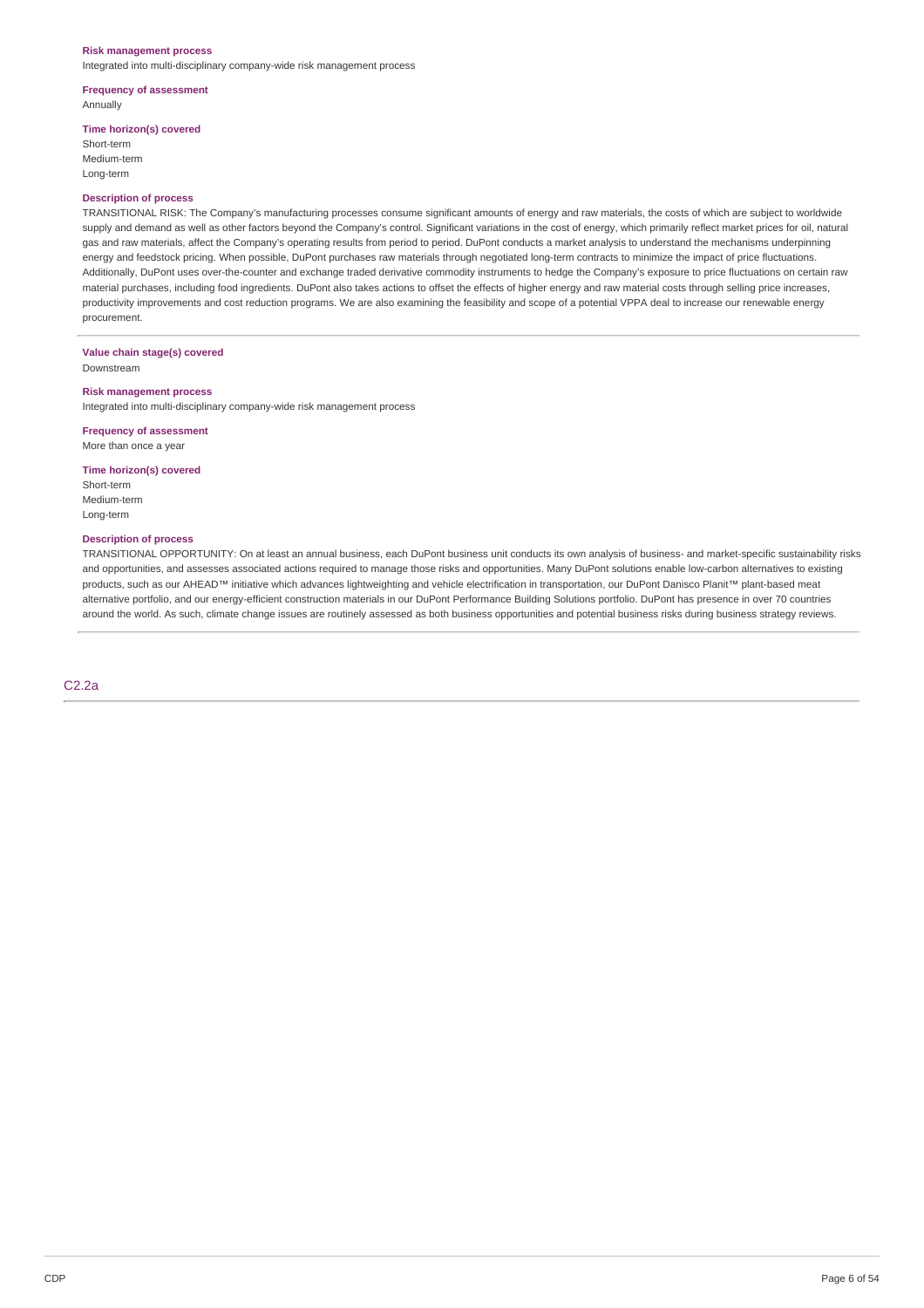## **(C2.2a) Which risk types are considered in your organization's climate-related risk assessments?**

|                        |                                 | Relevance Please explain                                                                                                                                                                                                                                                                                                                                                                                                                                                                                                                                                                                                                                                                                                                                                                                                                                                                                                                                                                                                                                                                                                                                                                                                                                                                                                                                                                                                                                                                                                                                                                                                                                                                                                                                                                                                                                                                                                                                                                                                                                                                                                           |
|------------------------|---------------------------------|------------------------------------------------------------------------------------------------------------------------------------------------------------------------------------------------------------------------------------------------------------------------------------------------------------------------------------------------------------------------------------------------------------------------------------------------------------------------------------------------------------------------------------------------------------------------------------------------------------------------------------------------------------------------------------------------------------------------------------------------------------------------------------------------------------------------------------------------------------------------------------------------------------------------------------------------------------------------------------------------------------------------------------------------------------------------------------------------------------------------------------------------------------------------------------------------------------------------------------------------------------------------------------------------------------------------------------------------------------------------------------------------------------------------------------------------------------------------------------------------------------------------------------------------------------------------------------------------------------------------------------------------------------------------------------------------------------------------------------------------------------------------------------------------------------------------------------------------------------------------------------------------------------------------------------------------------------------------------------------------------------------------------------------------------------------------------------------------------------------------------------|
|                        | &<br>inclusion                  |                                                                                                                                                                                                                                                                                                                                                                                                                                                                                                                                                                                                                                                                                                                                                                                                                                                                                                                                                                                                                                                                                                                                                                                                                                                                                                                                                                                                                                                                                                                                                                                                                                                                                                                                                                                                                                                                                                                                                                                                                                                                                                                                    |
| Current<br>regulation  | Relevant,<br>always<br>included | DuPont continues to be subject to extensive federal, state, local and foreign laws, regulations, rules and ordinances relating to pollution, protection of the environment, greenhouse gas<br>emissions, and the generation, storage, handling, transportation, treatment, disposal and remediation of hazardous substances and waste materials. Costs and capital expenditures<br>relating to environmental, health or safety matters are subject to evolving regulatory requirements and depend on the timing of the promulgation and enforcement of specific standards<br>which impose the requirements. DuPont includes current regulations in its climate-related risk assessments to ensure that it is not in violation of any environmental regulations related to<br>adaptation or mitigation of climate impacts. An example of relevant current regulations includes the European Emissions Trading Schemes and emission requirements for operations and<br>equipment.                                                                                                                                                                                                                                                                                                                                                                                                                                                                                                                                                                                                                                                                                                                                                                                                                                                                                                                                                                                                                                                                                                                                                    |
| Emerging<br>regulation | Relevant,<br>always<br>included | DuPont continues to be subject to extensive federal, state, local and foreign laws, regulations, rules and ordinances relating to pollution, protection of the environment, greenhouse gas<br>emissions, and the generation, storage, handling, transportation, treatment, disposal and remediation of hazardous substances and waste materials. Costs and capital expenditures<br>relating to environmental, health or safety matters are subject to evolving regulatory requirements and depend on the timing of the promulgation and enforcement of specific standards<br>which impose the requirements. Moreover, changes in environmental requlations could inhibit or interrupt the Company's operations, or require modifications to the Company's facilities.<br>Accordingly, environmental, health or safety regulatory matters could result in significant unanticipated costs or liabilities causing a negative impact on the Company's business, cash flows<br>and results of operations. Additionally, the regulatory environment may be impacted by the activities of non-governmental organizations and special interest groups and stakeholder<br>reactions to the actual or perceived impacts of new technology, products or processes on safety, health and the environment. For this reason, DuPont engages with regulatory agencies,<br>legislative leaders and membership organizations that track and advocate for policy positions that may enable or impact our business strategy. This activity helps the Company stay<br>abreast of emerging legislation. An example of emerging regulations is the adopted and upcoming state and provincial hydrofluorocarbon (HFC) regulations throughout the United States<br>and Canada. In 2019, we announced the phased launch of a new, reduced global warming potential (GWP) Styrofoam™ Brand Insulation that will ensure we comply with this emerging<br>regulation.                                                                                                                                                                                          |
| Technology             | Relevant,<br>always<br>included | DuPont creates, discovers, develops and protects many new technologies that can increase our customers', and their customers', ability to adapt and mitigate the effects of climate<br>change. There are market-based risks and opportunities associated with the commercialization of any new technology, such as competition and market share, brand recognition, customer<br>engagement, and more. Examples of climate-relevant technology include our AHEAD™ initiative which advances lightweighting and vehicle electrification in transportation, our DuPont<br>Danisco Planit™ plant-based meat alternative portfolio, our high-efficiency printing materials in our Cyrel® FAST flexographic printing system, and our energy-efficient construction<br>materials in our DuPont Performance Building Solutions portfolio.                                                                                                                                                                                                                                                                                                                                                                                                                                                                                                                                                                                                                                                                                                                                                                                                                                                                                                                                                                                                                                                                                                                                                                                                                                                                                                  |
| Legal                  | Relevant,<br>always<br>included | The company is subject to various laws and regulations around the world governing the environment, including the discharge of pollutants and the management and disposal of hazardous<br>substances that may exacerbate the impacts of climate change. As a result of its operations, including its past operations and operations of divested businesses, the company could incur<br>substantial costs, including remediation and restoration costs. See our most recent 10-K for more details. For example, DuPont faces risks arising from various unasserted and asserted<br>litigation matters, including, but not limited to, product liability, governmental regulations, claims for third party property damage or personal injury stemming from alleged environmental<br>torts, and other actions. Public and private lawsuits are sometimes filed on behalf of states, counties, cities and utilities alleging harm to the general public and the environment. An<br>adverse outcome in any one or more of these matters could be material to the Company's financial results. For example, the Company faces risks arising from various unasserted and<br>asserted litigation matters, including, but not limited to, asbestos related suits, product liability, patent infringement, antitrust claims, governmental regulations, contract and commercial<br>litigation, claims for third party property damage or personal injury stemming from alleged environmental torts, and other actions. The Company has noted a nationwide trend in purported<br>class actions against chemical manufacturers generally seeking relief such as medical monitoring, property damages, off-site remediation and punitive damages arising from alleged<br>environmental torts without claiming present personal injuries. The Company also has noted a trend in public and private suits being filed on behalf of states, counties, cities and utilities<br>alleging harm to the general public and the environment. An adverse outcome in any one or more of these matters could be material to the Company's financial results. |
| Market                 | Relevant,<br>always<br>included | DuPont creates, discovers, develops and protects many new technologies that can increase our customers', and their customers', ability to adapt and mitigate the effects of climate<br>change. In many of our desired end-markets for climate-related technology, the Company competes with major global companies that have strong intellectual property rights and<br>established presence in the market. Speed in discovering, developing, protecting, and responding to new technologies, including new technology-based distribution channels that could<br>impede the Company's ability to engage with customers and end users, and bringing related products to market is a significant competitive advantage. Failure to predict and respond<br>effectively could cause the Company's existing or candidate products to become less competitive, adversely affecting sales. Examples include our AHEAD™ initiative which advances<br>lightweighting and vehicle electrification in transportation, our DuPont Danisco Planit™ plant-based meat alternative portfolio, our high-efficiency printing materials in our Cyrel® FAST<br>flexographic printing system, and our energy-efficient construction materials in our DuPont Performance Building Solutions portfolio. Read more about these technologies in the Acting on<br>Climate section of our Sustainability Stories Hub: https://www.dupont.com/about/sustainability/stories-hub.html.html                                                                                                                                                                                                                                                                                                                                                                                                                                                                                                                                                                                                                                                                       |
| Reputation             | Relevant<br>always<br>included  | Concerns about chemicals and biotechnology, as well as their potential impact on health and the environment, reflect a growing trend in societal demands for increasing levels of product<br>safety and environmental protection. These concerns could manifest themselves in stockholder proposals, preferred purchasing, delays or failures in obtaining or retaining regulatory<br>approvals, delayed product launches, lack of market acceptance, product discontinuation, continued pressure for and adoption of more stringent regulatory intervention and litigation.<br>These concerns could also influence public perceptions, the viability or continued sales of certain of the Company's products, the Company's reputation and the cost to comply with<br>requlations and, as a result, could have a negative impact on the Company's business, results of operations and financial condition. For example, perception of the climate risks associated<br>with the company's products and production processes could impact product acceptance and influence the regulatory environment in which the company operates.                                                                                                                                                                                                                                                                                                                                                                                                                                                                                                                                                                                                                                                                                                                                                                                                                                                                                                                                                                                                |
| Acute<br>physical      | Relevant,<br>always<br>included | Disruptions in the Company's operations or those of its supply chain, distribution channels, and customers, due to severe weather events and other natural disasters exacerbated by<br>climate change, including hurricanes or flooding that impact coastal regions, could result in an unplanned event that could be significant in scale and could seriously harm the Company's<br>operations as well as the operations of the Company's customers and suppliers. In addition, natural disasters have increased concerns about the security and safety of chemical<br>production and distribution. For example, local, state, federal and foreign governments continue to propose new regulations related to the security of chemical plant locations and the<br>transportation of hazardous chemicals, which could result in higher operating costs.                                                                                                                                                                                                                                                                                                                                                                                                                                                                                                                                                                                                                                                                                                                                                                                                                                                                                                                                                                                                                                                                                                                                                                                                                                                                            |
| Chronic<br>physical    | Relevant,<br>always<br>included | Climate change may increase the frequency or intensity of extreme weather such as storms, floods, heat waves, droughts and other events that could affect how our operations are placed<br>around the world. This risk has decreased slightly in prominence since the Company is no longer primarily involved in the agriculture industry. In 2019, we had one business that relied on<br>agricultural inputs, therefore the risk is still relevant.                                                                                                                                                                                                                                                                                                                                                                                                                                                                                                                                                                                                                                                                                                                                                                                                                                                                                                                                                                                                                                                                                                                                                                                                                                                                                                                                                                                                                                                                                                                                                                                                                                                                               |

# C2.3

(C2.3) Have you identified any inherent climate-related risks with the potential to have a substantive financial or strategic impact on your business? Yes

# C2.3a

(C2.3a) Provide details of risks identified with the potential to have a substantive financial or strategic impact on your business.

#### **Identifier** Risk 1

**Where in the value chain does the risk driver occur?** Upstream

**Risk type & Primary climate-related risk driver**

Market **Increased cost of raw materials** 

# **Primary potential financial impact**

Increased indirect (operating) costs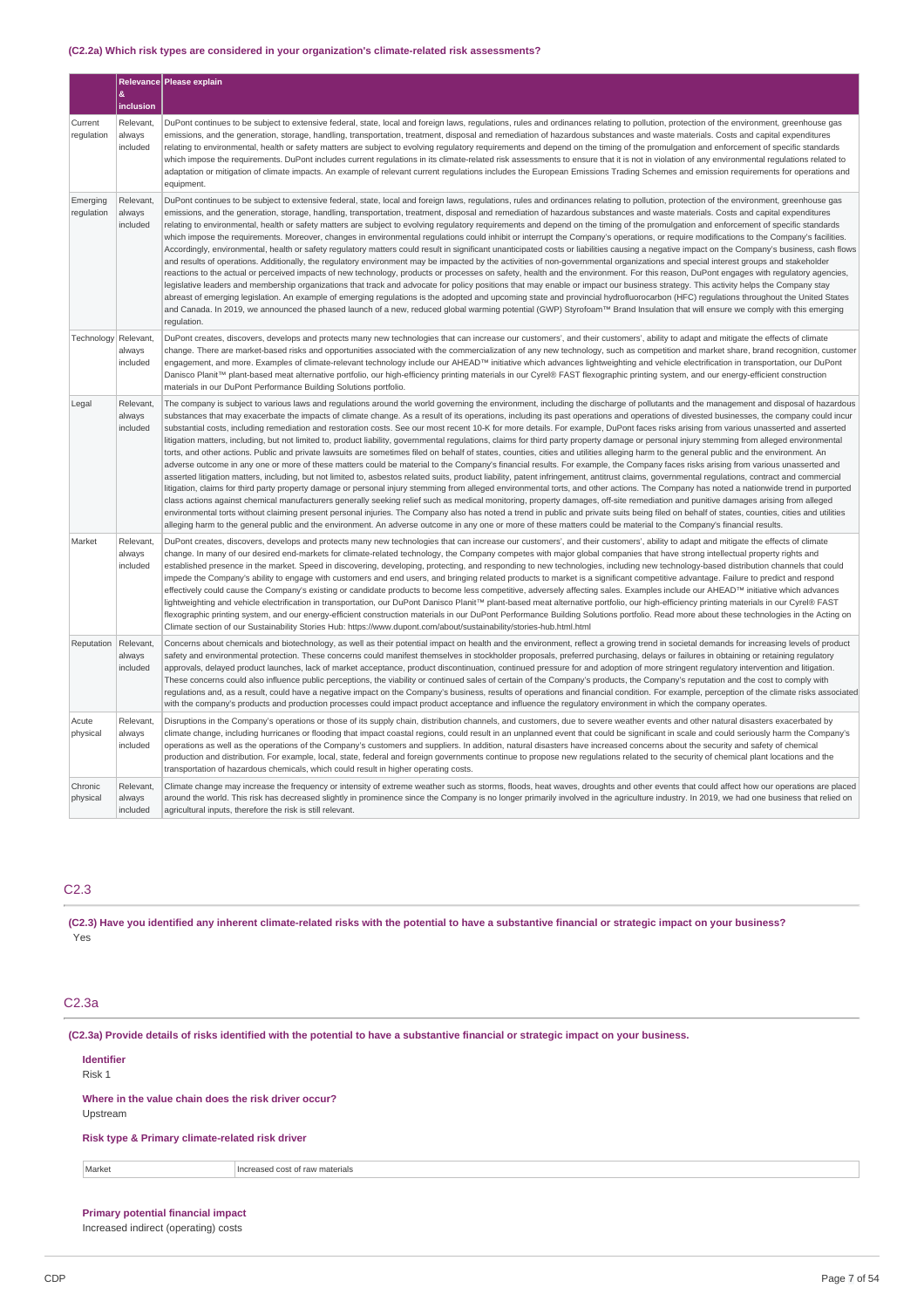#### **Climate risk type mapped to traditional financial services industry risk classification** <Not Applicable>

#### **Company-specific description**

The company's manufacturing processes consume significant amounts of energy and raw materials, the costs of which are subject to worldwide supply and demand as well as other factors beyond the control of the company. Significant variations in the cost of energy, which primarily reflect market prices for oil, natural gas, and raw materials affect the company's operating results from period to period. Legislation to address climate change by reducing greenhouse gas emissions and establishing a price on carbon could create increases in energy costs and price volatility.

**Time horizon** Medium-term

**Likelihood** More likely than not

**Magnitude of impact** Medium-low

**Are you able to provide a potential financial impact figure?**

Yes, an estimated range

**Potential financial impact figure (currency)** <Not Applicable>

**Potential financial impact figure – minimum (currency)** 59700000

**Potential financial impact figure – maximum (currency)** 87600000

#### **Explanation of financial impact figure**

The high degree of uncertainty in the timing, location, and application of any climate regulation makes accurate estimation of financial implications difficult. Potential costs of many regulations are similar, including increases in energy/feedstock prices, capital costs to limit or "scrub" emissions, and direct emissions taxes. The estimated figure above reflects a 10-15% increase in our 2019 energy costs.

**Cost of response to risk** 100000

## **Description of response and explanation of cost calculation**

DuPont uses over-the-counter and exchange traded derivative commodity instruments to hedge the Company's exposure to price fluctuations on certain raw material purchases. DuPont also takes actions to offset the effects of higher energy and raw material costs through selling price increases, productivity improvements and cost reduction programs. Success in offsetting higher raw material costs with price increases is largely influenced by competitive and economic conditions and could vary significantly depending on the market served. DuPont's primary corporate energy efficiency strategy is managed through our Bold Energy Plan. We have an online database that tracks plant performance toward annual energy and financial optimization targets. The database currently tracks over 2,200 completed, in progress, and proposed projects against annual energy and financial targets. Since the inception of the Bold Energy Plan in 2008, DuPont has realized significant energy savings outcomes, with a year-over-year energy cost savings of over \$245 million. We see the Bold Energy Plan as both a risk and opportunity management exercise, because we prioritize projects that create an ROI that improves upon the current state, allowing annual monetary savings that far outweigh our initial investments, granting us financial opportunity to lower our operational expenses and possibly divert those funds to other projects. The emissions and energy reduction initiatives also reduce our regulatory and operational risk by ensuring that we are keeping pace with increasingly stringent regulations around emissions. Costs of executing the Bold Energy Plan vary annually depending on the number and type of projects implemented. The Bold Energy Plan is managed by several full-time EHS professionals, all of whom have multiple duties related to energy management, operations and other aspects of EHS. When considering personnel costs associated with the Bold Energy Plan--average labor costs for the profession, and average global working hours--we estimate that it costs about \$100,000 annually in personnel costs to manage the Bold Energy Plan strategy and database under our current management structure. We are also examining the feasibility and scope of a potential virtual power purchasing agreement (VPPA) to increase our renewable energy procurement.

## **Comment**

**Identifier** Risk 2

**Where in the value chain does the risk driver occur?** Direct operations

## **Risk type & Primary climate-related risk driver**

Emerging regulation Enhanced emissions-reporting obligations

# **Primary potential financial impact**

Increased indirect (operating) costs

**Climate risk type mapped to traditional financial services industry risk classification** <Not Applicable>

#### **Company-specific description**

The regulatory environment for specialty products companies is lengthy, complex and in some markets unpredictable, with requirements that can vary by product, technology, industry and country. DuPont continues to be subject to extensive federal, state, local and foreign laws, regulations, rules and ordinances relating to pollution, protection of the environment, greenhouse gas emissions, and the energy specifications of certain equipment, among others. Costs and capital expenditures relating to environmental, health or safety matters are subject to evolving regulatory requirements and depend on the timing of the promulgation and enforcement of specific standards which impose the requirements. Violating any of these requirements could result in fines or other administrative actions against the Company. Moreover, changes in environmental regulations could inhibit or interrupt the Company's operations, or require modifications to the Company's facilities. The regulatory environment may be impacted by the activities of NGOs and special interest groups and stakeholder reaction to actual or perceived impacts of new technology, products or processes on safety, health and the environment (EHS), including EHS impacts that intersect with climate change such as emissions standards during product development, product use and product disposal.

# **Time horizon**

Medium-term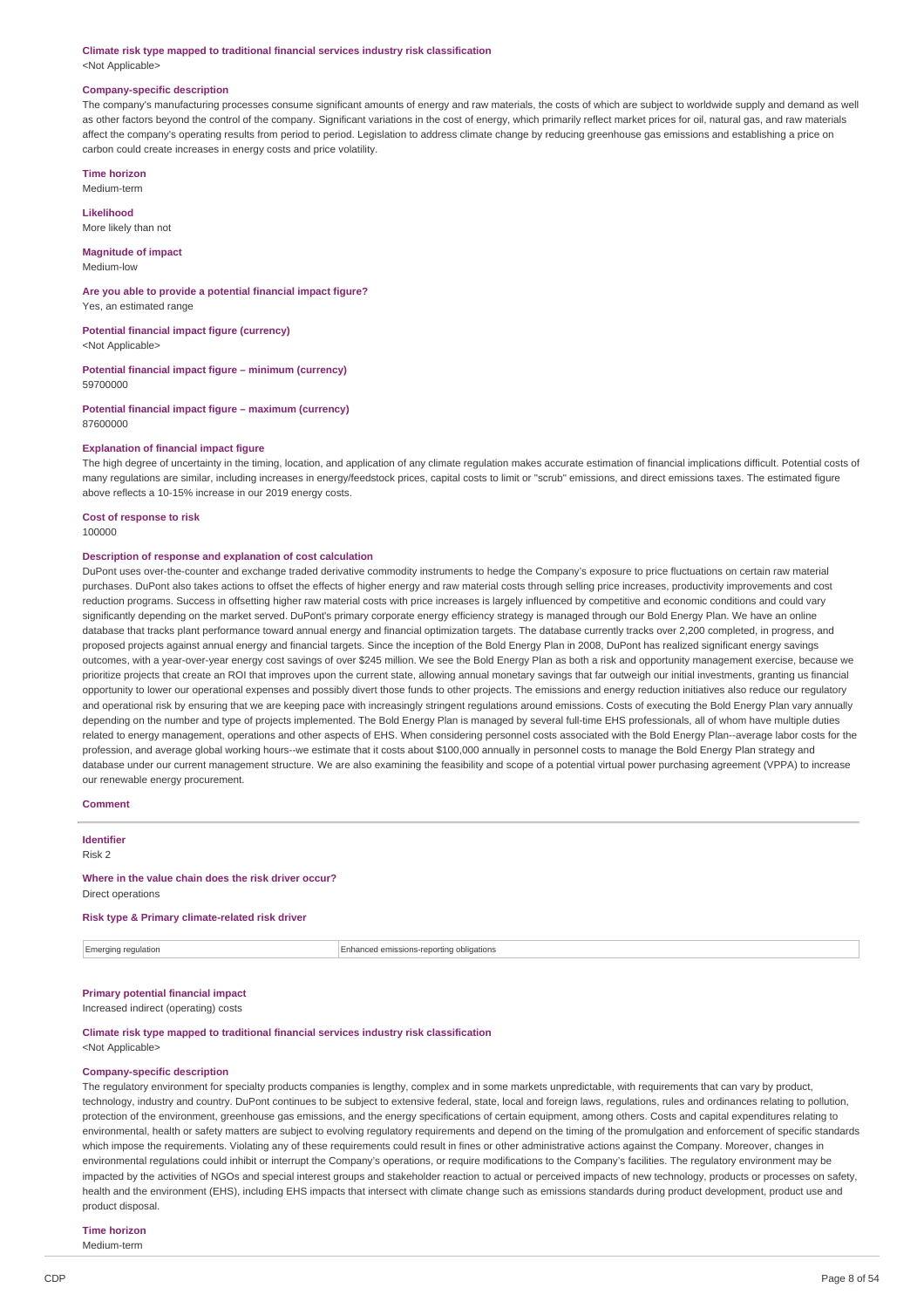#### **Likelihood** More likely than not

#### **Magnitude of impact** Low

#### **Are you able to provide a potential financial impact figure?**

Yes, a single figure estimate

**Potential financial impact figure (currency)** 100000

**Potential financial impact figure – minimum (currency)** <Not Applicable>

## **Potential financial impact figure – maximum (currency)**

<Not Applicable>

#### **Explanation of financial impact figure**

The Company considers any matter that is required to be disclosed in its periodic reports filed with SEC, per the SEC "materiality" definition in Item 103 of Regulation S-K, as significant, including environmental matters for which the Company believe it is reasonably possible that it could incur monetary sanctions of \$100,000 or more.

# **Cost of response to risk**

100000

## **Description of response and explanation of cost calculation**

DuPont strives to meet or exceed legal and regulatory requirements, and the Company monitors changes in environmental regulations closely. In addition, the Company implements voluntary programs to reduce air emissions, minimize the generation of hazardous waste, increase the efficiency of energy use and more. DuPont also engages with regulatory and legislative leaders and membership organizations that track and advocate for policy positions. This activity helps the Company stay abreast of emerging legislation. We actively engage in efforts to develop constructive public policies to reduce GHG emissions and encourage lower carbon forms of energy. Although legislative efforts to control or limit GHG emissions could affect the company's energy source and supply choices as well as increase the cost of energy and raw materials derived from fossil fuels, such efforts are also anticipated to provide the business community with greater certainty for the regulatory future, help guide investment decisions, and drive growth in demand for low carbon and energy-efficient products, technologies, and services. The costs associated with advocating for policies that would enable increased energy efficiency are part of broader budgets for the DuPont businesses and government/regulatory affairs and it is difficult to determine specific costs associated with relevant advocacy. Many of these initiatives and associations—The ACC; the U.S. Chambers of Commerce's Climate Change Task Force; the Alliance to Save Energy; ePure; the EU Battery Alliance, International Sustainability & Carbon Certification, Roundtable on Sustainable Biomaterials, etc.—have membership dues associated with them. For instance, in 2019 we joined the CEO Climate Dialogue. The Dialogue supports a price on carbon, which can be achieved in a variety of ways including carbon taxes, fees, cap-and-trade, and other mechanisms. The specifics of how each path would work would be part of a comprehensive climate policy that prices carbon. This background paper describes various potential approaches to placing a price on carbon. Our annual financial commitment to the CEO Climate Dialogue is \$20,000. Of all the various memberships we hold, some organizations engage in GHG/energy efficiency/climate advocacy as a part of their overall advocacy activities. We can estimate that the climate piece alone would be roughly \$100,000 annually. See section 12 for more information on our advocacy around climate change.

| Comment |  |  |  |  |  |  |
|---------|--|--|--|--|--|--|
|---------|--|--|--|--|--|--|

# **Identifier**

Risk 3

#### **Where in the value chain does the risk driver occur?** Downstream

**Risk type & Primary climate-related risk driver**

Reputation **Stigmatization** Stigmatization of sector

## **Primary potential financial impact**

Decreased revenues due to reduced demand for products and services

#### **Climate risk type mapped to traditional financial services industry risk classification** <Not Applicable>

## **Company-specific description**

Failure to appropriately manage safety, human health, product liability and environmental risks associated with the company's products, product life cycles and production processes could adversely impact employees, communities, stakeholders, the environment, the company's reputation and its results of operations. These and other concerns or claims could also influence public perceptions and public acceptance of the Company's technology, the viability or continued sales of certain of the Company's products, the Company's reputation and the cost to comply with regulations and could adversely affect the Company's business, results of operations, financial condition and cash flows. For instance, concerns about chemicals and biotechnology, as well as their potential impact on health and the environment, reflect a growing trend in societal demands for increasing levels of product safety and environmental protection. Although DuPont understands the impetus for these concerns, we believe the broad field of biotechnology presents important opportunities that should be explored and developed to identify those safe and commercially viable applications that bring significant benefits to society. These opportunities arise in areas including more sustainable and lower-carbon food, materials, polymers, sensors and electronics. Benefits may include higher quality products and reduced reliance on fossil fuels along with other environmental benefits, in addition to lowering cost and carbon footprints in our customers' operations. For example, DuPont Nutrition & Biosciences' SUPRO® MAX structured vegetable protein in our DuPont Danisco Planit™ portfolio has a similar texture, taste and appearance to ground beef, it also has a carbon footprint that is up to 70 times smaller than protein from beef.

#### **Time horizon**

Medium-term

**Likelihood** About as likely as not

**Magnitude of impact** Medium

**Are you able to provide a potential financial impact figure?** Yes, an estimated range

**Potential financial impact figure (currency)**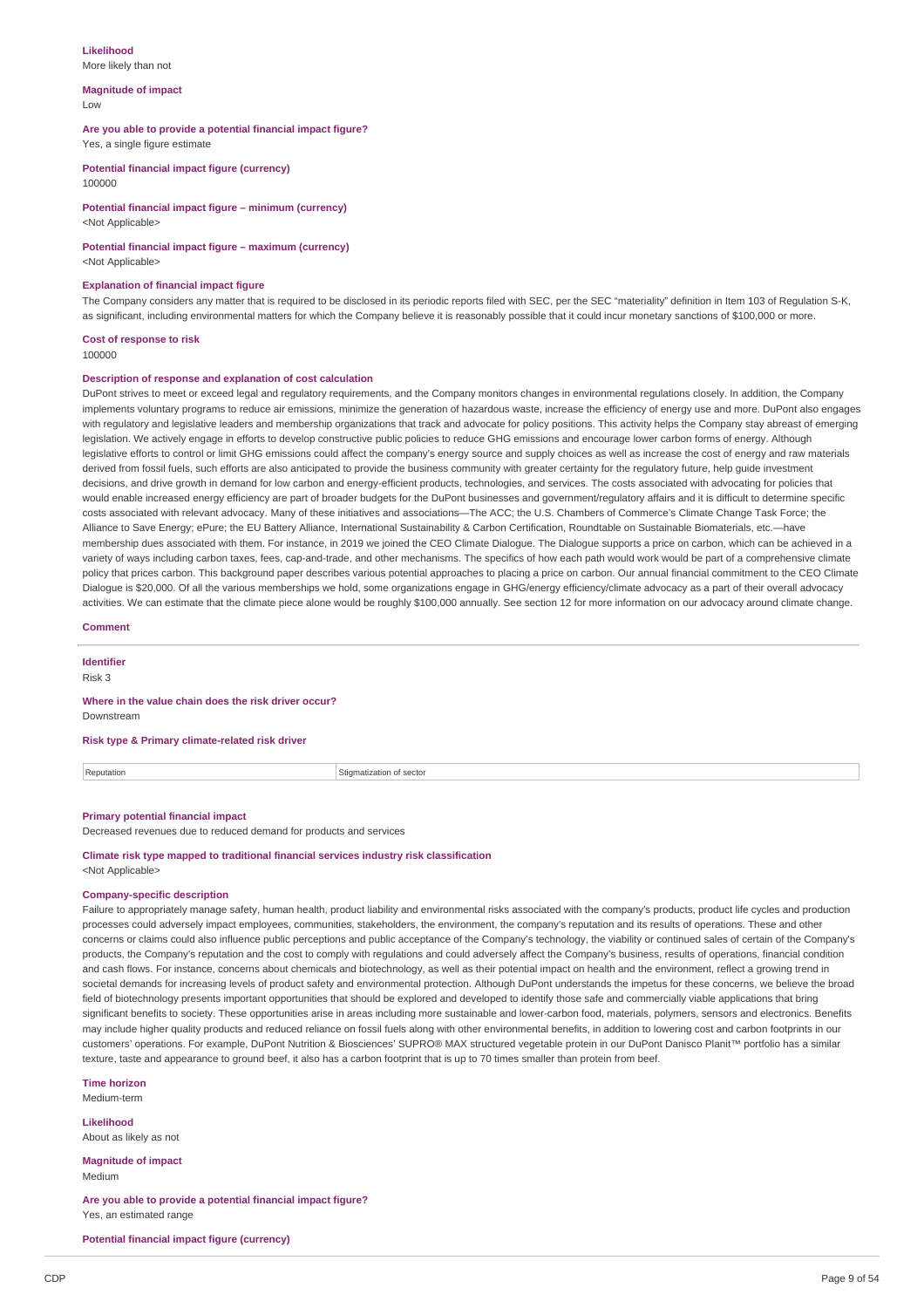#### <Not Applicable>

#### **Potential financial impact figure – minimum (currency)** 5000

#### **Potential financial impact figure – maximum (currency)** 100000

#### **Explanation of financial impact figure**

Obtaining and maintaining regulatory approvals requires submitting a significant amount of information and data, which may require participation from third parties. Regulatory standards and trial procedures are continuously changing. The pace of change together with the lack of regulatory harmony could result in unintended noncompliance with product or material standards or requirements. Responding to these changes and meeting existing and new requirements may involve significant costs or capital expenditures or require changes in business practice that could result in reduced profitability. The failure to receive necessary permits or approvals could have near- and long-term effects on the Company's ability to produce and sell some current and future products. The range of fines listed could exemplify one or more fines related to registration, notification, or labelling non-compliance issues.

#### **Cost of response to risk**

12000000

#### **Description of response and explanation of cost calculation**

As part of our comprehensive Product Stewardship & Regulatory (PS&R) Management system, our goal is to have all new and existing products and services undergo a product stewardship review, which includes environmental, health and safety impacts. All new and existing products and services are required to have a PS&R review scheduled, conducted and documented prior to commercialization and repeated on a periodic frequency commensurate with risk. The PS&R review process assesses banned and restricted lists in certain markets, weighs public perception, and is used to engage stakeholders along the product trail for each product, product line or service. In addition, the DuPont legal team regularly reviews all marketing materials including web content, marketing claims, marketing communications, and trade show materials. The PS&R review process is one means to verify that effective risk assessment and risk management processes are implemented for each product or product line and to identify opportunities for continuous improvement. The process also requires businesses to conduct PS&R reviews when significant changes to hazard, exposure, product use, regulatory, or other information is obtained. Robust product stewardship is an integral part of DuPont operations, and PS&R systems and professionals are embedded in each DuPont business and at the corporate level. As such, it is difficult to report the various ad hoc and annual PS&R costs DuPont business and product line incurs. For the purposes of this CDP questionnaire, we can estimate that with approximately 200 PS&R professionals embedded in DuPont businesses and corporately leveraged. When considering the average global salary of professionals in this field and the average global working hours, the labor cost of managing EHS impacts in our products is approximately \$12,000,000.

#### **Comment**

## C2.4

(C2.4) Have you identified any climate-related opportunities with the potential to have a substantive financial or strategic impact on your business? Yes

## C2.4a

(C2.4a) Provide details of opportunities identified with the potential to have a substantive financial or strategic impact on your business.

#### **Identifier**

Opp1

**Where in the value chain does the opportunity occur?** Downstream

**Opportunity type**

Products and services

# **Primary climate-related opportunity driver**

Shift in consumer preferences

# **Primary potential financial impact**

Increased revenues through access to new and emerging markets

# **Company-specific description**

New business opportunities and expanded markets could result from policies that put in place standards mandating greater efficiency. In many cases, DuPont is well positioned to provide customers in multiple industries with products that help them reduce their greenhouse gas footprint and/or improve energy efficiency. Many of the products in DuPont's innovation pipeline that will form the basis for the company's top line growth in future years offer energy efficiency and/or reduced greenhouse gas emissions benefits. DuPont creates materials, polymers, enzymes, etc. that enable the transition to a lower carbon economy by enabling renewable materials, plant-based meat alternatives, sustainably-derived ingredients, more energy-efficient construction, sensors and electronics, automotive electrification, transportation lightweighting, and more. For example, our DuPont AHEAD™ initiative advances the transition to automotive electrification as well as vehicle safety and comfort and lightweighting, which could greatly reduce climate impacts across the transportation industry. Product efficiency standards and regulations could be significant drivers in creating greater market demand for products that are more efficient than the current technology. There is a link between product efficiency regulations/standards and growth in sales for many of DuPont's businesses that have products that enable greater energy efficiency for our customers or the end consumer.

#### **Time horizon**

Short-term

#### **Likelihood** More likely than not

**Magnitude of impact** Medium-high

**Are you able to provide a potential financial impact figure?** Please select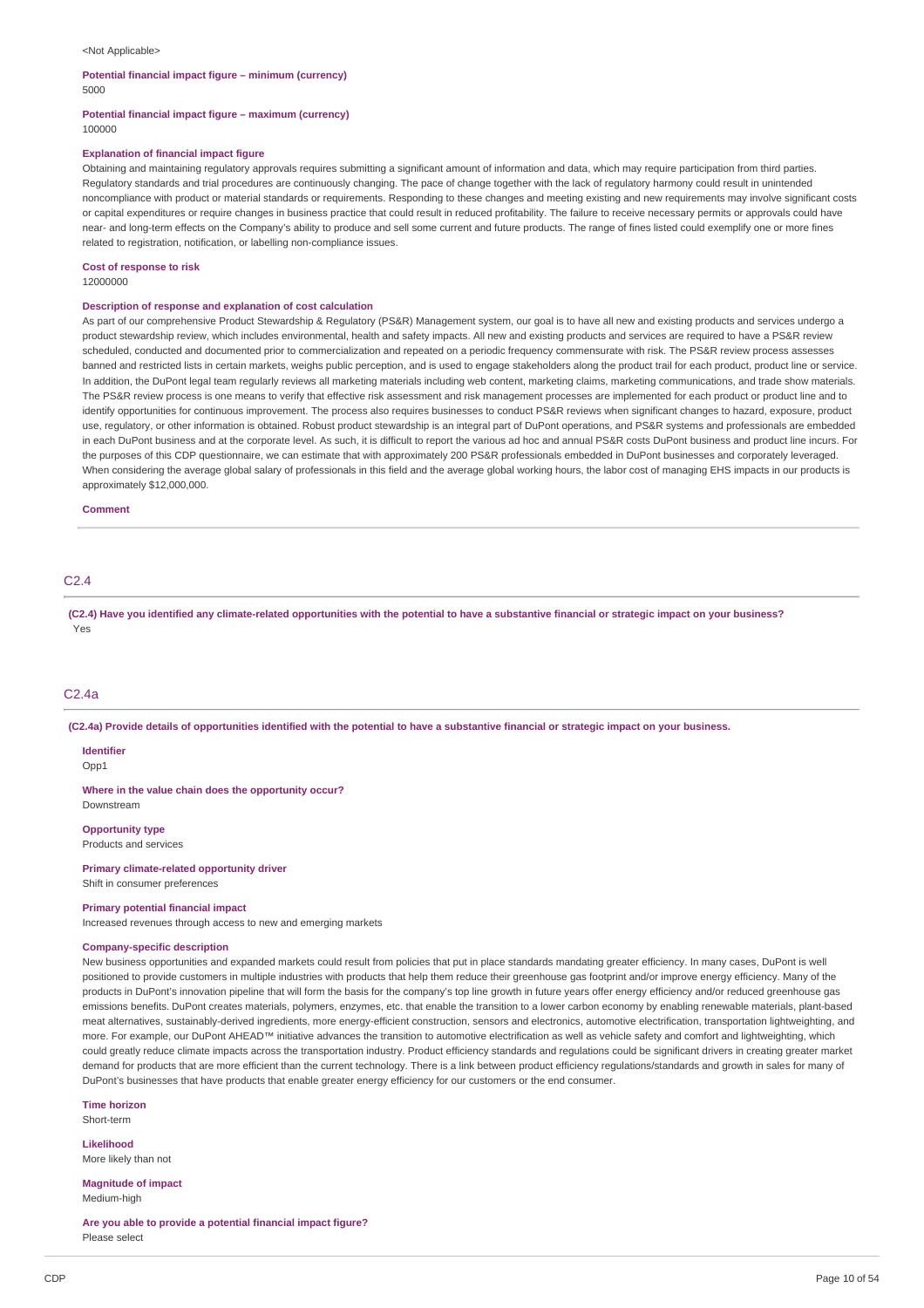## **Potential financial impact figure (currency)**

<Not Applicable>

#### **Potential financial impact figure – minimum (currency)** <Not Applicable>

**Potential financial impact figure – maximum (currency)**

<Not Applicable>

#### **Explanation of financial impact figure**

While estimating financial opportunities directly related to climate change is exceptionally difficult, we expect several of DuPont's core markets to grow at least in part due to demand for sustainable, low carbon, or climate adaptive products.

**Cost to realize opportunity**

100000

## **Strategy to realize opportunity and explanation of cost calculation**

DuPont engages directly and through industry associations to advocate for policies that would create more demand for products and processes that improve energy efficiency. For example, in 2018, DuPont joined the CEO Climate Dialogue, a group of U.S. and Global Fortune 500 corporations several leading environmental non-profit organizations who are committed to advancing climate action and durable federal climate policy in the U.S. Congress. The goal of the group is to urge the President and Congress to enact a market-based approach to climate change in accordance with a set of six Guiding Principles for climate legislation. The costs associated with advocating for policies that would enable increased energy efficiency are part of broader budgets for the DuPont businesses and government/regulatory affairs and it is difficult to determine specific costs associated with relevant advocacy. However, many of these initiatives and associations—The American Chemistry Council; various Chambers of Commerce, including Chambers of Commerce Climate Change Task Force; ePure; the EU Battery Alliance; the Alliance to Save Energy, etc.—have membership dues and other costs associated with them. For instance, our annual financial commitment to the CEO Climate Dialogue is \$20,000. Of all the various memberships we hold, some organizations engage in GHG/energy efficiency/climate advocacy as a part of their overall advocacy activities. We can estimate that the climate piece alone would be roughly \$100,000 annually. See section 12 for more information on our advocacy around climate change.

#### **Comment**

**Identifier**

Opp<sub>2</sub>

**Where in the value chain does the opportunity occur?** Downstream

**Opportunity type**

Products and services

**Primary climate-related opportunity driver**

Development and/or expansion of low emission goods and services

#### **Primary potential financial impact**

Increased revenues resulting from increased demand for products and services

#### **Company-specific description**

Despite global efforts to mitigate and reduce greenhouse gas emissions, there is likely to be a need for technology that enables climate adaptation and mitigation of effects resulting from climate change. This is part of how DuPont considers future product opportunities. Climate scientists and climate models have identified a wide range of potential physical risks associated with climate change. In general, one could expect to see increased demand for products that DuPont provides that could help with various aspects of adaptation including the effects of more extreme weather events. For instance, the Intergovernmental Panel on Climate Change describes potential risks that include changes in precipitation patterns, changes in frequency of extreme weather events and reduced freshwater supply. Some examples of our climate adaptation and mitigation products are DuPont™ Styrofoam® Brand Insulation, DuPont™ Tyvek® HomeWrap®, Thermax™, Froth-Pak™, and DuPont™ Great Stuff® Insulating Foam Sealant, which help deliver high-performance thermal, air and water management solutions for building envelopes that enable building energy efficiency and improved weatherization that can help customers' ability to adapt to the physical impacts associated with climate change. Additionally, DuPont's FILMTEC™ reverse osmosis membranes to treat and transform wastewater into over 100 million gallons of water every day for industrial and municipal use. This technology has lowered the energy required to treat the same amount of water by 13 percent and increased water security for drought-prone areas that may be negatively impacted by an increase in storms.

**Time horizon**

Medium-term

**Likelihood** Likely

**Magnitude of impact** Medium

**Are you able to provide a potential financial impact figure?** Yes, a single figure estimate

**Potential financial impact figure (currency)** 11000000000

**Potential financial impact figure – minimum (currency)** <Not Applicable>

**Potential financial impact figure – maximum (currency)** <Not Applicable>

#### **Explanation of financial impact figure**

While estimating financial opportunities directly related to climate change is exceptionally difficult, we expect several of DuPont's core markets to grow at least in part due to demand for sustainable, low carbon, or climate adaptive products such as our water filtration and purification products and our solutions for construction efficiency (building thermal management, weatherization, air-sealing, solid surfaces and materials, etc.). The addressable market size for our Water Solutions portfolio is approximately \$5 billion. The addressable market size for our Construction efficiency portfolio is approximately \$6 billion.

**Cost to realize opportunity**

955000000

**Strategy to realize opportunity and explanation of cost calculation**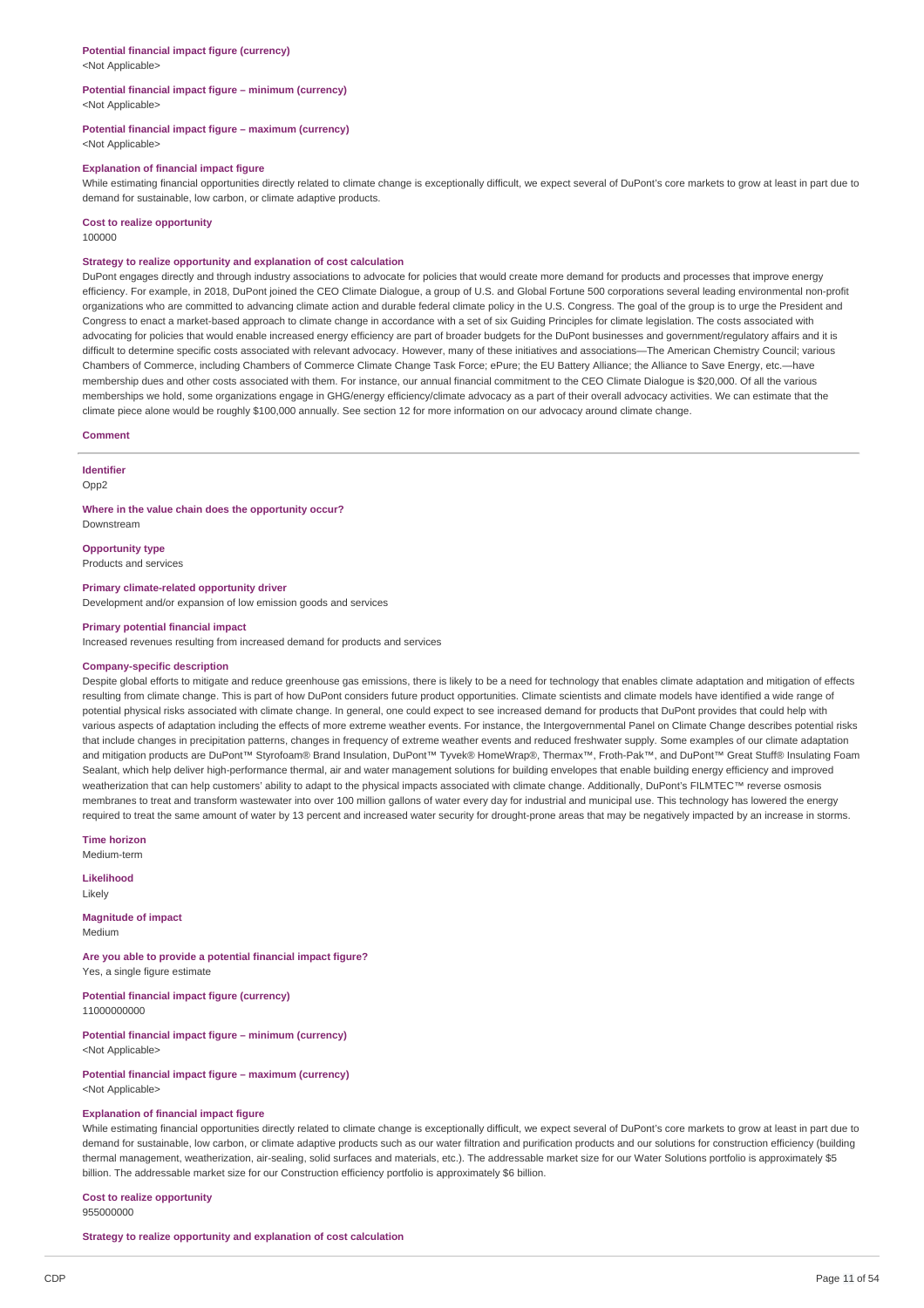We invest significantly in research and development (R&D) to ensure we can meet the sustainable development demands of a growing population and changing climate by innovating solutions for sustainable mobility, construction, nutrition, energy and more. Each year, we bring new products to market that help address these and other societal challenges. DuPont's research and development expense was \$955 million for the year ended December 31, 2019.

#### **Comment**

**Identifier**  $Onn3$ 

**Where in the value chain does the opportunity occur?** Direct operations

**Opportunity type** Resource efficiency

**Primary climate-related opportunity driver** Use of more efficient production and distribution processes

**Primary potential financial impact**

Reduced indirect (operating) costs

## **Company-specific description**

DuPont's corporate energy efficiency and energy-related greenhouse gas emissions reduction strategy is managed through our Bold Energy Plan. We see the Bold Energy Plan as both a risk and opportunity management exercise, because we prioritize projects with an ROI that improves upon the current state, allowing annual monetary savings that far outweigh our initial investments, granting us financial opportunity to lower our operational expenses and possibly divert those funds to other projects.

**Time horizon**

Medium-term

**Likelihood** Very likely

**Magnitude of impact** Medium

**Are you able to provide a potential financial impact figure?**

Yes, an estimated range **Potential financial impact figure (currency)**

<Not Applicable>

**Potential financial impact figure – minimum (currency)**

13600000

**Potential financial impact figure – maximum (currency)** 98600000

#### **Explanation of financial impact figure**

In 2019, 205 Bold Energy Plan projects were under review or in active implementation. Costs of executing the Bold Energy Plan vary annually depending on the number and type of projects implemented. Those projects are estimated to yield annual monetary savings of over \$3.4 million over a lifetime of 5-30 years, with an average payback period of under one year. The cost estimate shown above depicts a realization of \$3.4 million in annual savings for 5-30 years. Annual savings compound as project implementations continue, so this estimate may be lower than actual financial benefits.

# **Cost to realize opportunity**

100000

#### **Strategy to realize opportunity and explanation of cost calculation**

The Company implements voluntary programs to reduce air emissions, minimize the generation of hazardous waste, decrease the volume of water use and discharges, increase the efficiency of energy use and reduce the generation of persistent, bioaccumulative and toxic materials. We are also currently examining the feasibility and scope of a potential long-term virtual power purchasing agreement (VPPA) that would help us increase our renewable energy procurement, which will contribute to stabilizing our energy costs. DuPont's primary corporate energy efficiency strategy is managed through our Bold Energy Plan. We have an online database that tracks plant performance toward annual energy and financial optimization targets. The database currently tracks over 2,200 completed, in progress, and proposed projects against annual energy and financial targets. Since the inception of the Bold Energy Plan in 2008, DuPont has realized significant energy savings outcomes, with a year-over-year energy cost savings of about \$248 million. We see the Bold Energy Plan as both a risk and opportunity management exercise, because we prioritize projects with an ROI that improves upon the current state, allowing annual monetary savings that far outweigh our initial investments, granting us financial opportunity to lower our operational expenses and possibly divert those funds to other projects. The emissions and energy reduction initiatives also reduce our regulatory and operational risk by ensuring that we are keeping pace with increasingly stringent regulations around emissions. Costs of executing the Bold Energy Plan vary annually depending on the number and type of projects implemented. The Bold Energy Plan is managed by several full-time EHS professionals, all of whom have multiple duties related to energy management, operations and other aspects of EHS. When considering personnel costs associated with the Bold Energy Plan--average labor costs for the profession, and average global working hours--we estimate that it costs about \$100,000 annually in personnel costs to manage the Bold Energy Plan strategy and database under our current management structure.

#### **Comment**

## C3. Business Strategy

# C3.1

**(C3.1) Have climate-related risks and opportunities influenced your organization's strategy and/or financial planning?** Yes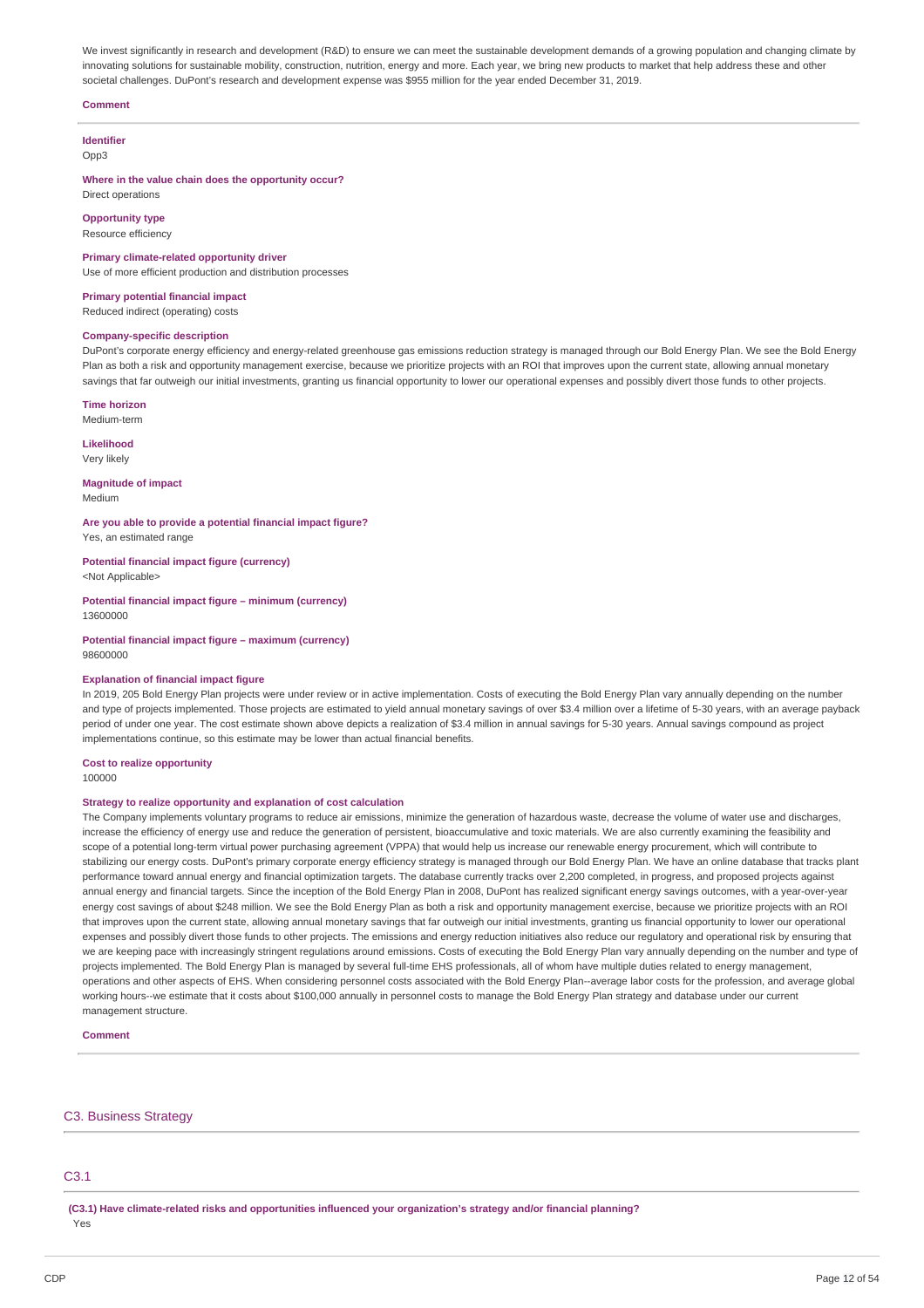**(C3.1a) Does your organization use climate-related scenario analysis to inform its strategy?** Yes, qualitative

# C3.1b

**(C3.1b) Provide details of your organization's use of climate-related scenario analysis.**

| Climate-related<br>scenarios and<br>models applied                                                                                                                                                | <b>Details</b>                                                                                                                                                                                                                                                                                                                                                                                                                                                                                                                                                                                                                                                                                                                                                                                                                                                                                                                                                                                                                                                                                                                                                                                                                                                                                                                                                                                                                                                                                                                                                                                                                                                                                                                          |
|---------------------------------------------------------------------------------------------------------------------------------------------------------------------------------------------------|-----------------------------------------------------------------------------------------------------------------------------------------------------------------------------------------------------------------------------------------------------------------------------------------------------------------------------------------------------------------------------------------------------------------------------------------------------------------------------------------------------------------------------------------------------------------------------------------------------------------------------------------------------------------------------------------------------------------------------------------------------------------------------------------------------------------------------------------------------------------------------------------------------------------------------------------------------------------------------------------------------------------------------------------------------------------------------------------------------------------------------------------------------------------------------------------------------------------------------------------------------------------------------------------------------------------------------------------------------------------------------------------------------------------------------------------------------------------------------------------------------------------------------------------------------------------------------------------------------------------------------------------------------------------------------------------------------------------------------------------|
| Other, please<br>specify (Enterprise<br><b>Risk Management</b><br>line with the COSO<br><b>Enterprise Risk</b><br>Management<br>Framework and<br><b>ISO 31000 Risk</b><br>Management<br>Standard) | In 2019, given the significant transformation occurring at DuPont, management initiated a project to refresh the enterprise risk management (ERM) process, including performing a maturity<br>assessment on the current state and desired future state, formalizing an internal governance structure to oversee the annual re-assessment and re-prioritization of enterprise level risks and<br>creating consistent framework, policies, and procedures for identifying and assessing enterprise level risks. An ERM working team, chaired by the Chief Audit Executive, was established to<br>scenario analysis in report periodically to Senior Leadership and the Board of Directors. The ERM team interviewed leaders from all businesses and functions to identify, assess, and prioritize the top risks to the<br>Company. We then quantified those risks by creating and analyzing risk scenarios and the financial risk exposure associated with each scenario. Each top risk was assessed on impact,<br>likelihood, perceived preparedness, among other factors such as short-, med-, and long-term time horizons, in line with the appropriate time horizons for the operations, market analyses,<br>legislation, etc., that correspond with the top risks. One of the top risks identified was business continuity, and a risk scenario we examine for business continuity includes climate change<br>impacts to our operations. This risk will be monitored to assess the design and operating effectiveness of the existing controls framework and assess mitigations in place and highlight potential<br>enhancements to reduce threats and increase opportunities to support the Company's overall strategic objectives. |

# C3.1d

# **(C3.1d) Describe where and how climate-related risks and opportunities have influenced your strategy.**

|                                             | related risks<br>and<br>opportunities<br>influenced<br>your strategy<br>in this area? | Have climate-Description of influence                                                                                                                                                                                                                                                                                                                                                                                                                                                                                                                                                                                                                                                                                                                                                                                                                                                                                                                                                                                                                                                                                                                              |
|---------------------------------------------|---------------------------------------------------------------------------------------|--------------------------------------------------------------------------------------------------------------------------------------------------------------------------------------------------------------------------------------------------------------------------------------------------------------------------------------------------------------------------------------------------------------------------------------------------------------------------------------------------------------------------------------------------------------------------------------------------------------------------------------------------------------------------------------------------------------------------------------------------------------------------------------------------------------------------------------------------------------------------------------------------------------------------------------------------------------------------------------------------------------------------------------------------------------------------------------------------------------------------------------------------------------------|
| Products<br>and<br>services                 | Yes                                                                                   | In general, one could expect to see increased demand for products that DuPont provides that could help with various aspects of climate change, including demand from customers and<br>consumers for products made from or that make use of renewable materials. On at least an annual business, each DuPont business unit conducts its own analysis of short- and med-<br>term business- and market-specific sustainability risks and opportunities, and assesses associated actions required to manage those risks and opportunities. This process has revealed<br>new market opportunities and product applications. Ex: Many DuPont solutions enable low-carbon alternatives to existing products, such as our AHEAD™ initiative which advances<br>lightweighting and vehicle electrification in transportation, our DuPont Danisco Planit™ plant-based meat alternative portfolio, and our energy-efficient construction materials in our<br>DuPont Performance Building Solutions portfolio.                                                                                                                                                                  |
| Supply<br>chain<br>and/or<br>value<br>chain | Yes                                                                                   | DuPont conducts a market analysis to understand the mechanisms underpinning energy and feedstock pricing. When possible, DuPont purchases raw materials through negotiated<br>long-term contracts to minimize the impact of price fluctuations. Additionally, DuPont uses over-the-counter and exchange traded derivative commodity instruments to hedge the<br>Company's exposure to price fluctuations on certain raw material purchases, including food ingredients. DuPont also takes actions to offset the effects of higher energy and raw material<br>costs through selling price increases, productivity improvements and cost reduction programs. Ex: We are currently examining the feasibility and scope of a potential long-term VPPA<br>deal that would help us increase our renewable energy procurement, which will contribute to stabilizing our energy costs.                                                                                                                                                                                                                                                                                     |
| Investment Yes<br>in R&D                    |                                                                                       | Many of our products in areas DuPont is prioritizing from an R&D standpoint advance the UN Sustainability Goals, which includes climate change (Goal 7, Goal 13). We invest<br>significantly in R&D to ensure we can meet the sustainable development demands of a growing population and changing climate by innovating solutions for sustainable mobility,<br>construction, nutrition, energy and more. From that standpoint, DuPont has put a lot of R&D effort into somewhat redirecting our thinking towards areas that mesh market value and<br>sustainable development. Ex: We launched the DuPont AHEAD™ initiative to leverage our innovation and technological capabilities to address the market opportunities associated with<br>climate change in the transportation industry.                                                                                                                                                                                                                                                                                                                                                                        |
| Operations Yes                              |                                                                                       | DuPont's primary corporate energy efficiency strategy is managed through our Bold Energy Plan. We examine projects with a med- to long-term lifetime with a short-term payback<br>period. We have an online database that tracks plant performance toward annual energy and financial optimization targets. The database currently tracks over 2,200 completed, in<br>progress, and proposed projects. Since the inception of the Bold Energy Plan in 2008, DuPont has realized significant energy savings outcomes, with a year-over-year energy cost<br>savings of over \$245 million. We view the Bold Energy Plan as a strategic exercise because we prioritize projects that create an ROI that improves upon the current state, allowing<br>annual monetary savings that far outweigh our initial investments, granting us financial opportunity to lower our operational expenses and possibly divert those funds to other projects.<br>Ex: We are currently examining the feasibility and scope of a potential long-term VPPA deal that would help us increase our renewable energy procurement, which will contribute to<br>stabilizing our energy costs. |

# C3.1e

**(C3.1e) Describe where and how climate-related risks and opportunities have influenced your financial planning.**

| Financial<br>planning<br>lelements<br>that have<br>l been l<br>linfluenced | Description of influence                                                                                                                                                                                                                                                                                                                                                                                                                                                                                                                                                                                                                                                                                                                                                                                                                                                                                                                                                                                                                                                                                                                                                                                                            |
|----------------------------------------------------------------------------|-------------------------------------------------------------------------------------------------------------------------------------------------------------------------------------------------------------------------------------------------------------------------------------------------------------------------------------------------------------------------------------------------------------------------------------------------------------------------------------------------------------------------------------------------------------------------------------------------------------------------------------------------------------------------------------------------------------------------------------------------------------------------------------------------------------------------------------------------------------------------------------------------------------------------------------------------------------------------------------------------------------------------------------------------------------------------------------------------------------------------------------------------------------------------------------------------------------------------------------|
| Row Indirect<br>costs                                                      | Through our Bold Energy Plan, we examine energy efficiency projects with a med- to long-term lifetime with a short-term payback period. We have an online database that tracks plant<br>performance toward annual energy and financial optimization targets. The database currently tracks over 2,200 completed, in progress, and proposed projects. Since the inception of the Bold<br>Energy Plan in 2008, DuPont has realized significant energy savings outcomes, with a year-over-year energy cost savings of over \$245 million. We view the Bold Energy Plan as a financial<br>planning exercise primarily because of the aforementioned savings we have realized. It is a financially strategic effort because we prioritize projects that create an ROI that improves upon the<br>current state, allowing annual monetary savings that far outweigh our initial investments, granting us financial opportunity to lower our operational expenses and possibly divert those funds to<br>other projects. Ex: We are currently examining the feasibility and scope of a potential long-term VPPA deal that would help us increase our renewable energy procurement, which will contribute to<br>stabilizing our energy costs. |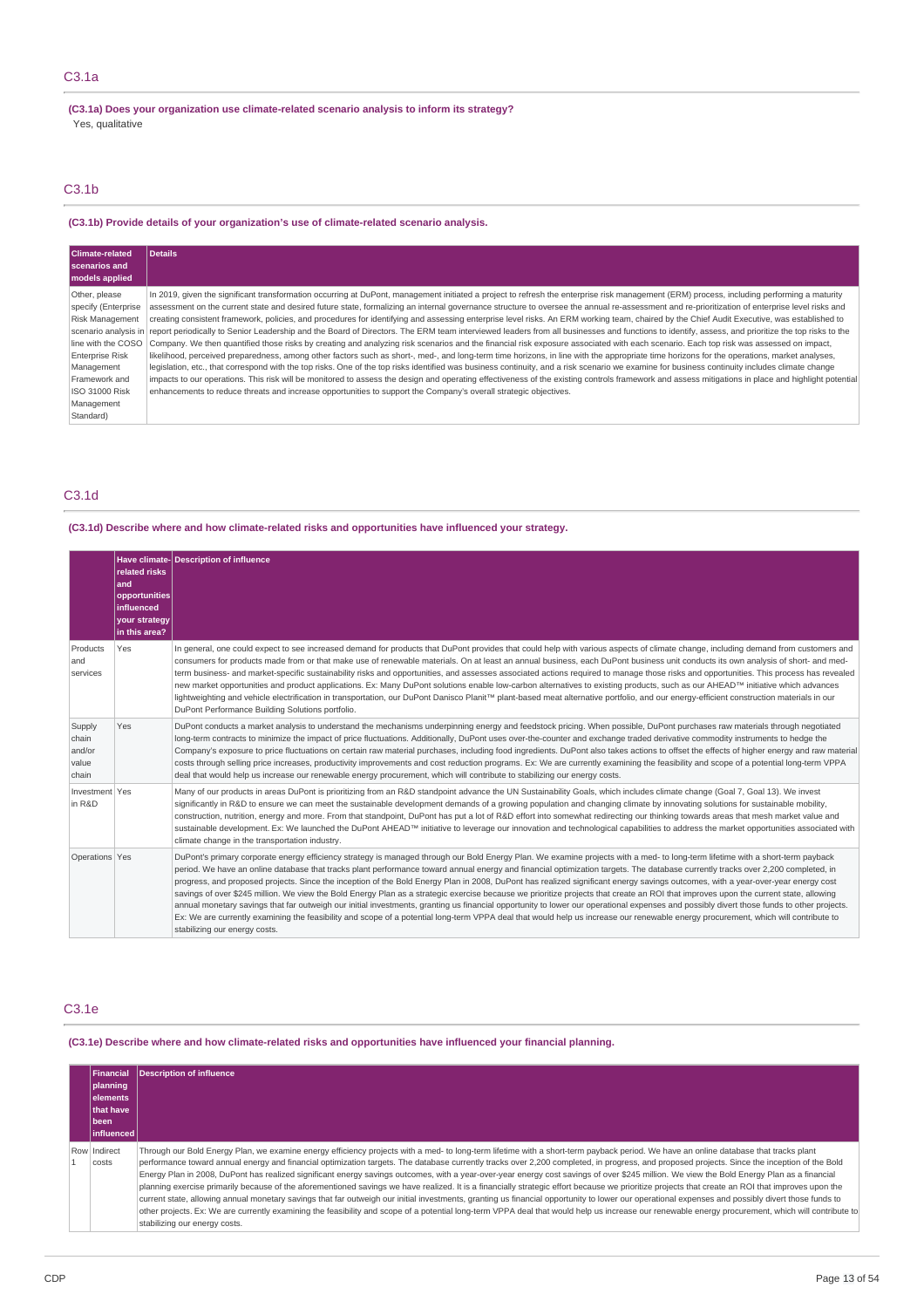(C3.1f) Provide any additional information on how climate-related risks and opportunities have influenced your strategy and financial planning (optional).

# C4. Targets and performance

# C4.1

**(C4.1) Did you have an emissions target that was active in the reporting year?** Absolute target

## C4.1a

**(C4.1a) Provide details of your absolute emissions target(s) and progress made against those targets.**

**Target reference number** Abs 1

**Year target was set** 2019

**Target coverage** Company-wide

**Scope(s) (or Scope 3 category)** Scope 1+2 (location-based) +3 (upstream)

*Scope 3, category 3*

**Base year** 2019

**Covered emissions in base year (metric tons CO2e)** 5380359

Covered emissions in base year as % of total base year emissions in selected Scope(s) (or Scope 3 category)

100

**Target year** 2030

**Targeted reduction from base year (%)** 30

**Covered emissions in target year (metric tons CO2e) [auto-calculated]** 3766251.3

**Covered emissions in reporting year (metric tons CO2e)** 5380359

**% of target achieved [auto-calculated]** 0

**Target status in reporting year** New

#### **Is this a science-based target?**

Yes, we consider this a science-based target, but this target has not been approved as science-based by the Science-Based Targets initiative

# **Please explain (including target coverage)**

We have committed to reduce our greenhouse Gas (GHGs) emissions 30% including sourcing 60% of electricity from renewable energy. Our emissions target covers all Scope 1 and Scope 2 greenhouse gas emissions as well as mobile fuels (Scope 3, Category 3). In the future we may consider market-based Scope 2 emissions in addition to/instead of location-based Scope 2 emissions covered in this target. The impact of climate change is widespread across both human populations and natural ecosystems. Addressing climate change, and the greenhouse gas (GHG) emissions that contribute to it, requires urgent action and long-term commitments by every segment of society. With this commitment, we will act to drive down our GHG emissions at a pace that is aligned with climate science. We will procure our electricity from more renewable sources, ramp up our work on energy efficiency projects that deliver the most value and advocate for consistent, predictable policy and regulatory environments that foster innovation, investment and economic growth.

**Target reference number** Abs 2

**Year target was set** 2019

**Target coverage** Company-wide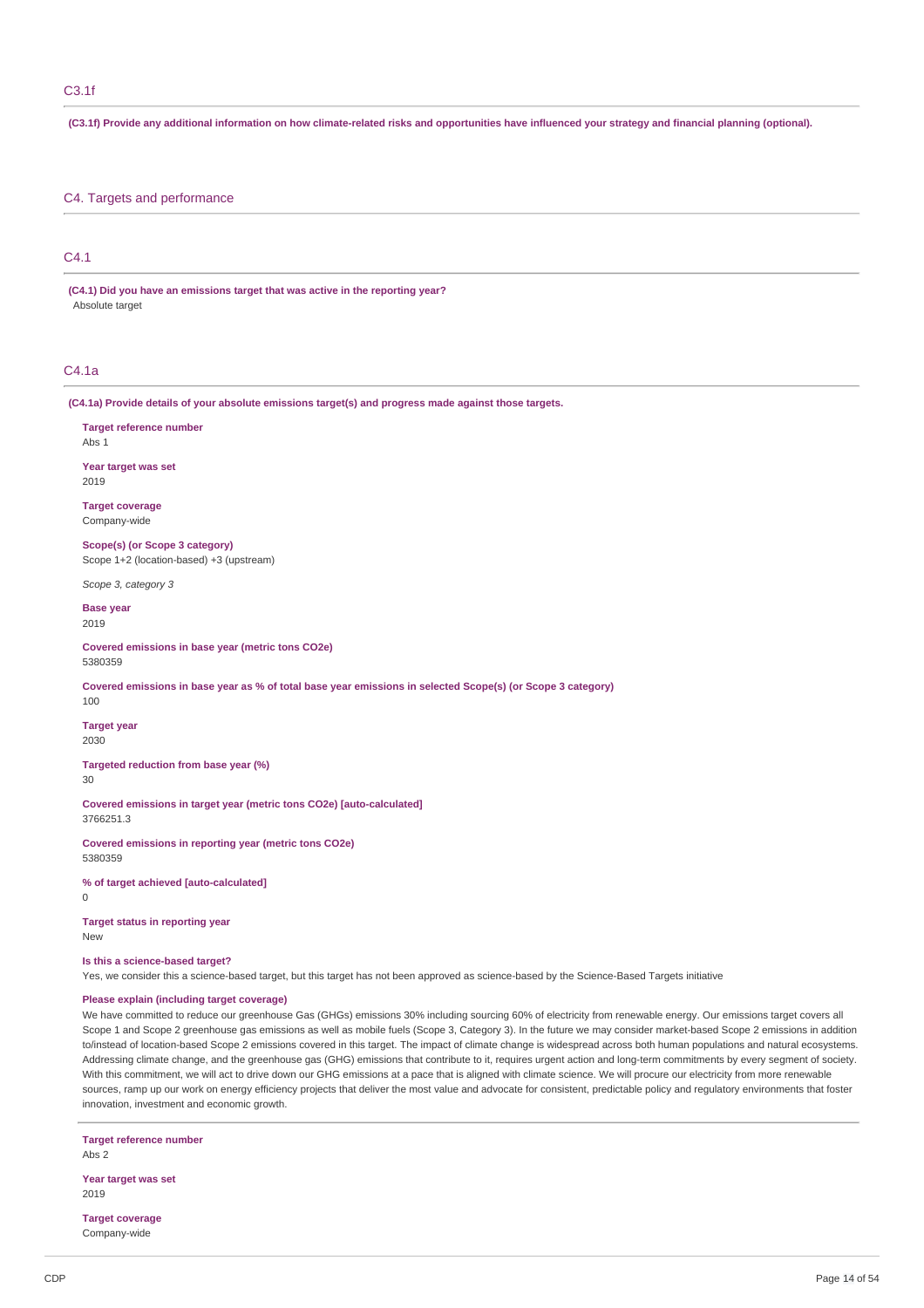#### **Scope(s) (or Scope 3 category)** Scope 1+2 (location-based) +3 (upstream)

**Base year** 2019

**Covered emissions in base year (metric tons CO2e)** 5380359

Covered emissions in base year as % of total base year emissions in selected Scope(s) (or Scope 3 category)

100

**Target year** 2050

**Targeted reduction from base year (%)** 100

**Covered emissions in target year (metric tons CO2e) [auto-calculated]** 0

**Covered emissions in reporting year (metric tons CO2e)** 5380359

**% of target achieved [auto-calculated]**

0

**Target status in reporting year** New

#### **Is this a science-based target?**

Yes, we consider this a science-based target, but this target has not been approved as science-based by the Science-Based Targets initiative

## **Please explain (including target coverage)**

We have committed to delivering carbon neutral operations by 2050. Our emissions target covers all Scope 1 and Scope 2 greenhouse gas emissions as well as mobile fuels (Scope 3, Category 3). In the future we may consider market-based Scope 2 emissions in addition to/instead of location-based Scope 2 emissions covered in this target. The impact of climate change is widespread across both human populations and natural ecosystems. Addressing climate change, and the greenhouse gas (GHG) emissions that contribute to it, requires urgent action and long-term commitments by every segment of society. With this commitment, we will act to drive down our GHG emissions at a pace that is aligned with climate science. We will procure our electricity from more renewable sources, ramp up our work on energy efficiency projects that deliver the most value and advocate for consistent, predictable policy and regulatory environments that foster innovation, investment and economic growth.

# C4.2

**(C4.2) Did you have any other climate-related targets that were active in the reporting year?** Target(s) to increase low-carbon energy consumption or production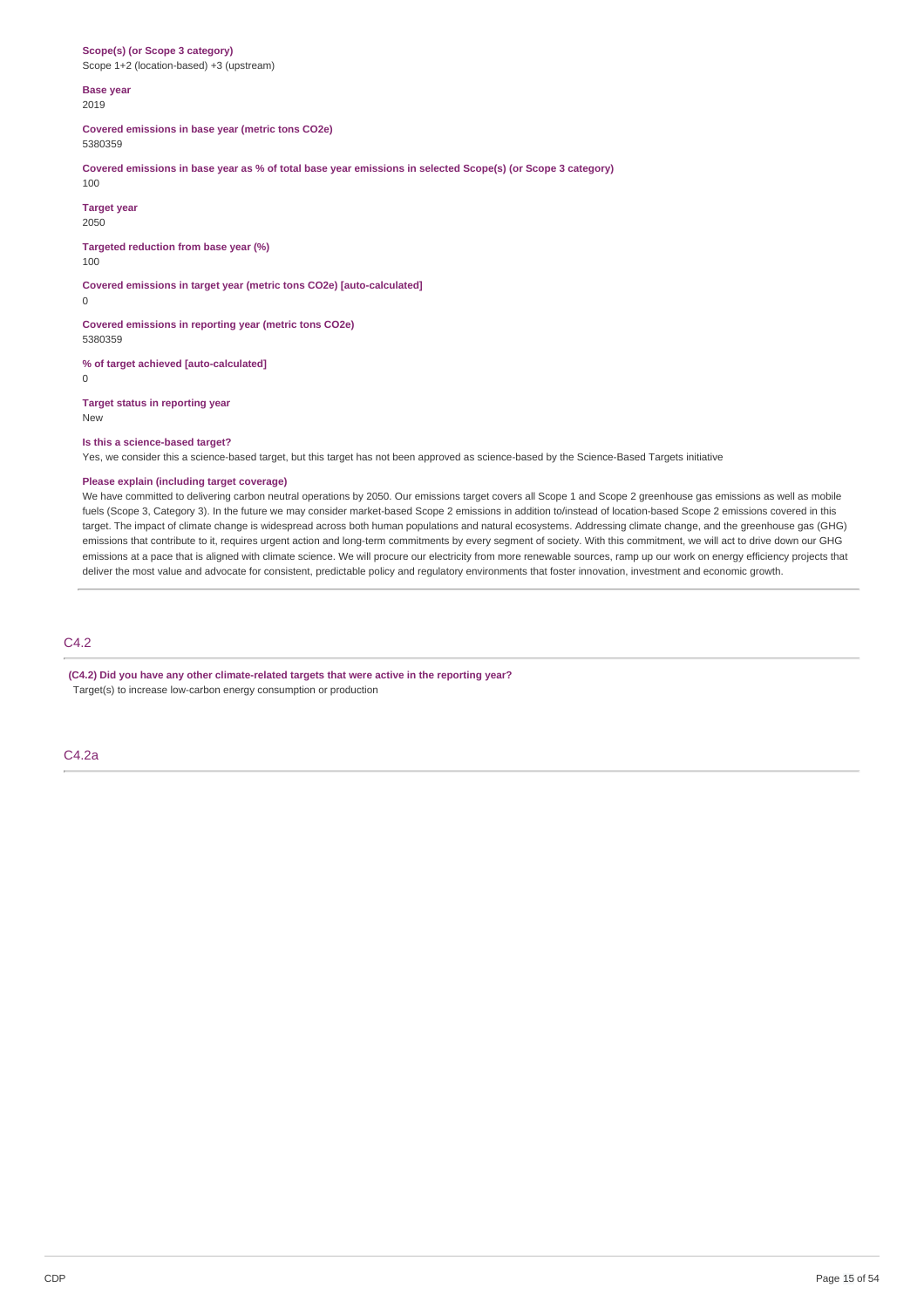**(C4.2a) Provide details of your target(s) to increase low-carbon energy consumption or production.**

**Target reference number** Low 1

**Year target was set** 2019

**Target coverage** Company-wide

**Target type: absolute or intensity** Absolute

**Target type: energy carrier** Electricity

**Target type: activity** Consumption

**Target type: energy source** Renewable energy source(s) only

**Metric (target numerator if reporting an intensity target)** Percentage

**Target denominator (intensity targets only)** <Not Applicable>

**Base year** 2019

**Figure or percentage in base year** 2.9

**Target year** 2030

**Figure or percentage in target year**  $60$ 

**Figure or percentage in reporting year** 2.9

**% of target achieved [auto-calculated]** 0

**Target status in reporting year** New

**Is this target part of an emissions target?** Yes, Abs 1 directly, and Abs 2 indirectly.

**Is this target part of an overarching initiative?** No, it's not part of an overarching initiative

## **Please explain (including target coverage)**

We have committed to reduce our greenhouse Gas (GHGs) emissions 30% (Abs 1) including sourcing 60% of electricity from renewable energy, and to carbon neutrality by 2050 (Abs 2). Our emissions target covers all greenhouse gas emissions as well as mobile fuels (Scope 3, Category 3). Our emissions target covers all greenhouse gas emissions as well as mobile fuels (Scope 3, Category 3). The impact of climate change is widespread across both human populations and natural ecosystems. Addressing climate change, and the greenhouse gas (GHG) emissions that contribute to it, requires urgent action and long-term commitments by every segment of society. With this commitment, we will act to drive down our GHG emissions at a pace that is aligned with climate science. We will procure our electricity from more renewable sources, ramp up our work on energy efficiency projects that deliver the most value and advocate for consistent, predictable policy and regulatory environments that foster innovation, investment and economic growth.

# C4.3

(C4.3) Did you have emissions reduction initiatives that were active within the reporting year? Note that this can include those in the planning and/or **implementation phases.**

Yes

# C4.3a

(C4.3a) Identify the total number of initiatives at each stage of development, and for those in the implementation stages, the estimated CO2e savings.

|                           | <b>Number of initiatives</b> | Total estimated annual CO2e savings in metric tonnes CO2e (only for rows marked *) |
|---------------------------|------------------------------|------------------------------------------------------------------------------------|
| Under investigation       | 66                           | 43140                                                                              |
| To be implemented*        |                              |                                                                                    |
| Implementation commenced* |                              |                                                                                    |
| Implemented*              | 139                          | 16939                                                                              |
| Not to be implemented     |                              |                                                                                    |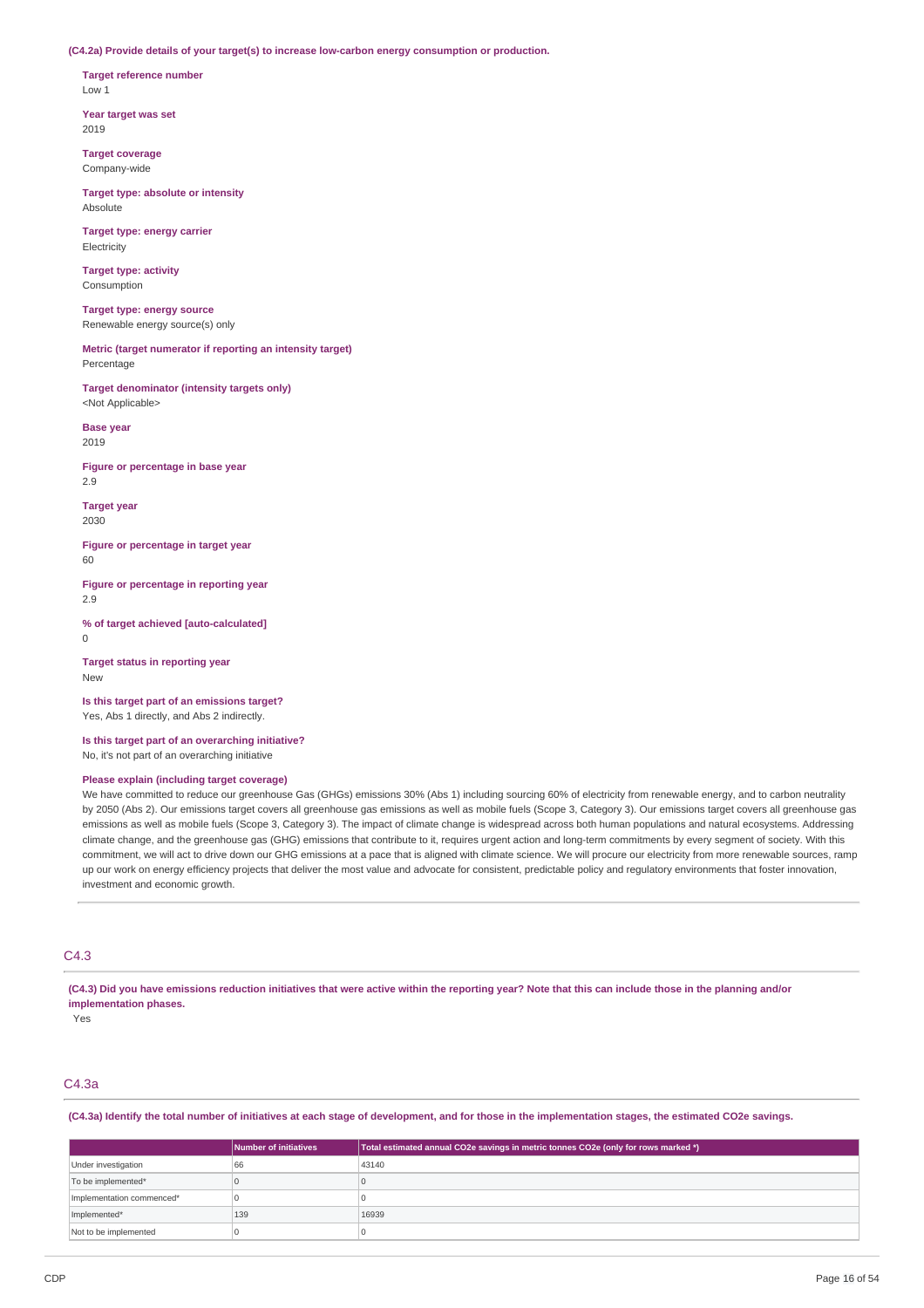# C4.3b

**(C4.3b) Provide details on the initiatives implemented in the reporting year in the table below. Initiative category & Initiative type Energy efficiency in buildings** Insulation **Estimated annual CO2e savings (metric tonnes CO2e)** 63 **Scope(s)** Scope 1 Scope 3 **Voluntary/Mandatory** Voluntary **Annual monetary savings (unit currency – as specified in C0.4)** 7940 **Investment required (unit currency – as specified in C0.4)** 58360 **Payback period**  $4-10$  years **Estimated lifetime of the initiative** 21-30 years **Comment Initiative category & Initiative type** Energy efficiency in buildings Motors and drives **Estimated annual CO2e savings (metric tonnes CO2e)** 1124 **Scope(s)** Scope 2 (location-based) **Voluntary/Mandatory** Voluntary **Annual monetary savings (unit currency – as specified in C0.4)** 74000 **Investment required (unit currency – as specified in C0.4)**  $\Omega$ **Payback period** <1 year **Estimated lifetime of the initiative** 16-20 years **Comment Initiative category & Initiative type Energy efficiency in buildings** Lighting Lighting Lighting Lighting Lighting Lighting Lighting Lighting Lighting Lighting Lighting Lighting Lighting Lighting Lighting Lighting Lighting Lighting Lighting Lighting Lighting **Estimated annual CO2e savings (metric tonnes CO2e)** 843 **Scope(s)** Scope 2 (market-based) **Voluntary/Mandatory** Voluntary **Annual monetary savings (unit currency – as specified in C0.4)** 50180 **Investment required (unit currency – as specified in C0.4)** 0 **Payback period** <1 year

**Estimated lifetime of the initiative**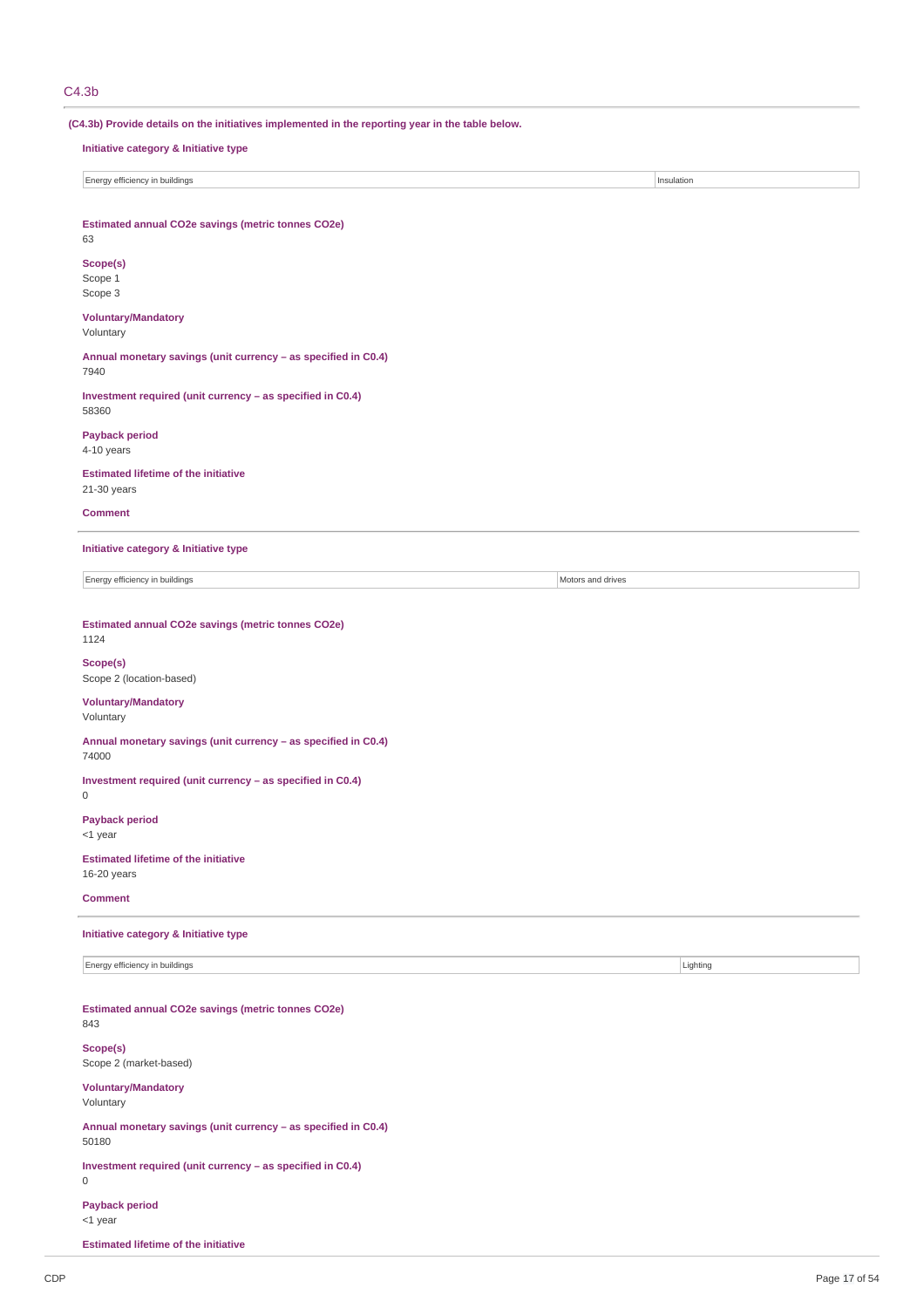#### **Comment**

**Initiative category & Initiative type**

Energy efficiency in production processes Waste heat recovery

**Estimated annual CO2e savings (metric tonnes CO2e)** 1062

**Scope(s)** Scope 2 (market-based)

## **Voluntary/Mandatory** Voluntary

**Annual monetary savings (unit currency – as specified in C0.4)** 74930

**Investment required (unit currency – as specified in C0.4)** 110

**Payback period** <1 year

**Estimated lifetime of the initiative** 6-10 years

**Comment**

#### **Initiative category & Initiative type**

Energy efficiency in production processes Cooling technology

**Estimated annual CO2e savings (metric tonnes CO2e)** 466

**Scope(s)** Scope 2 (market-based)

**Voluntary/Mandatory** Voluntary

**Annual monetary savings (unit currency – as specified in C0.4)** 107510

**Investment required (unit currency – as specified in C0.4)** 365190

**Payback period** 1-3 years

**Estimated lifetime of the initiative** 3-5 years

## **Comment**

**Initiative category & Initiative type** Please select

**Estimated annual CO2e savings (metric tonnes CO2e)** 11538

**Scope(s)** Scope 2 (market-based)

**Voluntary/Mandatory** Voluntary

**Annual monetary savings (unit currency – as specified in C0.4)** 2971050

**Investment required (unit currency – as specified in C0.4)** 1693970

**Payback period** <1 year

**Estimated lifetime of the initiative** 3-5 years

**Comment**

**Initiative category & Initiative type**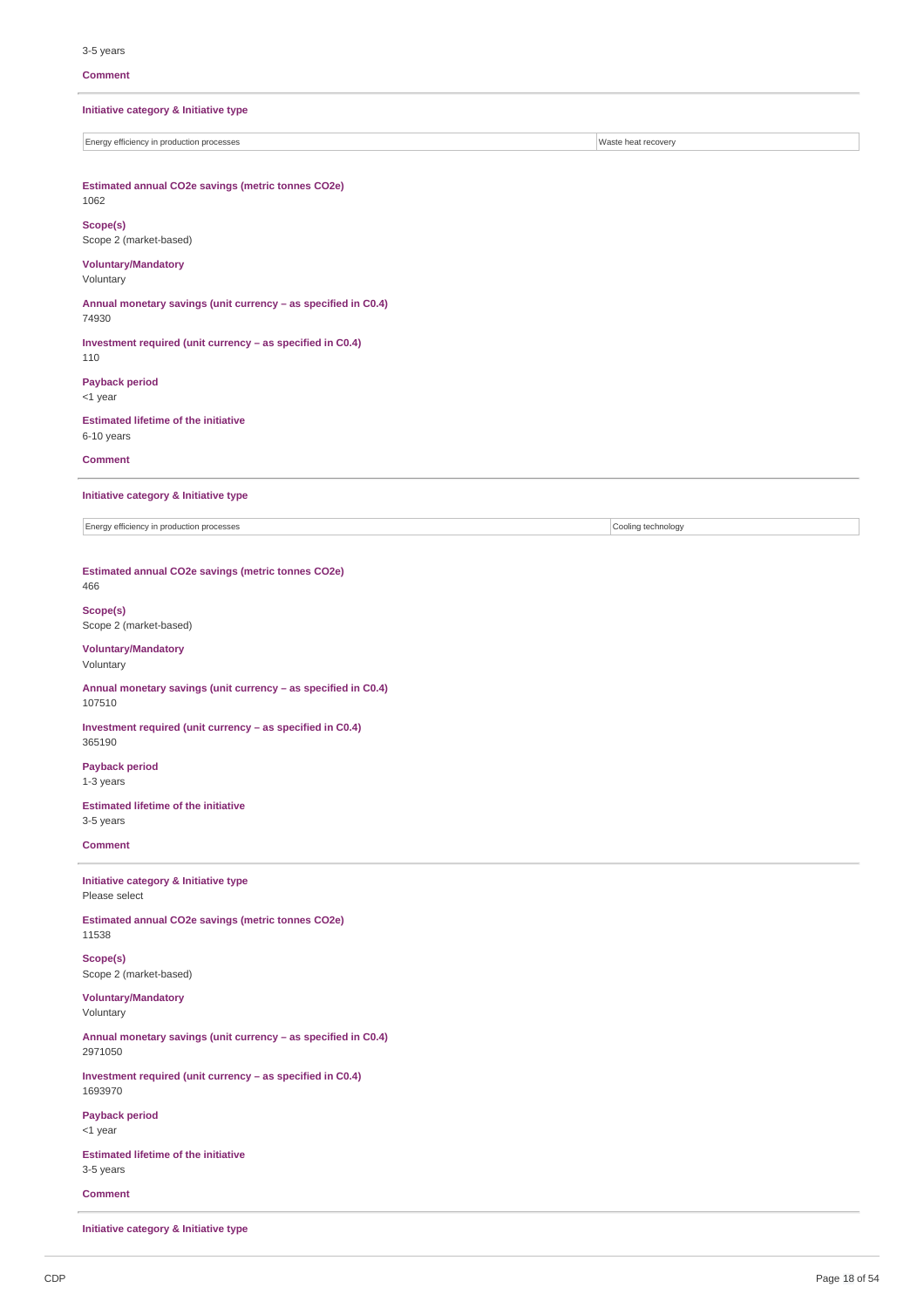## **Estimated annual CO2e savings (metric tonnes CO2e)** 828

# **Scope(s)**

Scope 2 (market-based)

## **Voluntary/Mandatory**

Voluntary

**Annual monetary savings (unit currency – as specified in C0.4)** 57860

**Investment required (unit currency – as specified in C0.4)**

# **Payback period**

<1 year

 $\Omega$ 

**Estimated lifetime of the initiative**

6-10 years

**Comment**

### C4.3c

#### **(C4.3c) What methods do you use to drive investment in emissions reduction activities?**

| Method                                                          | <b>Comment</b>                                                                                                                                                                                                                                                                                                                                                                                                                                                                                                                                                                                                                                                                                                                                                                                                                                                                                                                                                                                                                                                                                                                                                             |
|-----------------------------------------------------------------|----------------------------------------------------------------------------------------------------------------------------------------------------------------------------------------------------------------------------------------------------------------------------------------------------------------------------------------------------------------------------------------------------------------------------------------------------------------------------------------------------------------------------------------------------------------------------------------------------------------------------------------------------------------------------------------------------------------------------------------------------------------------------------------------------------------------------------------------------------------------------------------------------------------------------------------------------------------------------------------------------------------------------------------------------------------------------------------------------------------------------------------------------------------------------|
| Compliance with<br>regulatory                                   | DuPont policy is to comply with all applicable laws and regulations in which it operates. The company also actively monitors the legislative and regulatory processes to help inform its<br>investment decisions. For example, legislation to address climate change by reducing greenhouse gas emissions and establishing a price on carbon could create increases in energy costs<br>requirements/standards and price volatility. There are existing efforts to address GHG emissions at the national and regional levels. Several of the company's facilities in the European Union (EU) are requlated<br>under the EU Emissions Trading Scheme. China has begun pilot programs for carbon taxes and trading of GHG emissions in selected areas. In the EU, U.S. and Japan, policy efforts to<br>reduce the GHG emissions associated with gases used in refrigeration and air conditioning create market opportunities for lower GHG solutions. The current unsettled policy environment in<br>the U.S., where many company facilities are located, adds an element of uncertainty to business decisions, particularly those relating to long-term capital investments. |
| Dedicated budget for<br>energy efficiency                       | Through our Bold Energy Plan (See C2.3 and 4.3b for detail), site energy champions are tasked with implementing projects that will improve facility energy efficiency and reduce GHGs,<br>helping DuPont achieve our energy reduction and GHG reduction targets. The specific projects vary but energy reduction projects are a large part of each site energy manager's critical<br>operating tasks, and progress toward energy efficiency targets is part of how the energy managers' performance is evaluated.                                                                                                                                                                                                                                                                                                                                                                                                                                                                                                                                                                                                                                                          |
| Dedicated budget for<br>other emissions<br>reduction activities | Through our Bold Energy Plan (See C2.3 and 4.3b for detail), site energy champions are tasked with implementing projects that will improve facility energy efficiency and reduce GHGs,<br>helping DuPont achieve our energy reduction and GHG reduction targets. The specific projects vary but energy reduction projects are a large part of each site energy manager's critical<br>operating tasks, and progress toward energy efficiency targets is part of how the energy managers' performance is evaluated.                                                                                                                                                                                                                                                                                                                                                                                                                                                                                                                                                                                                                                                          |
| Employee engagement                                             | DuPont employees decided that they wanted to do more to address climate change, so they started the Carbon Conversations employee forum. During six 2-hour workshops held at three<br>DuPont sites across Denmark, employees learned about climate change and gained new skills to put into practice as climate advocates at work, at home and in their communities. After<br>the first Carbon Conversations event, a few participants planted a Copper Beech tree on the lawn at our R&D site in Brabrand, Denmark. Copper Beeches consume around 61 kg CO2 per<br>year and can typically live for up to 200 years. The Carbon Conversation initiative has been adopted by sites in other countries in Europe and beyond.                                                                                                                                                                                                                                                                                                                                                                                                                                                 |

## C4.5

(C4.5) Do you classify any of your existing goods and/or services as low-carbon products or do they enable a third party to avoid GHG emissions? Yes

# C4.5a

(C4.5a) Provide details of your products and/or services that you classify as low-carbon products or that enable a third party to avoid GHG emissions.

#### **Level of aggregation**

Group of products

#### **Description of product/Group of products**

AHEAD™ (Accelerating Hybrid-Electric Autonomous Driving) initiative focuses on developing technology and is our portfolio of advanced materials solutions for driving sustainable advances in the transportation industry around vehicle electrification, autonomous capabilities, and associated infrastructure. For instance, a 10% reduction in vehicle weight can result in a 6-up to 8% fuel economy improvement. Replacing metal components with DuPont's lightweight, high-performance polymer composite materials will help reduce fuel consumption, and therefore emissions. Learn more here: https://www.dupont.com/transportation-industrial/ahead.html

# **Are these low-carbon product(s) or do they enable avoided emissions?**

Low-carbon product

**Taxonomy, project or methodology used to classify product(s) as low-carbon or to calculate avoided emissions** Other, please specify (Self-conducted lifecycle assessment)

## **% revenue from low carbon product(s) in the reporting year**

0

**% of total portfolio value** <Not Applicable>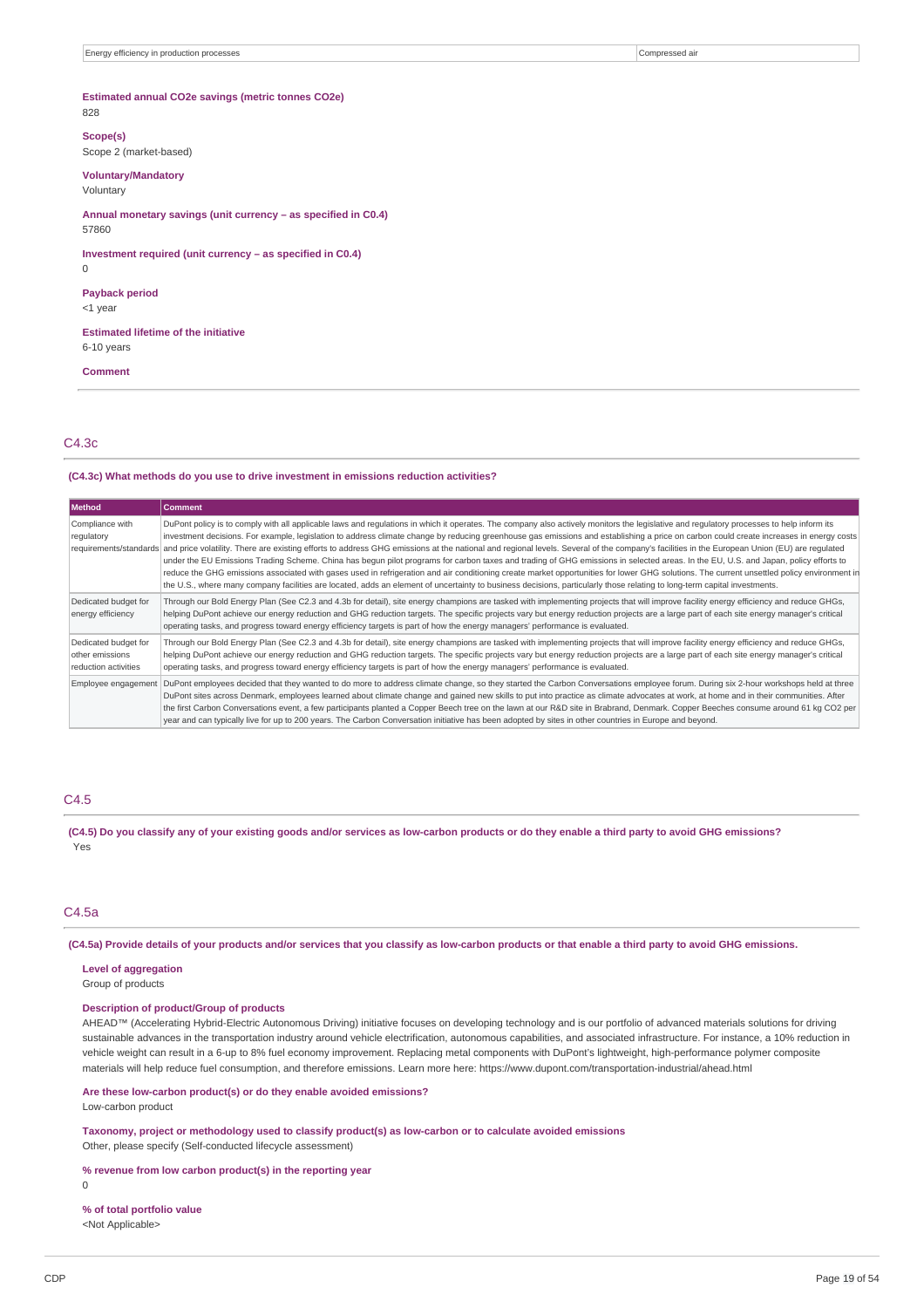<Not Applicable>

**Comment**

This revenue information is confidential.

## **Level of aggregation**

Group of products

## **Description of product/Group of products**

DuPont Danisco Planit™ portfolio of plant-based meat and dairy alternatives helps to mature the plant-based food and beverage markets. For example, modern beef production is extremely resource intensive. According to the World Resource Institute, per pound, beef requires 20 times more land and emits 20 times more CO2e per unit of protein, compared to common plant-based proteins such as beans, peas and lentils. DuPont Nutrition & Biosciences' SUPRO® MAX structured vegetable protein has a similar texture, taste and appearance to ground beef, it also has a carbon footprint that is up to 70 times smaller than protein from beef. From a lifecycle perspective, SUPRO® MAX emits a mere 3 kg CO2e per kilogram of protein, as compared to 100–200 kg CO2e per kilogram of protein for beef.

#### **Are these low-carbon product(s) or do they enable avoided emissions?**

Low-carbon product and avoided emissions

#### **Taxonomy, project or methodology used to classify product(s) as low-carbon or to calculate avoided emissions**

Other, please specify (Self-conducted lifecycle assessment)

**% revenue from low carbon product(s) in the reporting year**

 $\Omega$ 

# **% of total portfolio value**

<Not Applicable>

# **Asset classes/ product types**

<Not Applicable>

#### **Comment**

This revenue information is confidential.

## **Level of aggregation**

Group of products

#### **Description of product/Group of products**

DuPont Performance Building Solutions offers a high-performance thermal, air and water management system for the building envelope that provides an extra layer of insulation around the exterior of the home, and in the community. Together, the DuPont Styrofoam® XPS, Tyvek®, Thermax™, Froth-Pak™, Great Stuff® and DuPont™ Flashing Products work together to keep heat and air conditioning inside. Not only can this save homeowners, and facility managers thousands of dollars in energy bills over the life of a mortgage, it helps reduce the energy and associated emissions required for occupants to be comfortable in their homes and community buildings.

#### **Are these low-carbon product(s) or do they enable avoided emissions?**

Avoided emissions

## **Taxonomy, project or methodology used to classify product(s) as low-carbon or to calculate avoided emissions** Other, please specify (Self-conducted lifecycle assessment)

**% revenue from low carbon product(s) in the reporting year**

 $\theta$ 

**% of total portfolio value** <Not Applicable>

#### **Asset classes/ product types** <Not Applicable>

**Comment**

This revenue information is confidential.

# **Level of aggregation**

Product

## **Description of product/Group of products**

In support of our commitment to reduce greenhouse gas (GHG) emissions while driving sustainable innovation, in 2019 DuPont announced the phased launch of a new, reduced global warming potential (GWP) Styrofoam™ Brand Insulation. Beginning January 1, 2021, the Styrofoam™ Brand Insulation family of products will include lower GWP options, advancing our 2030 Sustainability Goals and complying with adopted and upcoming state and provincial hydrofluorocarbon (HFC) regulations throughout the United States and Canada. Building on our previous announcement, the multi-phased approach will deliver GHG reductions in support of the Paris Climate Agreement along a timeline that is more aggressive than the Kigali Amendment to the Montreal Protocol.

## **Are these low-carbon product(s) or do they enable avoided emissions?**

Low-carbon product and avoided emissions

**Taxonomy, project or methodology used to classify product(s) as low-carbon or to calculate avoided emissions** Other, please specify (Self-conducted lifecycle assessment)

# **% revenue from low carbon product(s) in the reporting year**

 $\theta$ 

**% of total portfolio value** <Not Applicable>

#### **Asset classes/ product types** <Not Applicable>

**Comment**

This revenue information is confidential.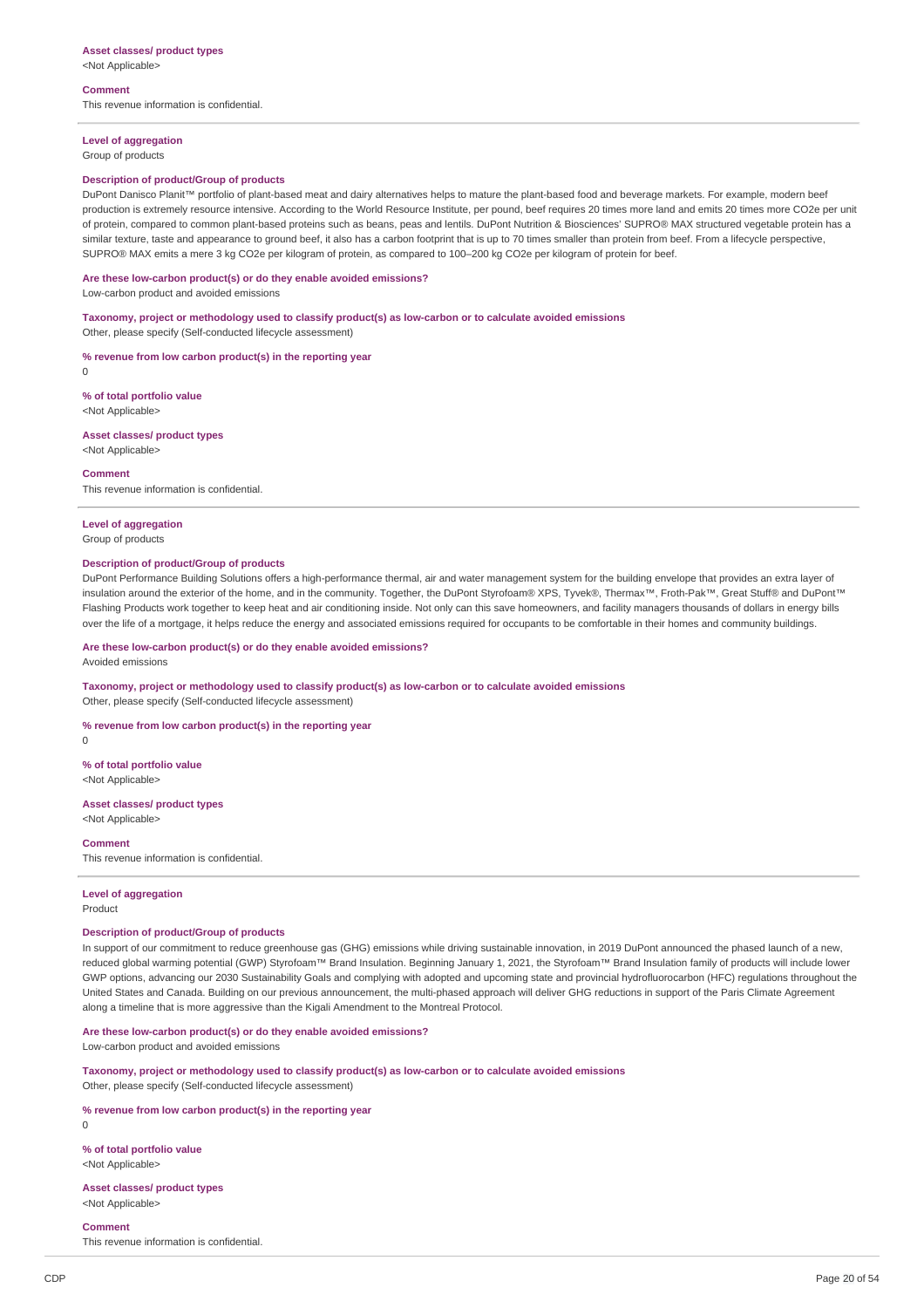#### **Level of aggregation** Product

#### **Description of product/Group of products**

DuPont Electronics & Imaging's Cyrel® FAST flexographic platemaking system increases pressroom productivity while reducing costs and requiring 63% less energy than legacy systems, with 54% fewer GHG emissions. Our FAST machines use a dry thermal technology for plate development, eliminating conventional solvents and aqueous washout solutions.

#### **Are these low-carbon product(s) or do they enable avoided emissions?** Avoided emissions

**Taxonomy, project or methodology used to classify product(s) as low-carbon or to calculate avoided emissions**

Other, please specify (Self-conducted lifecycle assessment)

# **% revenue from low carbon product(s) in the reporting year**

 $\Omega$ 

## **% of total portfolio value**

<Not Applicable>

#### **Asset classes/ product types** <Not Applicable>

#### **Comment**

This revenue information is confidential.

## C5. Emissions methodology

# C5.1

**(C5.1) Provide your base year and base year emissions (Scopes 1 and 2).**

#### **Scope 1**

**Base year start** January 1 2019

**Base year end** December 31 2019

**Base year emissions (metric tons CO2e)** 3057437

**Comment**

#### **Scope 2 (location-based)**

**Base year start** January 1 2019

**Base year end** December 31 2019

**Base year emissions (metric tons CO2e)** 2322922

## **Comment**

**Scope 2 (market-based)**

**Base year start** January 1 2019

**Base year end** December 31 2019

**Base year emissions (metric tons CO2e)** 2532756

#### **Comment**

# C5.2

(C5.2) Select the name of the standard, protocol, or methodology you have used to collect activity data and calculate emissions. The Greenhouse Gas Protocol: A Corporate Accounting and Reporting Standard (Revised Edition)

#### C6. Emissions data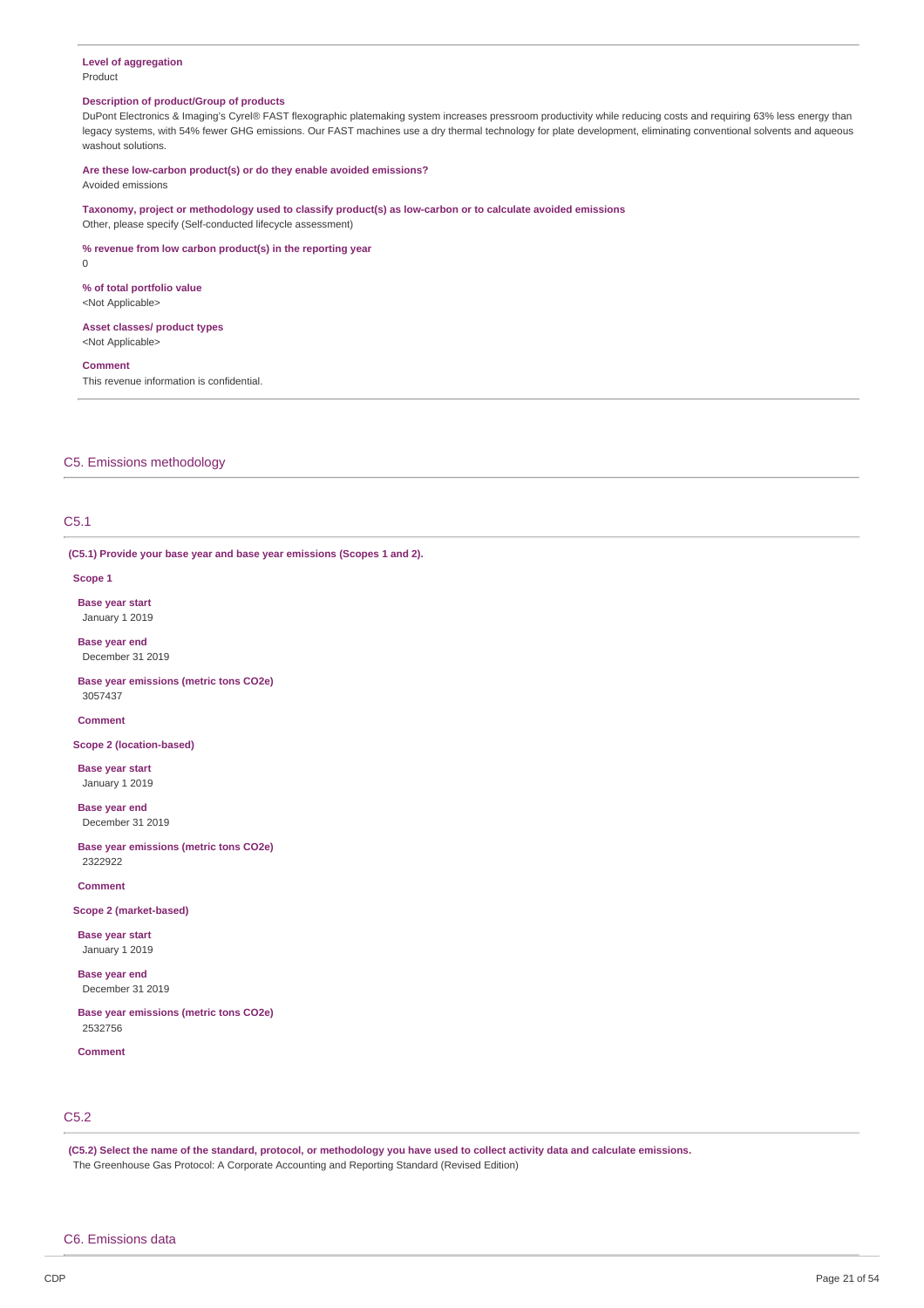## C6.1

**(C6.1) What were your organization's gross global Scope 1 emissions in metric tons CO2e?**

#### **Reporting year**

**Gross global Scope 1 emissions (metric tons CO2e)** 3057437

**Start date** <Not Applicable>

**End date** <Not Applicable>

#### **Comment**

# C6.2

**(C6.2) Describe your organization's approach to reporting Scope 2 emissions.**

#### **Row 1**

**Scope 2, location-based** We are reporting a Scope 2, location-based figure

**Scope 2, market-based** We are reporting a Scope 2, market-based figure

#### **Comment**

# C6.3

**(C6.3) What were your organization's gross global Scope 2 emissions in metric tons CO2e?**

## **Reporting year**

**Scope 2, location-based** 2322922

**Scope 2, market-based (if applicable)** 2532756

<Not Applicable>

**End date** <Not Applicable>

**Comment**

**Start date**

# C6.4

(C6.4) Are there any sources (e.g. facilities, specific GHGs, activities, geographies, etc.) of Scope 1 and Scope 2 emissions that are within your selected reporting **boundary which are not included in your disclosure?** No

# C6.5

**(C6.5) Account for your organization's gross global Scope 3 emissions, disclosing and explaining any exclusions.**

**Purchased goods and services**

**Evaluation status** Relevant, not yet calculated

**Metric tonnes CO2e** <Not Applicable>

**Emissions calculation methodology** <Not Applicable>

**Percentage of emissions calculated using data obtained from suppliers or value chain partners**

# <Not Applicable> **Please explain**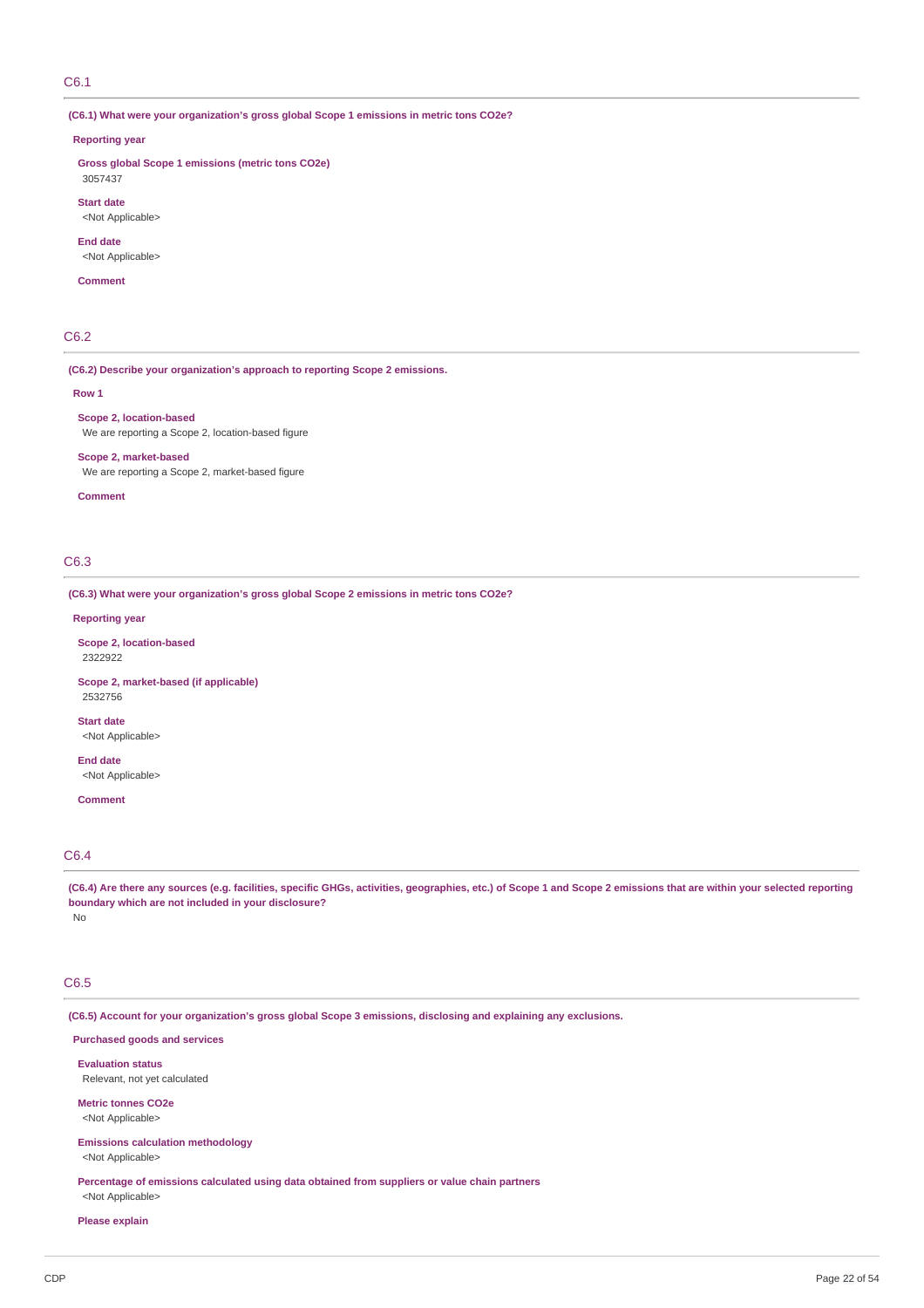## **Capital goods**

**Evaluation status** Relevant, not yet calculated

**Metric tonnes CO2e** <Not Applicable>

#### **Emissions calculation methodology**

<Not Applicable>

**Percentage of emissions calculated using data obtained from suppliers or value chain partners** <Not Applicable>

#### **Please explain**

**Fuel-and-energy-related activities (not included in Scope 1 or 2)**

**Evaluation status** Relevant, calculated

**Metric tonnes CO2e** 1207243

# **Emissions calculation methodology**

Greenhouse gas protocol

**Percentage of emissions calculated using data obtained from suppliers or value chain partners**  $\Omega$ 

## **Please explain**

## **Upstream transportation and distribution**

**Evaluation status** Relevant, not yet calculated

**Metric tonnes CO2e** <Not Applicable>

# **Emissions calculation methodology**

<Not Applicable>

**Percentage of emissions calculated using data obtained from suppliers or value chain partners** <Not Applicable>

# **Please explain**

#### **Waste generated in operations**

**Evaluation status** Relevant, not yet calculated

**Metric tonnes CO2e** <Not Applicable>

**Emissions calculation methodology** <Not Applicable>

**Percentage of emissions calculated using data obtained from suppliers or value chain partners** <Not Applicable>

**Please explain**

**Business travel**

**Evaluation status** Relevant, calculated

**Metric tonnes CO2e** 23037

# **Emissions calculation methodology**

GHG Protocol DEFRA

**Percentage of emissions calculated using data obtained from suppliers or value chain partners** 100

# **Please explain**

DuPont contracts a travel management firm to coordinate all commercial business travel. This firm provides an annual emissions summary report using both DEFRA standards and GHG Protocol standards.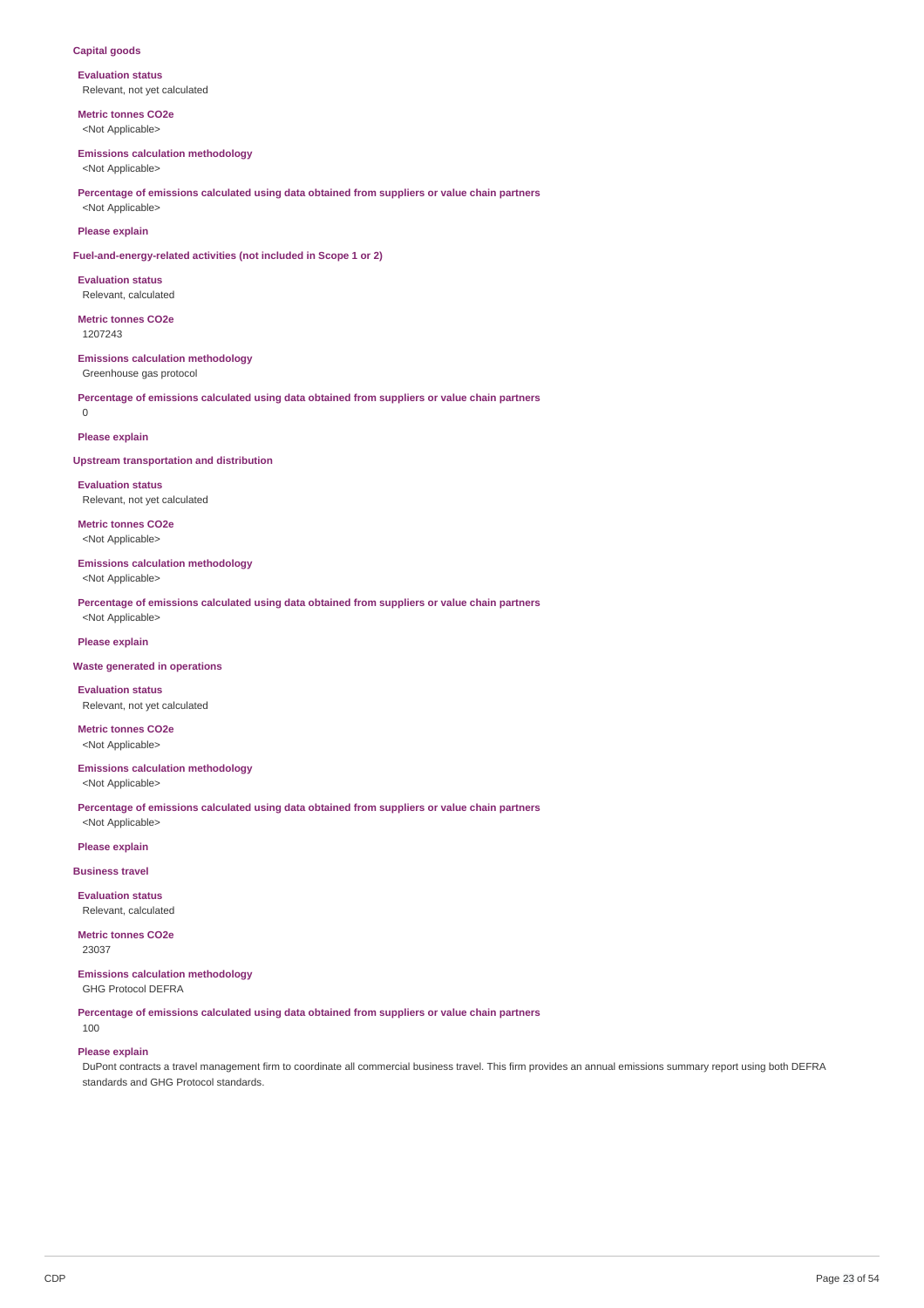## **Employee commuting**

**Evaluation status** Relevant, not yet calculated

**Metric tonnes CO2e** <Not Applicable>

#### **Emissions calculation methodology**

<Not Applicable>

# **Percentage of emissions calculated using data obtained from suppliers or value chain partners** <Not Applicable>

**Please explain**

#### **Upstream leased assets**

**Evaluation status** Relevant, not yet calculated

**Metric tonnes CO2e** <Not Applicable>

# **Emissions calculation methodology**

<Not Applicable>

**Percentage of emissions calculated using data obtained from suppliers or value chain partners** <Not Applicable>

# **Please explain**

## **Downstream transportation and distribution**

**Evaluation status** Relevant, not yet calculated

**Metric tonnes CO2e** <Not Applicable>

# **Emissions calculation methodology**

<Not Applicable>

**Percentage of emissions calculated using data obtained from suppliers or value chain partners** <Not Applicable>

# **Please explain**

#### **Processing of sold products**

**Evaluation status** Relevant, not yet calculated

**Metric tonnes CO2e** <Not Applicable>

**Emissions calculation methodology** <Not Applicable>

**Percentage of emissions calculated using data obtained from suppliers or value chain partners** <Not Applicable>

**Please explain**

**Use of sold products**

**Evaluation status** Relevant, not yet calculated

**Metric tonnes CO2e** <Not Applicable>

# **Emissions calculation methodology**

<Not Applicable>

**Percentage of emissions calculated using data obtained from suppliers or value chain partners** <Not Applicable>

**Please explain**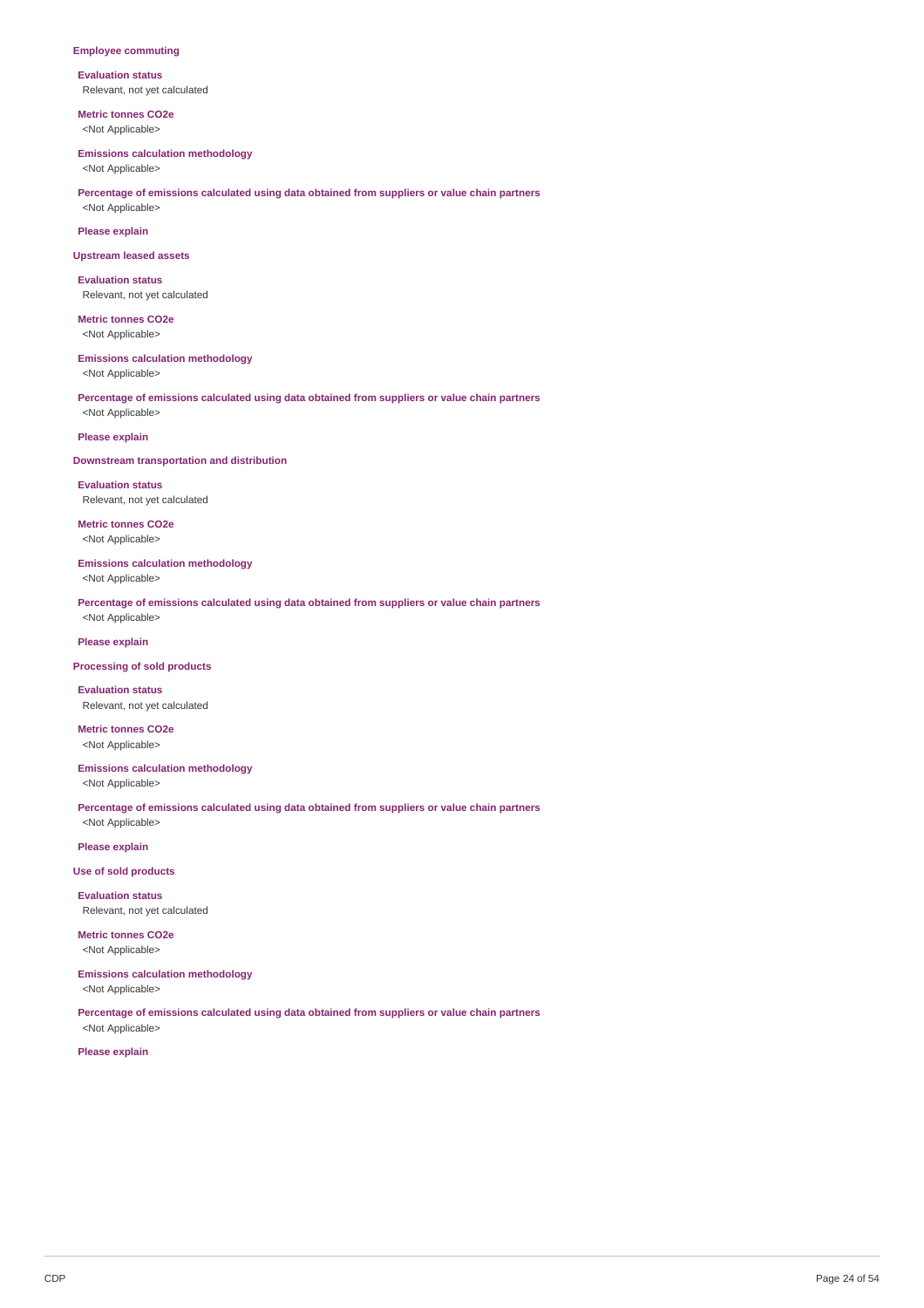#### **End of life treatment of sold products**

**Evaluation status** Relevant, not yet calculated

**Metric tonnes CO2e** <Not Applicable>

#### **Emissions calculation methodology**

<Not Applicable>

## **Percentage of emissions calculated using data obtained from suppliers or value chain partners** <Not Applicable>

**Please explain**

**Downstream leased assets**

**Evaluation status** Relevant, calculated

**Metric tonnes CO2e** 72464

**Emissions calculation methodology** GHG Protocol

**Percentage of emissions calculated using data obtained from suppliers or value chain partners** 100

#### **Please explain**

These are the 2 emissions due to supplying energy to non-DuPont tenants and adjacent non-DuPont sites and/or buildings.

## **Franchises**

**Evaluation status** Not relevant, explanation provided

**Metric tonnes CO2e** <Not Applicable>

## **Emissions calculation methodology**

<Not Applicable>

**Percentage of emissions calculated using data obtained from suppliers or value chain partners** <Not Applicable>

#### **Please explain**

DuPont does not own franchises in the manner described by the GHG Protocol standard.

#### **Investments**

**Evaluation status** Not relevant, explanation provided

#### **Metric tonnes CO2e** <Not Applicable>

**Emissions calculation methodology**

<Not Applicable>

**Percentage of emissions calculated using data obtained from suppliers or value chain partners** <Not Applicable>

# **Please explain**

DuPont is not an investor or a financial service provider in the manner described by the GHG Protocol standard.

## **Other (upstream)**

**Evaluation status**

Not relevant, explanation provided

# **Metric tonnes CO2e**

<Not Applicable>

# **Emissions calculation methodology**

<Not Applicable>

**Percentage of emissions calculated using data obtained from suppliers or value chain partners** <Not Applicable>

## **Please explain**

DuPont will prioritize expanding our ability to monitor and report the relevant Scope 3 categories listed.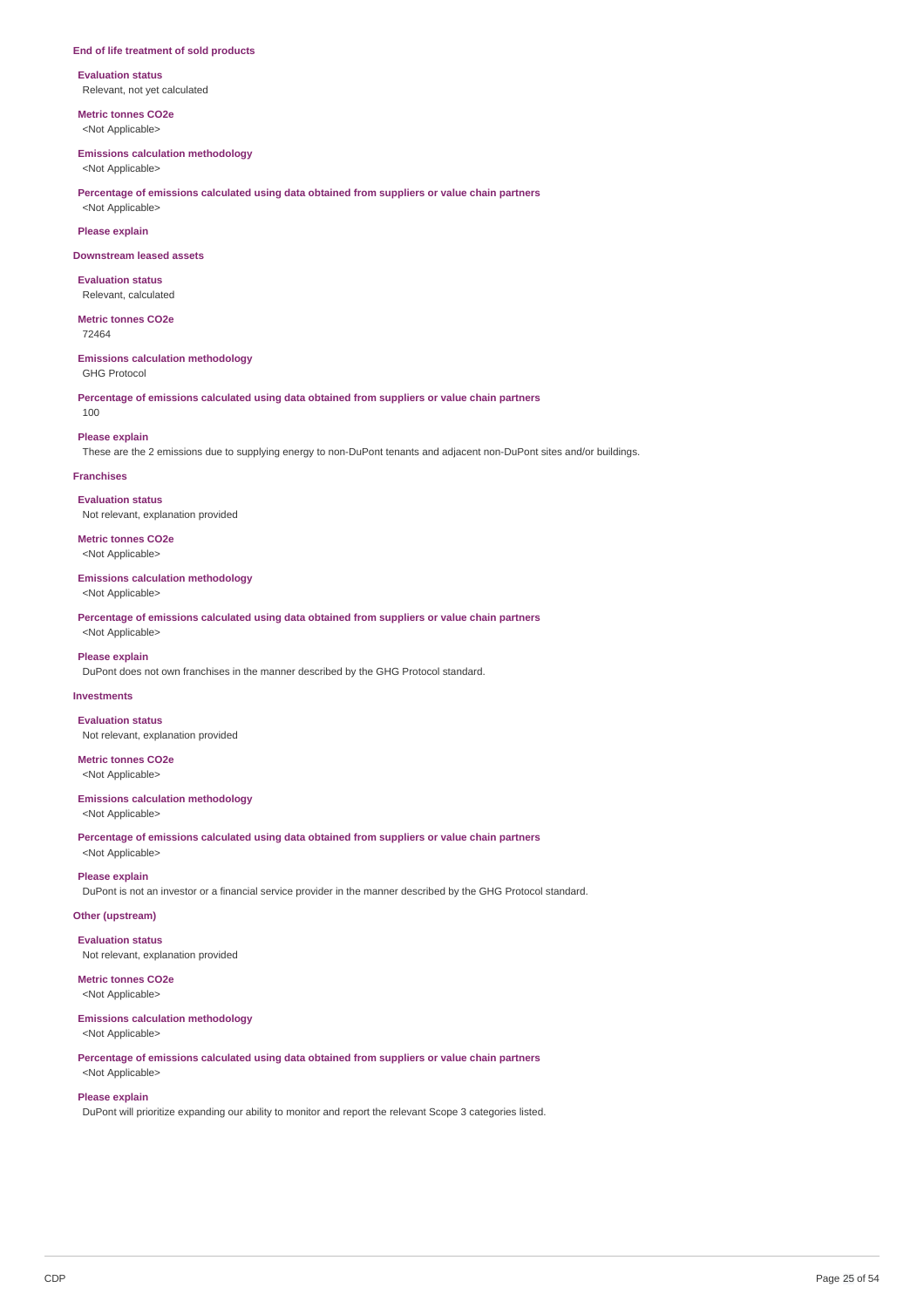# **Other (downstream)**

## **Evaluation status**

Not relevant, explanation provided

# **Metric tonnes CO2e**

<Not Applicable>

# **Emissions calculation methodology**

<Not Applicable>

**Percentage of emissions calculated using data obtained from suppliers or value chain partners** <Not Applicable>

## **Please explain**

DuPont will prioritize expanding our ability to monitor and report the relevant Scope 3 categories listed.

# C6.7

**(C6.7) Are carbon dioxide emissions from biogenic carbon relevant to your organization?** Yes

# C6.7a

**(C6.7a) Provide the emissions from biogenic carbon relevant to your organization in metric tons CO2.**

|       | CO2 emissions from biogenic carbon (metric tons CO2) | <b>Comment</b> |
|-------|------------------------------------------------------|----------------|
| Row 1 | 151082                                               |                |

# C6.10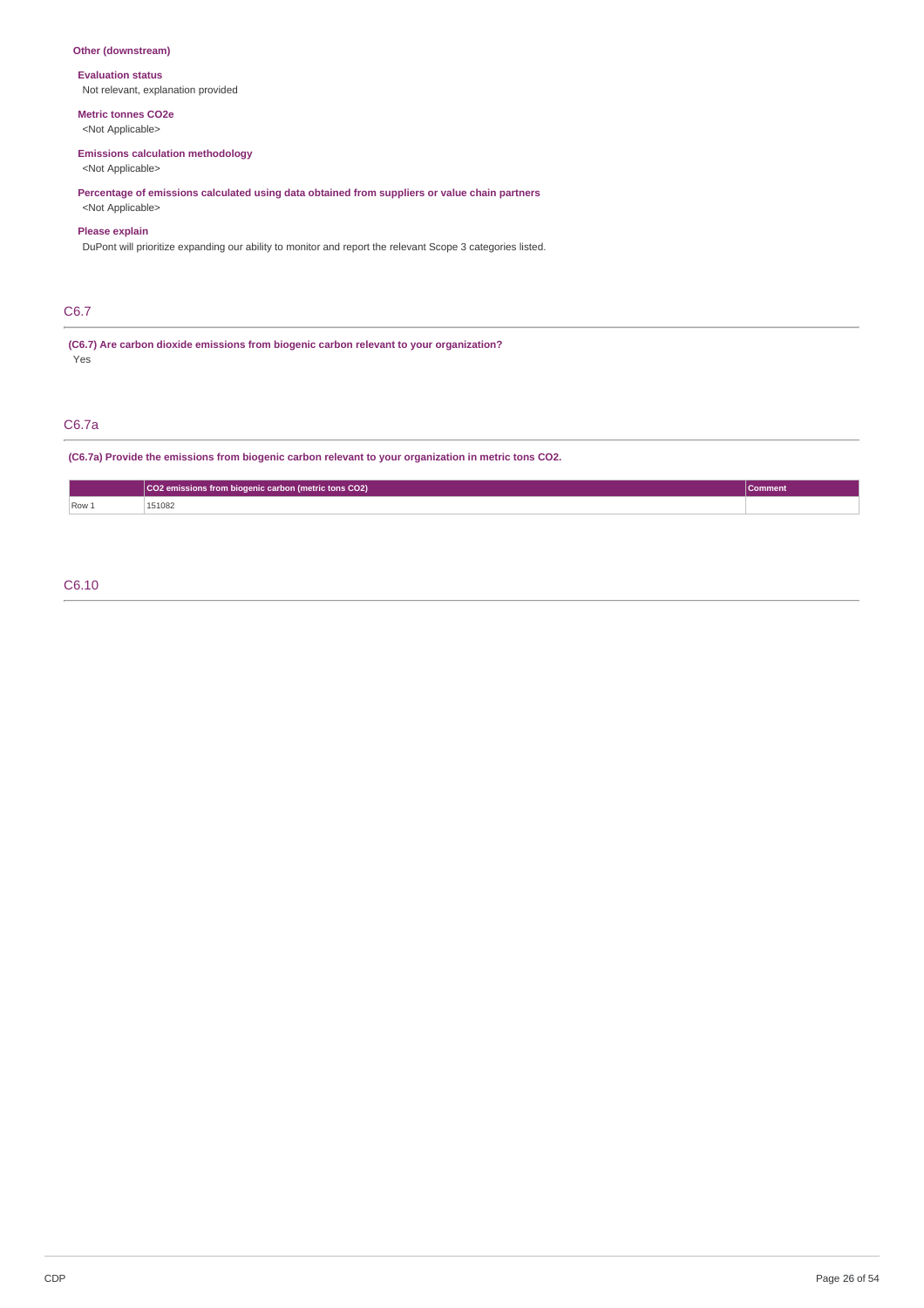(C6.10) Describe your gross global combined Scope 1 and 2 emissions for the reporting year in metric tons CO2e per unit currency total revenue and provide any **additional intensity metrics that are appropriate to your business operations.**

#### **Intensity figure** 0.0025

**Metric numerator (Gross global combined Scope 1 and 2 emissions, metric tons CO2e)** 5380359

**Metric denominator** unit total revenue

**Metric denominator: Unit total** 21500000000

**Scope 2 figure used** Location-based

**% change from previous year**  $\overline{0}$ 

**Direction of change** No change

# **Reason for change**

This is our first year reporting and the first year the company existed under its current organizational and operational structure.

**Intensity figure** 1.65

#### **Metric numerator (Gross global combined Scope 1 and 2 emissions, metric tons CO2e)** 5380359

**Metric denominator** metric ton of product

**Metric denominator: Unit total** 3270000

**Scope 2 figure used** Location-based

**% change from previous year**  $\Omega$ 

**Direction of change** No change

# **Reason for change**

This is our first year reporting and the first year the company existed under its current organizational and operational structure.

# C7. Emissions breakdowns

# C7.1

**(C7.1) Does your organization break down its Scope 1 emissions by greenhouse gas type?** Yes

# C7.1a

(C7.1a) Break down your total gross global Scope 1 emissions by greenhouse gas type and provide the source of each used greenhouse warming potential **(GWP).**

| Greenhouse gas  | Scope 1 emissions (metric tons of CO2e) | <b>GWP Reference</b>                          |
|-----------------|-----------------------------------------|-----------------------------------------------|
| CO2             | 1516513                                 | IPCC Fifth Assessment Report (AR5 - 100 year) |
| CH <sub>4</sub> | 1046                                    | IPCC Fifth Assessment Report (AR5 - 100 year) |
| N <sub>20</sub> | 2003                                    | IPCC Fifth Assessment Report (AR5 - 100 year) |
| <b>HFCs</b>     | 1537875                                 | IPCC Fifth Assessment Report (AR5 - 100 year) |
| PFCs            |                                         | IPCC Fifth Assessment Report (AR5 - 100 year) |

# C7.2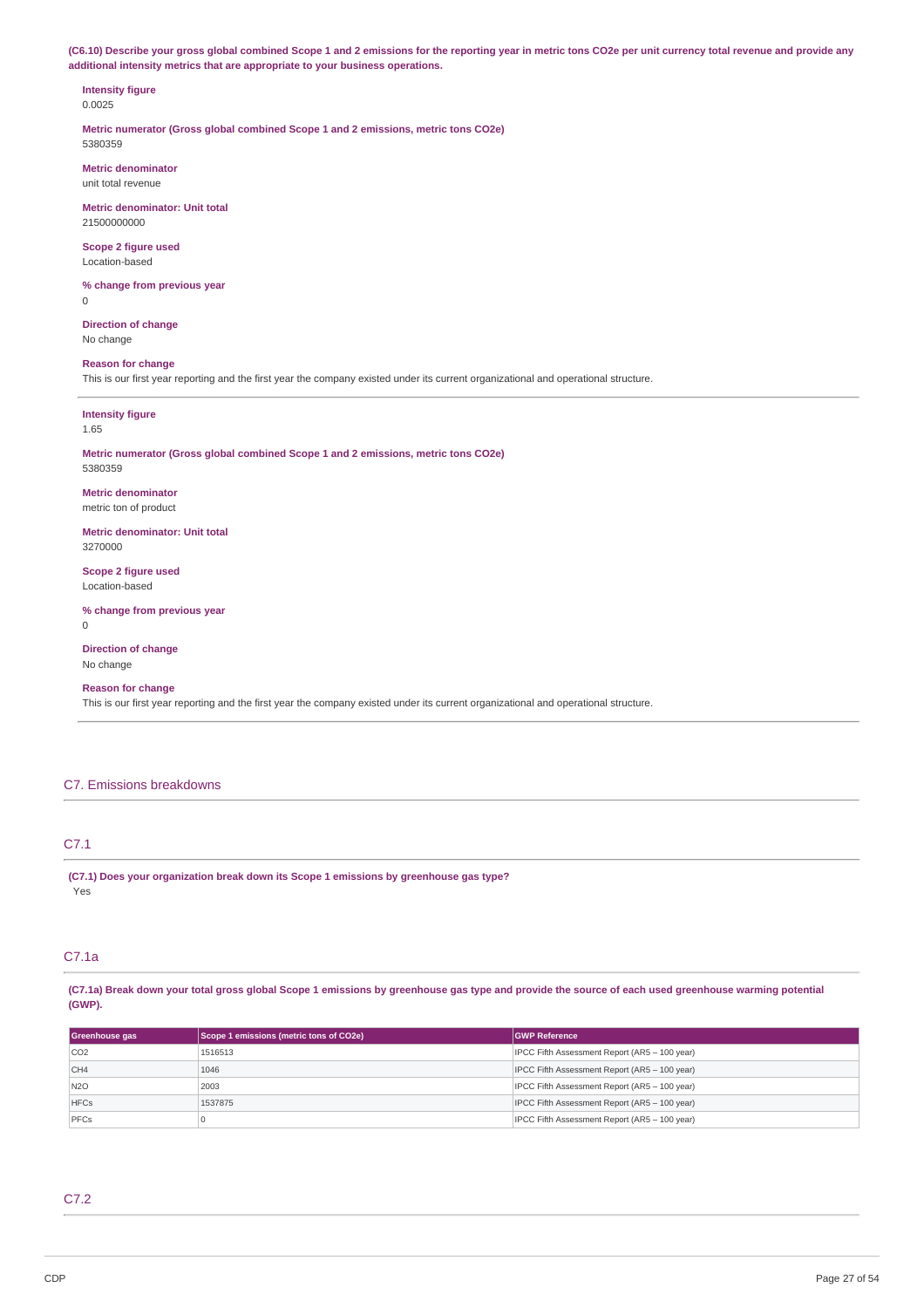## **(C7.2) Break down your total gross global Scope 1 emissions by country/region.**

| Country/Region                                       | Scope 1 emissions (metric tons CO2e) |
|------------------------------------------------------|--------------------------------------|
| Argentina                                            | 971                                  |
| Austria                                              | $\overline{0}$                       |
| Belgium                                              | 53513                                |
| Canada                                               | 261832                               |
| Chile                                                | 3148                                 |
| China                                                | 24620                                |
| Czechia                                              | 46                                   |
| Denmark                                              | 7115                                 |
| Finland                                              | 26928                                |
| France                                               | 37427                                |
| Germany                                              | 106744                               |
| India                                                | 507                                  |
| Japan                                                | 9251                                 |
| Luxembourg                                           | 61783                                |
| Malaysia                                             | 13403                                |
| Mexico                                               | 60740                                |
| Netherlands                                          | 23607                                |
| Philippines                                          | 2796                                 |
| Singapore                                            | 13867                                |
| Republic of Korea                                    | 7753                                 |
| Spain                                                | 57271                                |
| Taiwan, Greater China                                | 4837                                 |
| United Kingdom of Great Britain and Northern Ireland | 374                                  |
| United States of America                             | 2131163                              |
| Ireland                                              | 27466                                |
| Norway                                               | 13466                                |
| Thailand                                             | 11975                                |
| Other, please specify (Rest of world)                | 1096                                 |
| Brazil                                               | 81110                                |
| Italy                                                | 5232                                 |
| Saudi Arabia                                         | 7396                                 |

# C7.3

**(C7.3) Indicate which gross global Scope 1 emissions breakdowns you are able to provide.** By business division

# C7.3a

**(C7.3a) Break down your total gross global Scope 1 emissions by business division.**

| <b>Business division</b>            | Scope 1 emissions (metric ton CO2e) |  |  |
|-------------------------------------|-------------------------------------|--|--|
| Electronics and Imaging             | 90040                               |  |  |
| Non-Core                            | 59813                               |  |  |
| Nutrition and Biosciences           | 883670                              |  |  |
| Safety and Construction             | 1825804                             |  |  |
| Transportation and Industrial       | 131062                              |  |  |
| Administrative, Marketing and Other | 67048                               |  |  |

# C-CE7.4/C-CH7.4/C-CO7.4/C-EU7.4/C-MM7.4/C-OG7.4/C-ST7.4/C-TO7.4/C-TS7.4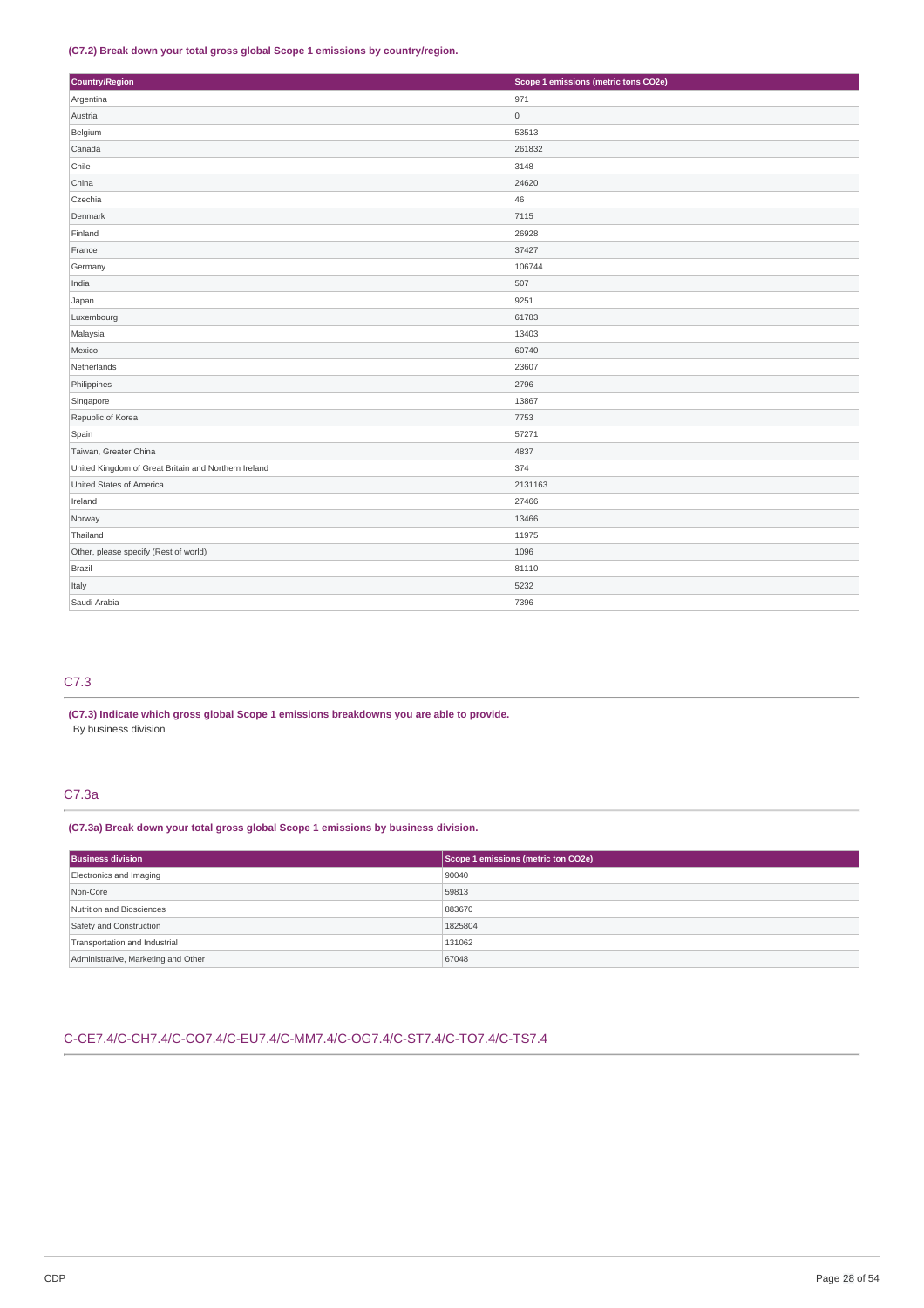# (C-CE7.4/C-CH7.4/C-CO7.4/C-EU7.4/C-MM7.4/C-OG7.4/C-ST7.4/C-TO7.4/C-TS7.4) Break down your organization's total gross global Scope 1 emissions by sector **production activity in metric tons CO2e.**

|                                                         | <b>Gross Scope 1</b><br>emissions,<br>metric tons CO2e metric tons | Net Scope 1<br>emissions,<br>CO <sub>2e</sub> | Comment                                                                                                                                                                                                                                                                                                                                                                                |
|---------------------------------------------------------|--------------------------------------------------------------------|-----------------------------------------------|----------------------------------------------------------------------------------------------------------------------------------------------------------------------------------------------------------------------------------------------------------------------------------------------------------------------------------------------------------------------------------------|
| Cement<br>production<br>activities                      | <not applicable=""></not>                                          | <not applicable=""></not>                     | <not applicable=""></not>                                                                                                                                                                                                                                                                                                                                                              |
| Chemicals<br>production<br>activities                   | 3057437                                                            | <not applicable=""></not>                     | As a company in the specialty products/ specialty chemicals sector, we list all emissions as relevant to chemical production. However, our "Administrative,<br>Marketing, and Other" divisions do not themselves produce chemicals. Removing Scope 1 emissions associated with this business yields a Scope 1<br>value of 2,990,389 MTCO2e related to chemicals production activities. |
| Coal production<br>activities                           | <not applicable=""></not>                                          | <not applicable=""></not>                     | <not applicable=""></not>                                                                                                                                                                                                                                                                                                                                                              |
| Electric utility<br>activities                          | <not applicable=""></not>                                          | <not applicable=""></not>                     | <not applicable=""></not>                                                                                                                                                                                                                                                                                                                                                              |
| Metals and<br>mining production<br>activities           | <not applicable=""></not>                                          | <not applicable=""></not>                     | <not applicable=""></not>                                                                                                                                                                                                                                                                                                                                                              |
| Oil and gas<br>production<br>activities<br>(upstream)   | <not applicable=""></not>                                          | <not applicable=""></not>                     | <not applicable=""></not>                                                                                                                                                                                                                                                                                                                                                              |
| Oil and gas<br>production<br>activities<br>(midstream)  | <not applicable=""></not>                                          | <not applicable=""></not>                     | <not applicable=""></not>                                                                                                                                                                                                                                                                                                                                                              |
| Oil and gas<br>production<br>activities<br>(downstream) | <not applicable=""></not>                                          | <not applicable=""></not>                     | <not applicable=""></not>                                                                                                                                                                                                                                                                                                                                                              |
| Steel production<br>activities                          | <not applicable=""></not>                                          | <not applicable=""></not>                     | <not applicable=""></not>                                                                                                                                                                                                                                                                                                                                                              |
| <b>Transport OEM</b><br>activities                      | <not applicable=""></not>                                          | <not applicable=""></not>                     | <not applicable=""></not>                                                                                                                                                                                                                                                                                                                                                              |
| Transport<br>services activities                        | <not applicable=""></not>                                          | <not applicable=""></not>                     | <not applicable=""></not>                                                                                                                                                                                                                                                                                                                                                              |

C7.5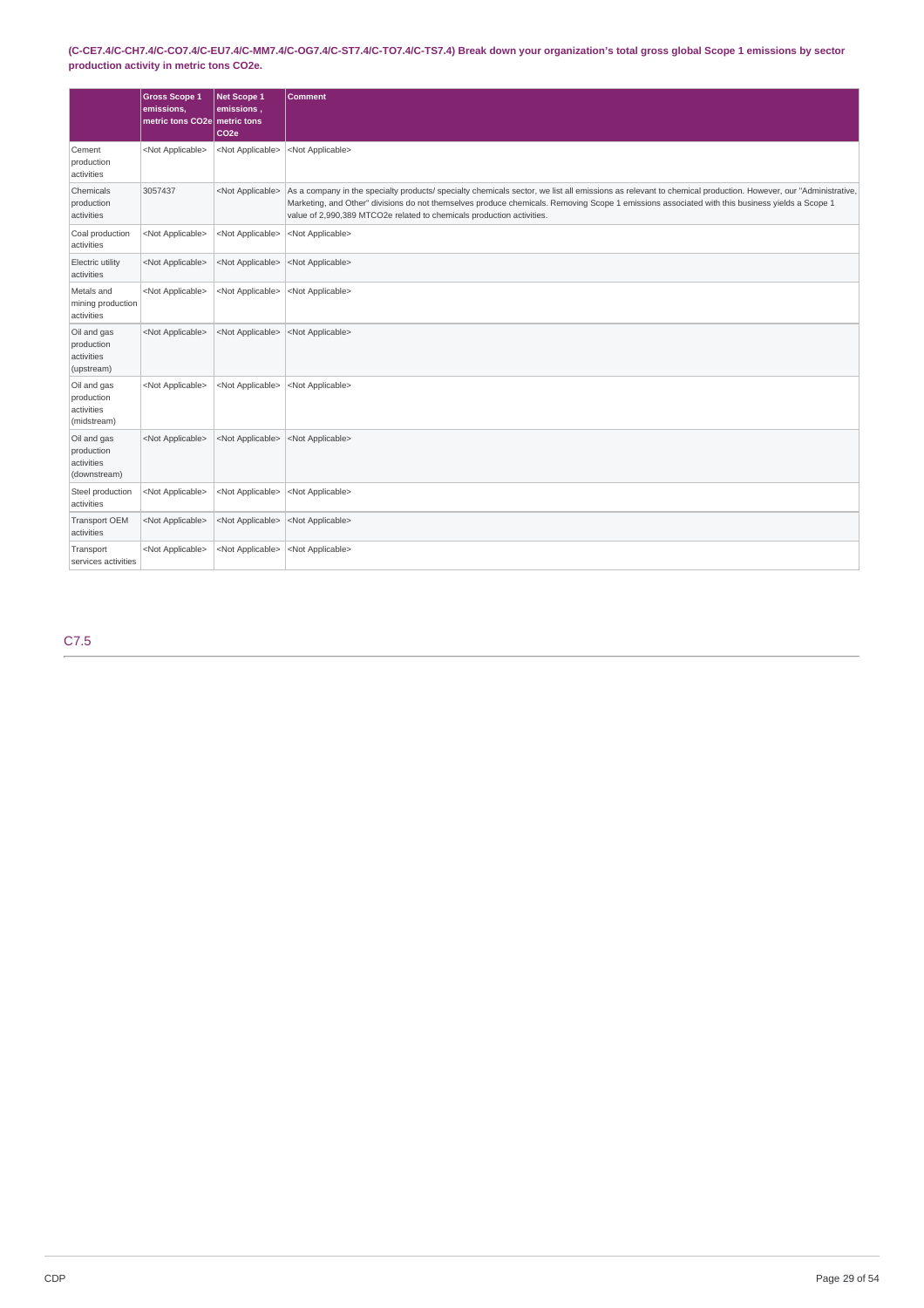## **(C7.5) Break down your total gross global Scope 2 emissions by country/region.**

| <b>Country/Region</b>                                   | Scope 2, location-based<br>(metric tons CO2e) | Scope 2, market-based<br>(metric tons CO2e) | Purchased and consumed electricity,<br>heat, steam or cooling (MWh) | Purchased and consumed low-carbon electricity, heat, steam or cooling<br>accounted for in Scope 2 market-based approach (MWh) |
|---------------------------------------------------------|-----------------------------------------------|---------------------------------------------|---------------------------------------------------------------------|-------------------------------------------------------------------------------------------------------------------------------|
| Argentina                                               | 10070                                         | 10070                                       | 32676                                                               | lo.                                                                                                                           |
| Austria                                                 | 11602                                         | 13392                                       | 116895                                                              | 50224                                                                                                                         |
| Belgium                                                 | 19196                                         | 20104                                       | 110848                                                              | $\circ$                                                                                                                       |
| <b>Brazil</b>                                           | 7328                                          | 7328                                        | 66458                                                               | 4270                                                                                                                          |
| Canada                                                  | 1136                                          | 1136                                        | 28319                                                               | 0                                                                                                                             |
| Chile                                                   | 2121                                          | 2121                                        | 4815                                                                | 0                                                                                                                             |
| China                                                   | 135538                                        | 135538                                      | 260535                                                              | lo.                                                                                                                           |
| Czechia                                                 | 31330                                         | 32870                                       | 76420                                                               | 0                                                                                                                             |
| Denmark                                                 | 8003                                          | 25700                                       | 55374                                                               | $\overline{0}$                                                                                                                |
| Finland                                                 | 45848                                         | 80430                                       | 418808                                                              | 150004                                                                                                                        |
| France                                                  | 19245                                         | 16412                                       | 185355                                                              | 842                                                                                                                           |
| Germany                                                 | 116487                                        | 161791                                      | 384994                                                              | O                                                                                                                             |
| India                                                   | 9600                                          | 9600                                        | 13175                                                               | 0                                                                                                                             |
| Japan                                                   | 36368                                         | 36368                                       | 70109                                                               | O                                                                                                                             |
| Luxembourg                                              | 17906                                         | 36999                                       | 100878                                                              | O                                                                                                                             |
| Malaysia                                                | 9887                                          | 9887                                        | 15028                                                               | $\overline{0}$                                                                                                                |
| Mexico                                                  | 18823                                         | 18823                                       | 39010                                                               | lo.                                                                                                                           |
| Netherlands                                             | 59505                                         | 65768                                       | 203867                                                              | O                                                                                                                             |
| Philippines                                             | 2468                                          | 2468                                        | 3643                                                                | O                                                                                                                             |
| Singapore                                               | 8473                                          | 8473                                        | 22925                                                               | O                                                                                                                             |
| Republic of Korea                                       | 30490                                         | 30490                                       | 56069                                                               | $\overline{0}$                                                                                                                |
| Spain                                                   | $\overline{0}$                                | $\mathbf 0$                                 | 62598                                                               | 62598                                                                                                                         |
| Taiwan, Greater China                                   | 24695                                         | 24695                                       | 39125                                                               | $\overline{0}$                                                                                                                |
| United Kingdom of Great<br>Britain and Northern Ireland | 24764                                         | 30705                                       | 79443                                                               | $\circ$                                                                                                                       |
| United States of America                                | 1646806                                       | 1710362                                     | 4356539                                                             | 30375                                                                                                                         |
| Ireland                                                 | 6944                                          | 11619                                       | 18134                                                               | 0                                                                                                                             |
| Norway                                                  | 317                                           | 10571                                       | 37875                                                               | $\overline{0}$                                                                                                                |
| Thailand                                                | 5923                                          | 5923                                        | 12311                                                               | lo.                                                                                                                           |
| Other, please specify (Rest of<br>world)                | 918                                           | 920                                         | 11024                                                               | 9657                                                                                                                          |
| Italy                                                   | 2207                                          | 3271                                        | 6696                                                                | $\circ$                                                                                                                       |
| Saudi Arabia                                            | 8924                                          | 8924                                        | 14921                                                               | $\overline{0}$                                                                                                                |

# C7.6

**(C7.6) Indicate which gross global Scope 2 emissions breakdowns you are able to provide.** By business division

# C7.6a

## **(C7.6a) Break down your total gross global Scope 2 emissions by business division.**

| <b>Business division</b>            | Scope 2, location-based (metric tons CO2e) | Scope 2, market-based (metric tons CO2e) |  |
|-------------------------------------|--------------------------------------------|------------------------------------------|--|
| Electronics and Imaging             | 156024                                     | 163660                                   |  |
| Non-Core                            | 61009                                      | 74599                                    |  |
| Nutrition and Biosciences           | 856521                                     | 983006                                   |  |
| Safety and Construction             | 644541                                     | 677056                                   |  |
| Transportation and Industrial       | 508859                                     | 535033                                   |  |
| Administrative, Marketing and Other | 95968                                      | 99402                                    |  |

# C-CE7.7/C-CH7.7/C-CO7.7/C-MM7.7/C-OG7.7/C-ST7.7/C-TO7.7/C-TS7.7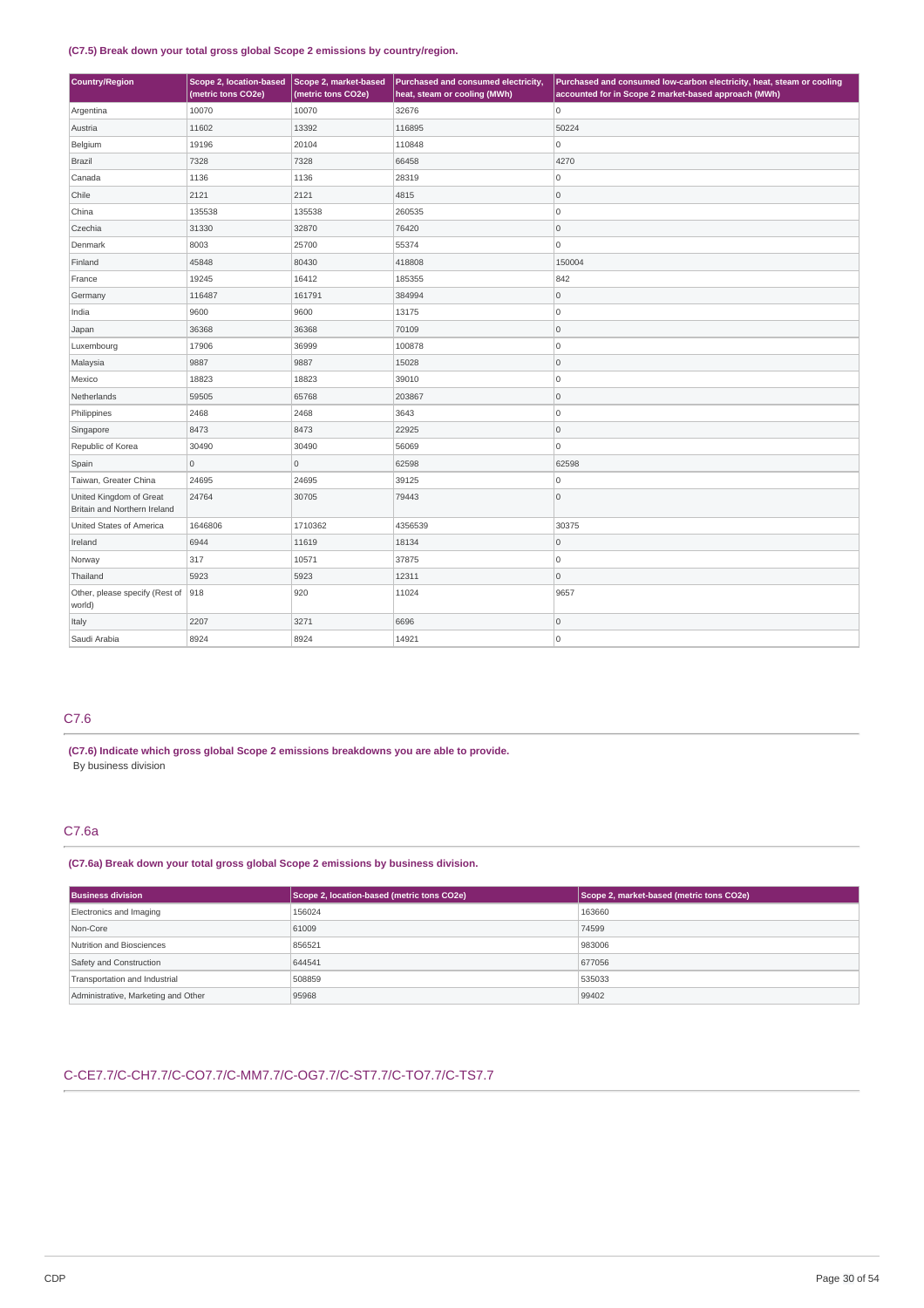(C-CE7.7/C-CH7.7/C-CO7.7/C-MM7.7/C-OG7.7/C-ST7.7/C-TO7.7/C-TS7.7) Break down your organization's total gross global Scope 2 emissions by sector production **activity in metric tons CO2e.**

|                                                         | Scope 2,<br>location-based.<br>metric tons<br>CO <sub>2e</sub> | Scope 2, market-<br>based (if<br>applicable), metric<br>tons CO <sub>2</sub> e | <b>Comment</b>                                                                                                                                                                                                                                                                                                                                                                                               |
|---------------------------------------------------------|----------------------------------------------------------------|--------------------------------------------------------------------------------|--------------------------------------------------------------------------------------------------------------------------------------------------------------------------------------------------------------------------------------------------------------------------------------------------------------------------------------------------------------------------------------------------------------|
| Cement<br>production<br>activities                      | $<$ Not<br>Applicable>                                         | <not applicable=""></not>                                                      | <not applicable=""></not>                                                                                                                                                                                                                                                                                                                                                                                    |
| Chemicals<br>production<br>activities                   | 2322922                                                        | 2532756                                                                        | As a company in the chemicals sector, we list all emissions as relevant to chemical production. However, our "Administrative, Marketing, and Other"<br>divisions do not themselves produce chemicals. Removing Scope 2 emissions associated with this business yields Scope 2 values of 2,226,954<br>MTCO2e (location-based) and 2,433,354 MTCO2e (market-based) related to chemicals production activities. |
| Coal production<br>activities                           | $<$ Not<br>Applicable>                                         | <not applicable=""></not>                                                      | <not applicable=""></not>                                                                                                                                                                                                                                                                                                                                                                                    |
| Metals and<br>mining<br>production<br>activities        | $<$ Not<br>Applicable>                                         | <not applicable=""></not>                                                      | <not applicable=""></not>                                                                                                                                                                                                                                                                                                                                                                                    |
| Oil and gas<br>production<br>activities<br>(upstream)   | $<$ Not<br>Applicable>                                         | <not applicable=""></not>                                                      | <not applicable=""></not>                                                                                                                                                                                                                                                                                                                                                                                    |
| Oil and gas<br>production<br>activities<br>(midstream)  | $<$ Not<br>Applicable>                                         | <not applicable=""></not>                                                      | <not applicable=""></not>                                                                                                                                                                                                                                                                                                                                                                                    |
| Oil and gas<br>production<br>activities<br>(downstream) | $<$ Not<br>Applicable>                                         | <not applicable=""></not>                                                      | <not applicable=""></not>                                                                                                                                                                                                                                                                                                                                                                                    |
| Steel production<br>activities                          | $<$ Not<br>Applicable>                                         | <not applicable=""></not>                                                      | <not applicable=""></not>                                                                                                                                                                                                                                                                                                                                                                                    |
| Transport OEM<br>activities                             | $<$ Not<br>Applicable>                                         | <not applicable=""></not>                                                      | <not applicable=""></not>                                                                                                                                                                                                                                                                                                                                                                                    |
| Transport<br>services<br>activities                     | $<$ Not<br>Applicable>                                         | <not applicable=""></not>                                                      | <not applicable=""></not>                                                                                                                                                                                                                                                                                                                                                                                    |

# C-CH7.8

(C-CH7.8) Disclose the percentage of your organization's Scope 3, Category 1 emissions by purchased chemical feedstock.

**Purchased feedstock Percentage of Scope 3, Category 1 tCO2e from purchased feedstock Explain calculation methodology**

# C-CH7.8a

**(C-CH7.8a) Disclose sales of products that are greenhouse gases.**

|                            | <b>Sales, metric tons</b> | <b>Comment</b>                          |  |
|----------------------------|---------------------------|-----------------------------------------|--|
| Carbon dioxide (CO2)       |                           | We do not manufacture greenhouse gases. |  |
| Methane (CH4)              |                           | We do not manufacture greenhouse gases. |  |
| Nitrous oxide (N2O)        |                           | We do not manufacture greenhouse gases. |  |
| Hydrofluorocarbons (HFC)   |                           | We do not manufacture greenhouse gases. |  |
| Perfluorocarbons (PFC)     |                           | We do not manufacture greenhouse gases. |  |
| Sulphur hexafluoride (SF6) |                           | We do not manufacture greenhouse gases. |  |
| Nitrogen trifluoride (NF3) |                           | We do not manufacture greenhouse gases. |  |

## C7.9

(C7.9) How do your gross global emissions (Scope 1 and 2 combined) for the reporting year compare to those of the previous reporting year? This is our first year of reporting, so we cannot compare to last year

# C8. Energy

# C8.1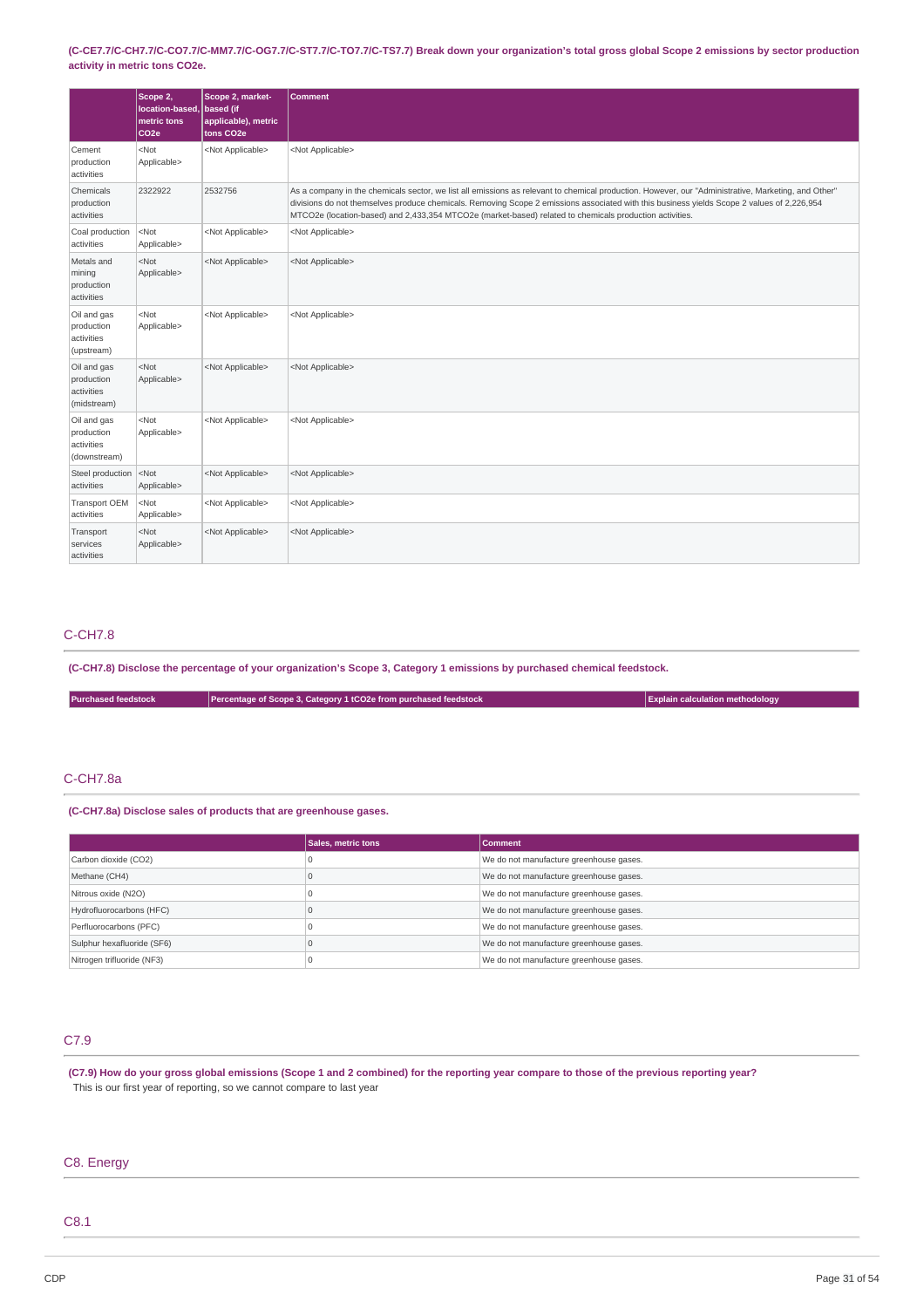# C8.2

## **(C8.2) Select which energy-related activities your organization has undertaken.**

|                                                    | Indicate whether your organization undertook this energy-related activity in the reporting year |
|----------------------------------------------------|-------------------------------------------------------------------------------------------------|
| Consumption of fuel (excluding feedstocks)         | Yes                                                                                             |
| Consumption of purchased or acquired electricity   | Yes                                                                                             |
| Consumption of purchased or acquired heat          | Yes                                                                                             |
| Consumption of purchased or acquired steam         | Yes                                                                                             |
| Consumption of purchased or acquired cooling       | Yes                                                                                             |
| Generation of electricity, heat, steam, or cooling | Yes                                                                                             |

# C8.2a

# **(C8.2a) Report your organization's energy consumption totals (excluding feedstocks) in MWh.**

|                                                         | <b>Heating value</b>       |        | MWh from renewable sources MWh from non-renewable sources | Total (renewable and non-renewable) MWh |
|---------------------------------------------------------|----------------------------|--------|-----------------------------------------------------------|-----------------------------------------|
| Consumption of fuel (excluding feedstock)               | HHV (higher heating value) | 624321 | 7160099                                                   | 7784420                                 |
| Consumption of purchased or acquired electricity        | <not applicable=""></not>  | 106900 | 3649096                                                   | 3755996                                 |
| Consumption of purchased or acquired heat               | <not applicable=""></not>  |        | 13249                                                     | 13249                                   |
| Consumption of purchased or acquired steam              | <not applicable=""></not>  | 201070 | 2937898                                                   | 3138968                                 |
| Consumption of purchased or acquired cooling            | <not applicable=""></not>  |        | 2954                                                      | 2954                                    |
| Consumption of self-generated non-fuel renewable energy | <not applicable=""></not>  | 1390   | <not applicable=""></not>                                 | 1390                                    |
| Total energy consumption                                | <not applicable=""></not>  | 933681 | 13763296                                                  | 14696977                                |

# C-CH8.2a

# (C-CH8.2a) Report your organization's energy consumption totals (excluding feedstocks) for chemical production activities in MWh.

|                                                         | <b>Heating value</b>       | Total MWh |
|---------------------------------------------------------|----------------------------|-----------|
| Consumption of fuel (excluding feedstock)               | HHV (higher heating value) | 7784420   |
| Consumption of purchased or acquired electricity        | <not applicable=""></not>  | 3755996   |
| Consumption of purchased or acquired heat               | <not applicable=""></not>  | 13249     |
| Consumption of purchased or acquired steam              | <not applicable=""></not>  | 3138968   |
| Consumption of purchased or acquired cooling            | <not applicable=""></not>  | 2954      |
| Consumption of self-generated non-fuel renewable energy | <not applicable=""></not>  | 1390      |
| Total energy consumption                                | <not applicable=""></not>  | 14696977  |

# C8.2b

# **(C8.2b) Select the applications of your organization's consumption of fuel.**

|                                                         | Indicate whether your organization undertakes this fuel application |
|---------------------------------------------------------|---------------------------------------------------------------------|
| Consumption of fuel for the generation of electricity   | l No                                                                |
| Consumption of fuel for the generation of heat          | Yes                                                                 |
| Consumption of fuel for the generation of steam         | <b>Yes</b>                                                          |
| Consumption of fuel for the generation of cooling       | l No                                                                |
| Consumption of fuel for co-generation or tri-generation | Yes                                                                 |

# C8.2c

**(C8.2c) State how much fuel in MWh your organization has consumed (excluding feedstocks) by fuel type.**

# **Fuels (excluding feedstocks)**

Aviation Gasoline

# **Heating value**

HHV (higher heating value)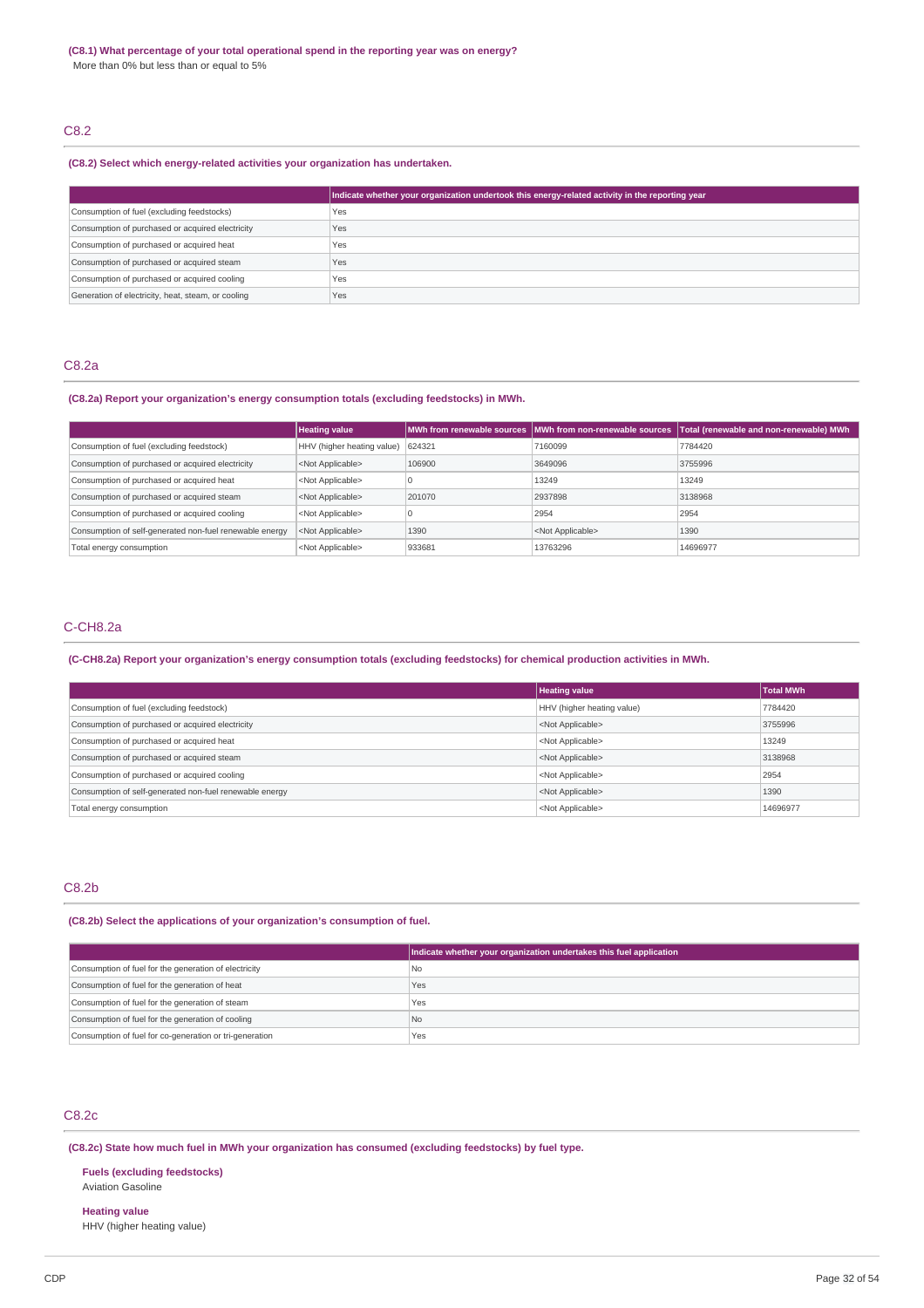**Total fuel MWh consumed by the organization** 7081

## **MWh fuel consumed for self-generation of electricity** <Not Applicable>

## **MWh fuel consumed for self-generation of heat** 7081

**MWh fuel consumed for self-generation of steam** 0

**MWh fuel consumed for self-generation of cooling** <Not Applicable>

**MWh fuel consumed for self-cogeneration or self-trigeneration**

0

**Emission factor** 69.25

**Unit** kg CO2 per million Btu

**Emissions factor source** EPA, 78 FR 71904, 11/29/2013

**Comment**

**Fuels (excluding feedstocks)** Biodiesel

**Heating value** HHV (higher heating value)

**Total fuel MWh consumed by the organization**

1 **MWh fuel consumed for self-generation of electricity**

<Not Applicable> **MWh fuel consumed for self-generation of heat**

1

**MWh fuel consumed for self-generation of steam** 0

**MWh fuel consumed for self-generation of cooling** <Not Applicable>

**MWh fuel consumed for self-cogeneration or self-trigeneration**

0

**Emission factor** 73.84

**Unit**

kg CO2 per million Btu **Emissions factor source**

EPA, 78 FR 71904, 11/29/2013

**Comment**

**Fuels (excluding feedstocks)** Biogas

**Heating value** HHV (higher heating value)

**Total fuel MWh consumed by the organization** 164490

**MWh fuel consumed for self-generation of electricity** <Not Applicable>

**MWh fuel consumed for self-generation of heat** 164490

**MWh fuel consumed for self-generation of steam** 0

**MWh fuel consumed for self-generation of cooling** <Not Applicable>

**MWh fuel consumed for self-cogeneration or self-trigeneration**  $\Omega$ 

**Emission factor** 52.07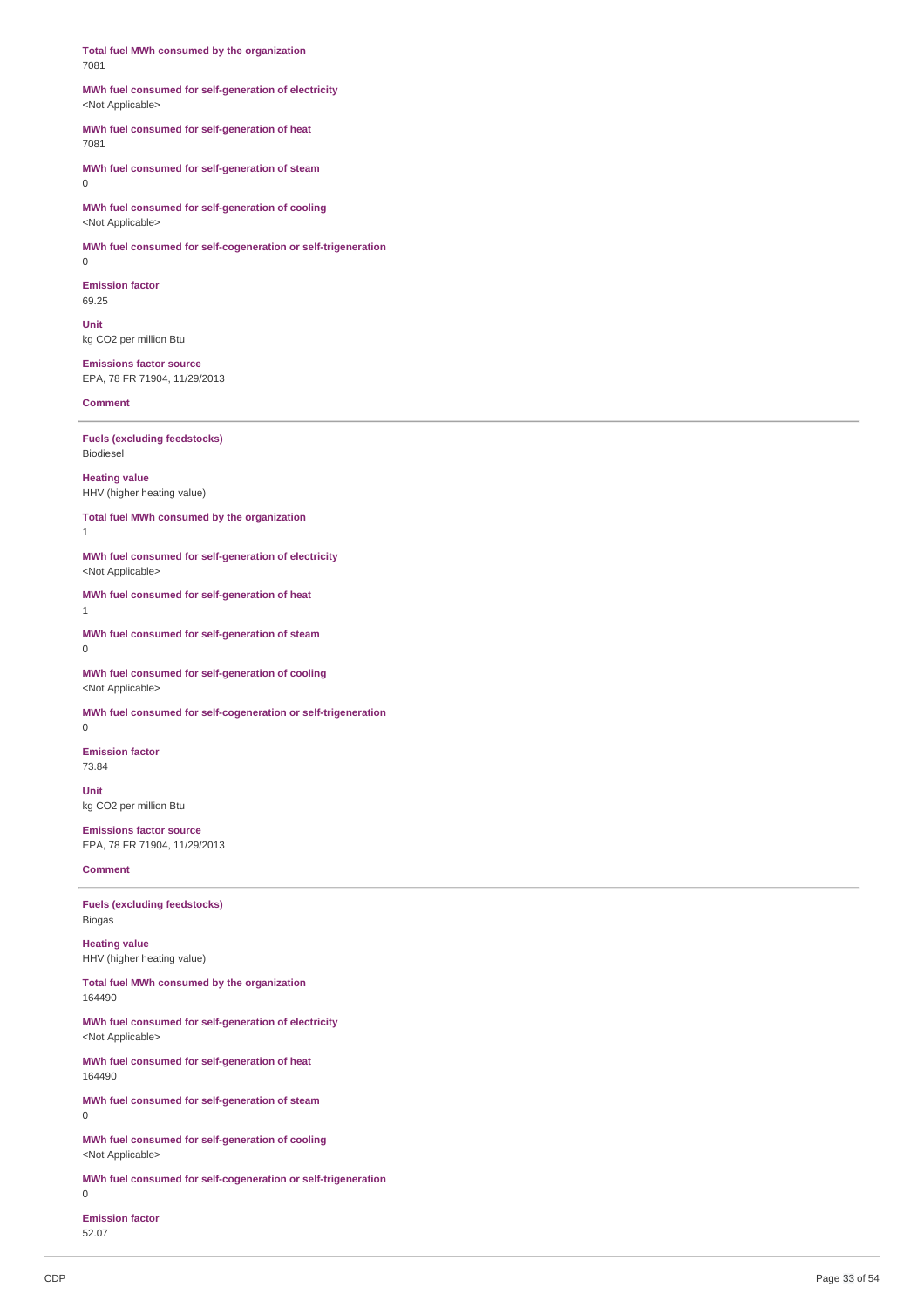**Unit** kg CO2 per million Btu

**Emissions factor source** EPA, 78 FR 71904, 11/29/2013

**Comment**

**Fuels (excluding feedstocks)** Bituminous Coal

**Heating value** HHV (higher heating value)

**Total fuel MWh consumed by the organization** 9423

**MWh fuel consumed for self-generation of electricity** <Not Applicable>

**MWh fuel consumed for self-generation of heat** 9423

**MWh fuel consumed for self-generation of steam**  $\Omega$ 

**MWh fuel consumed for self-generation of cooling** <Not Applicable>

**MWh fuel consumed for self-cogeneration or self-trigeneration** 0

**Emission factor** 93.28

**Unit** kg CO2 per million Btu

**Emissions factor source** EPA, 78 FR 71904, 11/29/2013

**Comment**

**Fuels (excluding feedstocks)** Diesel

**Heating value** HHV (higher heating value)

**Total fuel MWh consumed by the organization** 34973

**MWh fuel consumed for self-generation of electricity** <Not Applicable>

**MWh fuel consumed for self-generation of heat** 34973

**MWh fuel consumed for self-generation of steam** 0

**MWh fuel consumed for self-generation of cooling** <Not Applicable>

**MWh fuel consumed for self-cogeneration or self-trigeneration** 0

**Emission factor** 73.96

**Unit** kg CO2 per million Btu

**Emissions factor source** EPA, 78 FR 71904, 11/29/2013

# **Comment**

**Fuels (excluding feedstocks)** Distillate Oil

**Heating value** HHV (higher heating value)

**Total fuel MWh consumed by the organization** 101904

**MWh fuel consumed for self-generation of electricity** <Not Applicable>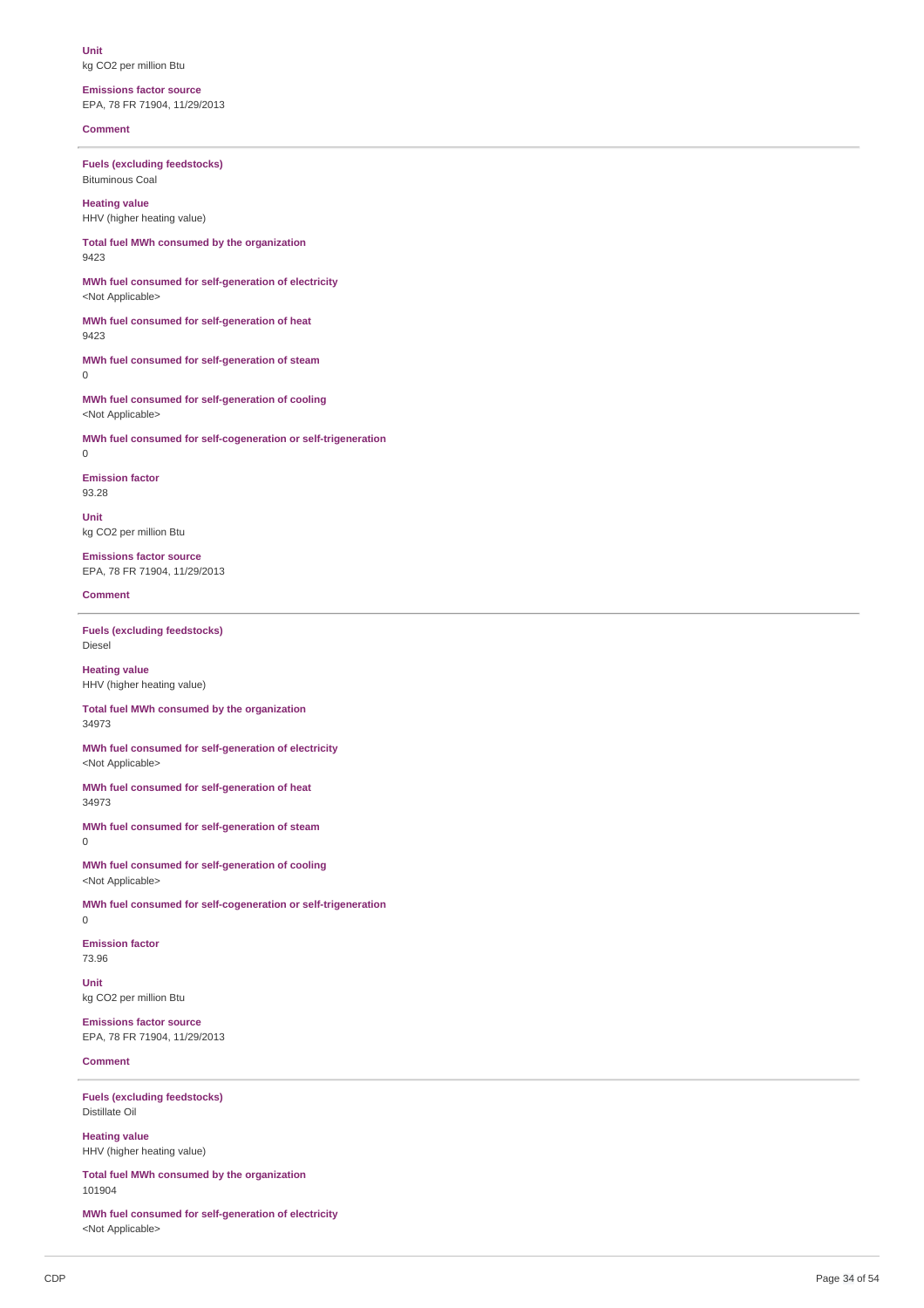**MWh fuel consumed for self-generation of heat** 101904

#### **MWh fuel consumed for self-generation of steam** 0

**MWh fuel consumed for self-generation of cooling** <Not Applicable>

**MWh fuel consumed for self-cogeneration or self-trigeneration** 0

**Emission factor** 73.96

**Unit** kg CO2 per million Btu

**Emissions factor source** EPA, 78 FR 71904, 11/29/2013

#### **Comment**

**Fuels (excluding feedstocks)** Other, please specify (Ethanol)

**Heating value** HHV (higher heating value)

**Total fuel MWh consumed by the organization** 50

**MWh fuel consumed for self-generation of electricity** <Not Applicable>

**MWh fuel consumed for self-generation of heat** 50

**MWh fuel consumed for self-generation of steam** 0

**MWh fuel consumed for self-generation of cooling** <Not Applicable>

**MWh fuel consumed for self-cogeneration or self-trigeneration** 0

**Emission factor**

68.44

**Unit** kg CO2 per million Btu

**Emissions factor source** EPA, 78 FR 71904, 11/29/2013

**Comment**

**Fuels (excluding feedstocks)** Other, please specify (Electric from fleet vehicles)

**Heating value** Unable to confirm heating value

**Total fuel MWh consumed by the organization** 164

**MWh fuel consumed for self-generation of electricity** <Not Applicable>

**MWh fuel consumed for self-generation of heat** 164

**MWh fuel consumed for self-generation of steam** 0

**MWh fuel consumed for self-generation of cooling** <Not Applicable>

**MWh fuel consumed for self-cogeneration or self-trigeneration**  $\overline{0}$ 

**Emission factor** 288.3

**Unit** kg CO2 per MWh

**Emissions factor source**

**Comment**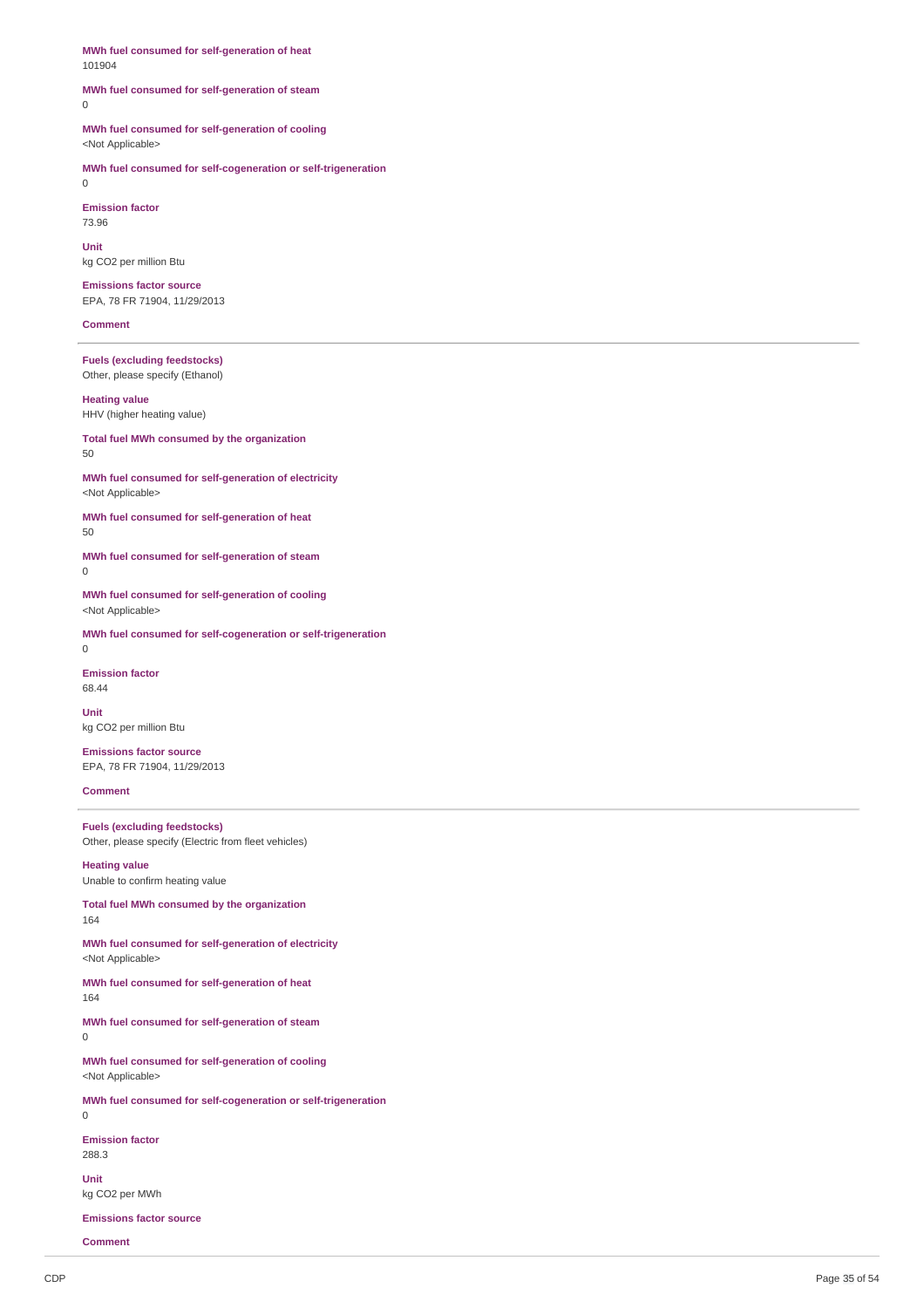#### **Fuels** (excluding feedstocks)

Other, please specify (Electric from fleet vehicles)

#### **Heating value**

Unable to confirm heating value

Total fuel MWh consumed by the organization 7

MWh fuel consumed for self-generation of electricity <Not Applicable>

MWh fuel consumed for self-generation of heat 7

MWh fuel consumed for self-generation of steam  $\overline{0}$ 

MWh fuel consumed for self-generation of cooling <Not Applicable>

MWh fuel consumed for self-cogeneration or self-trigeneration  $\Omega$ 

**E mis sio n f a c t o r** 3 2 5.7

**U nit** kg CO2 per MWh

**Emissions factor source** IEA ©OECD/IEA 2019 for Italy

**Comment** 

1

**Fuels** (excluding feedstocks) Hydrogen

**Heating value** HHV (higher heating value)

#### Total fuel MWh consumed by the organization

MWh fuel consumed for self-generation of electricity <Not Applicable>

MWh fuel consumed for self-generation of heat 1

MWh fuel consumed for self-generation of steam 0

MWh fuel consumed for self-generation of cooling <Not Applicable>

MWh fuel consumed for self-cogeneration or self-trigeneration 0

**Emission factor** 

0

**U nit** kg CO2 per million Btu

**Emissions factor source** 

**Comment** 

**Fuels** (excluding feedstocks) Kerosene

**Heating value** HHV (higher heating value)

Total fuel MWh consumed by the organization 5 1 7 3

MWh fuel consumed for self-generation of electricity <Not Applicable>

MWh fuel consumed for self-generation of heat 5 1 7 3

MWh fuel consumed for self-generation of steam

0

MWh fuel consumed for self-generation of cooling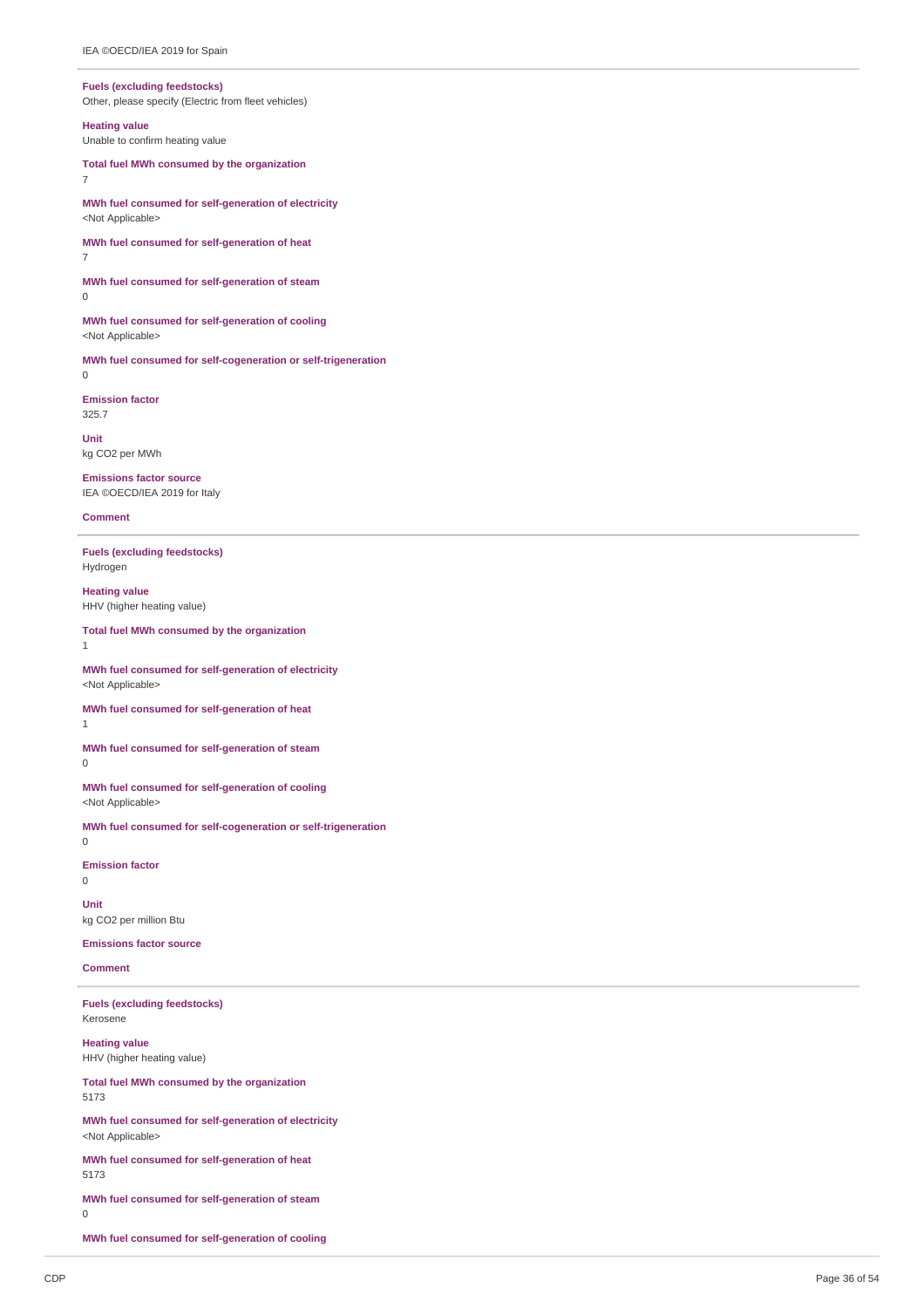<Not Applicable>

# **MWh fuel consumed for self-cogeneration or self-trigeneration**

 $\Omega$ 

**Emission factor** 75.2

**Unit** kg CO2 per million Btu

**Emissions factor source** EPA, 78 FR 71904, 11/29/2013

**Comment**

**Fuels (excluding feedstocks)** Landfill Gas

**Heating value** HHV (higher heating value)

**Total fuel MWh consumed by the organization** 178610

**MWh fuel consumed for self-generation of electricity** <Not Applicable>

**MWh fuel consumed for self-generation of heat** 178610

**MWh fuel consumed for self-generation of steam**  $\Omega$ 

**MWh fuel consumed for self-generation of cooling** <Not Applicable>

**MWh fuel consumed for self-cogeneration or self-trigeneration** 0

**Emission factor** 52.07

**Unit** kg CO2 per million Btu

**Emissions factor source** EPA, 78 FR 71904, 11/29/2013

**Comment**

**Fuels (excluding feedstocks)** Liquefied Petroleum Gas (LPG)

**Heating value** HHV (higher heating value)

**Total fuel MWh consumed by the organization** 6725

**MWh fuel consumed for self-generation of electricity** <Not Applicable>

**MWh fuel consumed for self-generation of heat** 6725

**MWh fuel consumed for self-generation of steam** 0

**MWh fuel consumed for self-generation of cooling** <Not Applicable>

**MWh fuel consumed for self-cogeneration or self-trigeneration**

 $\Omega$ 

**Emission factor** 61.71

**Unit** kg CO2 per million Btu

**Emissions factor source** EPA, 78 FR 71904, 11/29/2013

**Comment**

**Fuels (excluding feedstocks)** Natural Gas

**Heating value**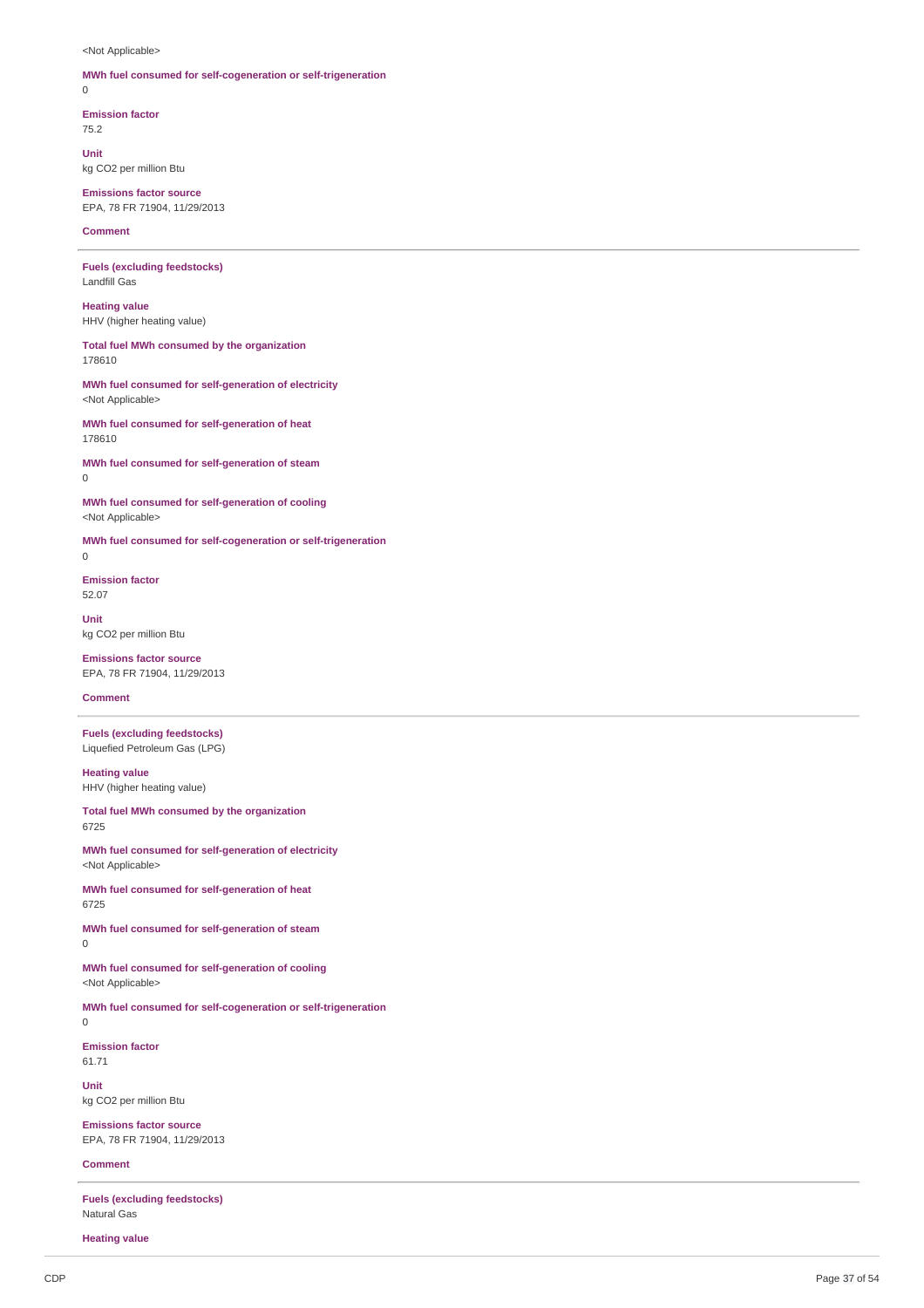HHV (higher heating value)

#### Total fuel MWh consumed by the organization 6 9 0 8 0 1 6

MWh fuel consumed for self-generation of electricity <Not Applicable>

MWh fuel consumed for self-generation of heat 6 5 4 5 2 2 8

MWh fuel consumed for self-generation of steam 3 6 0 2 8 5

MWh fuel consumed for self-generation of cooling <Not Applicable>

MWh fuel consumed for self-cogeneration or self-trigeneration 2 5 0 3

**Emission factor** 5 3.0 6

**U nit** kg CO2 per million Btu

**Emissions factor source** EPA, 78 FR 71904, 11/29/2013

**Comment** 

**Fuels** (excluding feedstocks) Petrol

**Heatin g v alu e** HHV (higher heating value)

Total fuel MWh consumed by the organization 1 6 1 3 3

MWh fuel consumed for self-generation of electricity <Not Applicable>

MWh fuel consumed for self-generation of heat 1 6 1 3 3

MWh fuel consumed for self-generation of steam 0

MWh fuel consumed for self-generation of cooling <Not Applicable>

MWh fuel consumed for self-cogeneration or self-trigeneration

 $\Omega$ 

**Emission factor** 7 0.2 2

**U nit** kg CO2 per million Btu

**Emissions factor source** EPA, 78 FR 71904, 11/29/2013

**Comment** 

5 7 2 2

**Fuels** (excluding feedstocks) Propane Gas

**Heating value** HHV (higher heating value)

Total fuel MWh consumed by the organization

MWh fuel consumed for self-generation of electricity <Not Applicable>

MWh fuel consumed for self-generation of heat 5 7 2 2

MWh fuel consumed for self-generation of steam  $\Omega$ 

MWh fuel consumed for self-generation of cooling <Not Applicable>

MWh fuel consumed for self-cogeneration or self-trigeneration

 $\theta$ 

**Emission factor**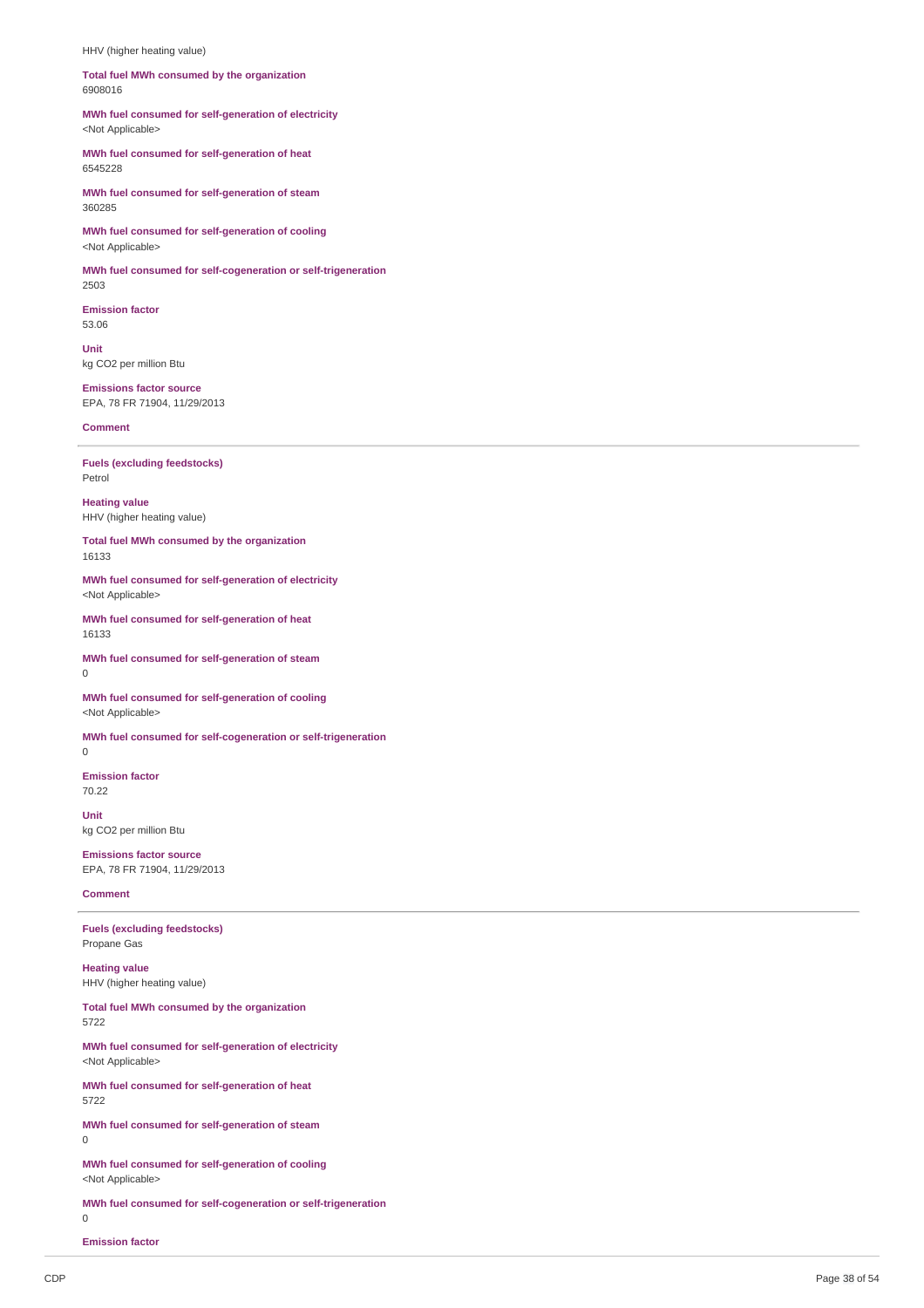62.87

**Unit** kg CO2 per million Btu

**Emissions factor source** EPA, 78 FR 71904, 11/29/2013

**Comment**

**Fuels (excluding feedstocks)** Refinery Gas

**Heating value** HHV (higher heating value)

**Total fuel MWh consumed by the organization** 722

**MWh fuel consumed for self-generation of electricity** <Not Applicable>

**MWh fuel consumed for self-generation of heat** 722

**MWh fuel consumed for self-generation of steam** 0

**MWh fuel consumed for self-generation of cooling** <Not Applicable>

**MWh fuel consumed for self-cogeneration or self-trigeneration**

**Emission factor**

 $\Omega$ 

59

**Unit** kg CO2 per million Btu

**Emissions factor source** EPA, 78 FR 71904, 11/29/2013

## **Comment**

**Fuels (excluding feedstocks)** Residual Fuel Oil

**Heating value** HHV (higher heating value)

**Total fuel MWh consumed by the organization** 29939

**MWh fuel consumed for self-generation of electricity** <Not Applicable>

**MWh fuel consumed for self-generation of heat** 29939

**MWh fuel consumed for self-generation of steam**  $\Omega$ 

**MWh fuel consumed for self-generation of cooling** <Not Applicable>

**MWh fuel consumed for self-cogeneration or self-trigeneration**

0

**Emission factor**

75.1

**Unit** kg CO2 per million Btu

**Emissions factor source** EPA, 78 FR 71904, 11/29/2013

**Comment**

**Fuels (excluding feedstocks)** Other, please specify (Waste Gas)

**Heating value** HHV (higher heating value)

**Total fuel MWh consumed by the organization** 11682

**MWh fuel consumed for self-generation of electricity**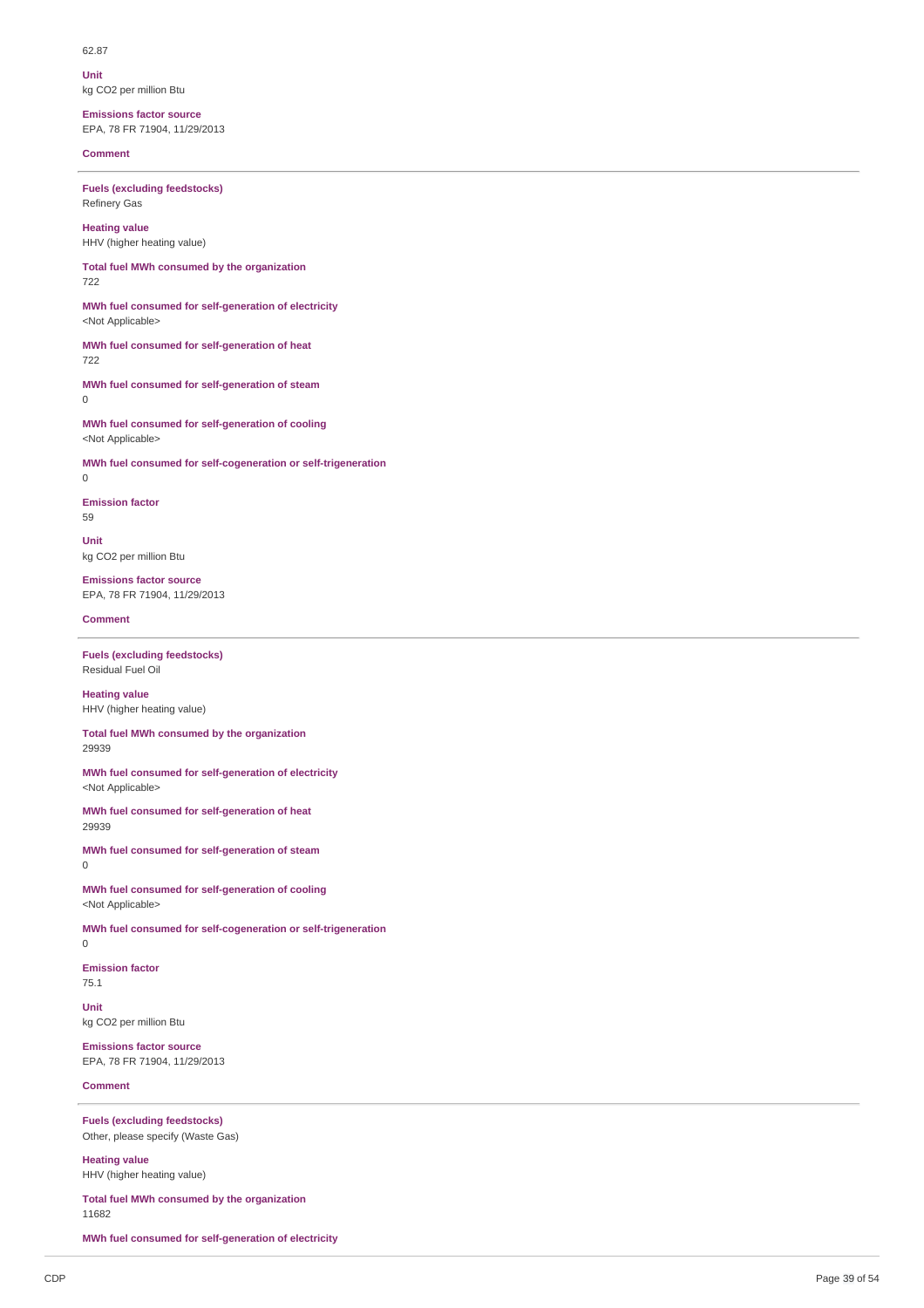<Not Applicable>

## **MWh fuel consumed for self-generation of heat** 11682

**MWh fuel consumed for self-generation of steam**  $\Omega$ 

**MWh fuel consumed for self-generation of cooling**

<Not Applicable>

**MWh fuel consumed for self-cogeneration or self-trigeneration**

 $\Omega$ 

**Emission factor**

84.96

**Unit** kg CO2 per million Btu

**Emissions factor source** Calculated with actual data from site

**Comment**

**Fuels (excluding feedstocks)** Other, please specify (Waste Liquid)

**Heating value** HHV (higher heating value)

**Total fuel MWh consumed by the organization** 22349

**MWh fuel consumed for self-generation of electricity** <Not Applicable>

**MWh fuel consumed for self-generation of heat** 22349

**MWh fuel consumed for self-generation of steam**  $\Omega$ 

**MWh fuel consumed for self-generation of cooling** <Not Applicable>

**MWh fuel consumed for self-cogeneration or self-trigeneration** 0

**Emission factor** 88.56

**Unit** kg CO2 per million Btu

**Emissions factor source** Calculated with actual data from site

**Comment**

**Fuels (excluding feedstocks)** Other, please specify (Miscellaneous)

**Heating value** HHV (higher heating value)

**Total fuel MWh consumed by the organization** 85

**MWh fuel consumed for self-generation of electricity** <Not Applicable>

**MWh fuel consumed for self-generation of heat** 85

**MWh fuel consumed for self-generation of steam** 0

**MWh fuel consumed for self-generation of cooling** <Not Applicable>

**MWh fuel consumed for self-cogeneration or self-trigeneration**

 $\Omega$ 

**Emission factor**

60

**Unit** kg CO2 per million Btu

**Emissions factor source**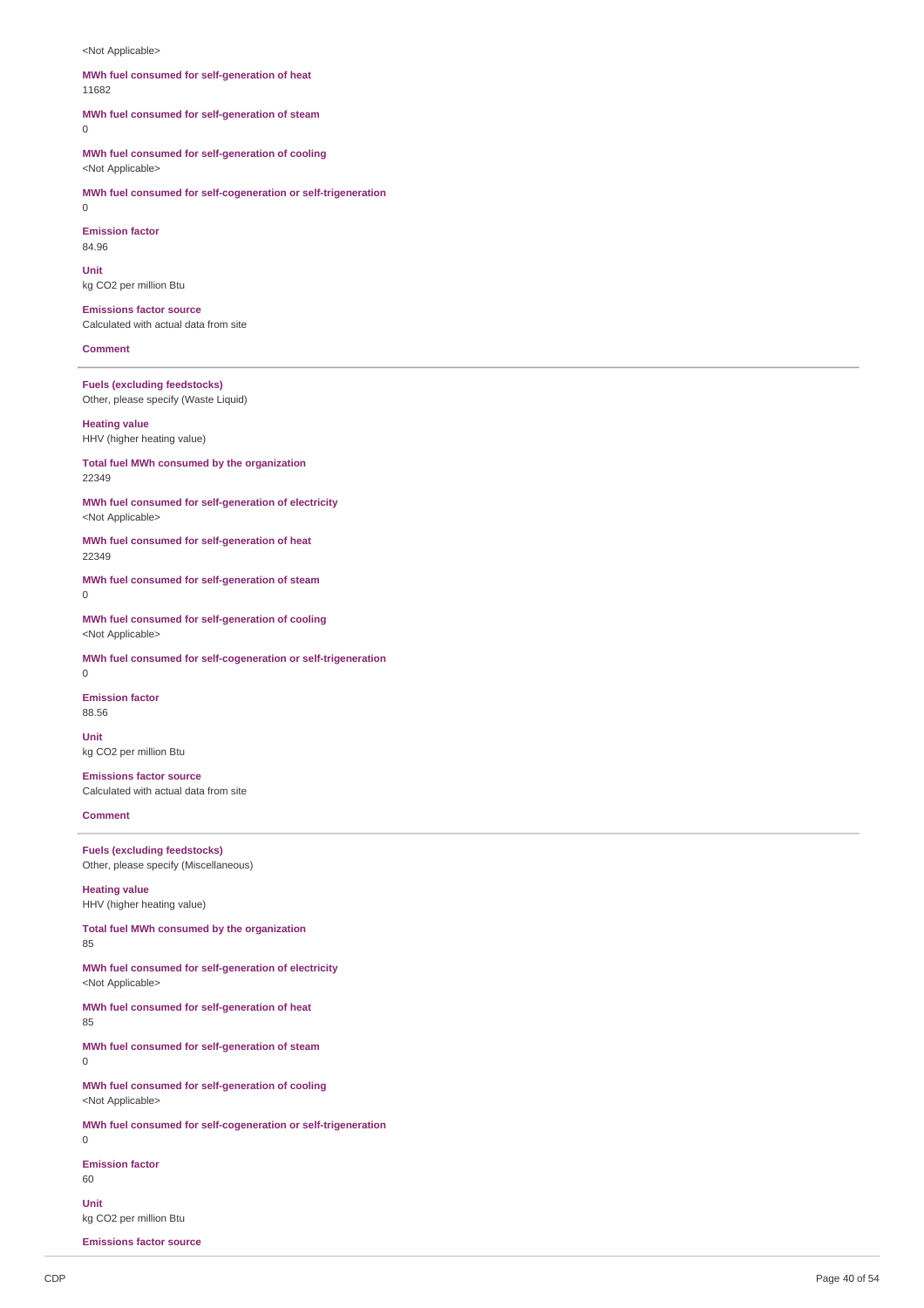Calculated with actual data from site

#### **Comment**

**Fuels (excluding feedstocks)** Wood

**Heating value** HHV (higher heating value)

**Total fuel MWh consumed by the organization** 281170

**MWh fuel consumed for self-generation of electricity** <Not Applicable>

**MWh fuel consumed for self-generation of heat** 207795

**MWh fuel consumed for self-generation of steam**  $\Omega$ 

**MWh fuel consumed for self-generation of cooling** <Not Applicable>

**MWh fuel consumed for self-cogeneration or self-trigeneration** 73375

**Emission factor**

93.8

**Unit** kg CO2 per million Btu

**Emissions factor source** EPA, 78 FR 71904, 11/29/2013

**Comment**

# C8.2d

(C8.2d) Provide details on the electricity, heat, steam, and cooling your organization has generated and consumed in the reporting year.

|                               | <b>Total Gross generation</b><br>$ $ (MWh) | Generation that is consumed by the<br>organization (MWh) | (MWh) | Gross generation from renewable sources Generation from renewable sources that is consumed by the<br>organization (MWh) |
|-------------------------------|--------------------------------------------|----------------------------------------------------------|-------|-------------------------------------------------------------------------------------------------------------------------|
| Electricity 1390              |                                            | 1390                                                     | 1390  | 1390                                                                                                                    |
| Heat                          | 53411                                      |                                                          | 26297 |                                                                                                                         |
| Steam                         | 406316                                     |                                                          | 46031 |                                                                                                                         |
| $\vert$ Cooling $\vert$ 13941 |                                            |                                                          | u     |                                                                                                                         |

## C-CH8.2d

(C-CH8.2d) Provide details on electricity, heat, steam, and cooling your organization has generated and consumed for chemical production activities.

|             | Total gross generation (MWh) inside chemicals sector boundary | Generation that is consumed (MWh) inside chemicals sector boundary |
|-------------|---------------------------------------------------------------|--------------------------------------------------------------------|
| Electricity | 1390                                                          | 1390                                                               |
| Heat        | 53411                                                         |                                                                    |
| Steam       | 406316                                                        |                                                                    |
| Cooling     | 13941                                                         |                                                                    |

# C8.2e

(C8.2e) Provide details on the electricity, heat, steam, and/or cooling amounts that were accounted for at a zero emission factor in the market-based Scope 2 **figure reported in C6.3.**

**Sourcing method** Heat/steam/cooling supply agreement **Low-carbon technology type** Biomass **Country/region of consumption of low-carbon electricity, heat, steam or cooling**

Austria

**MWh consumed accounted for at a zero emission factor**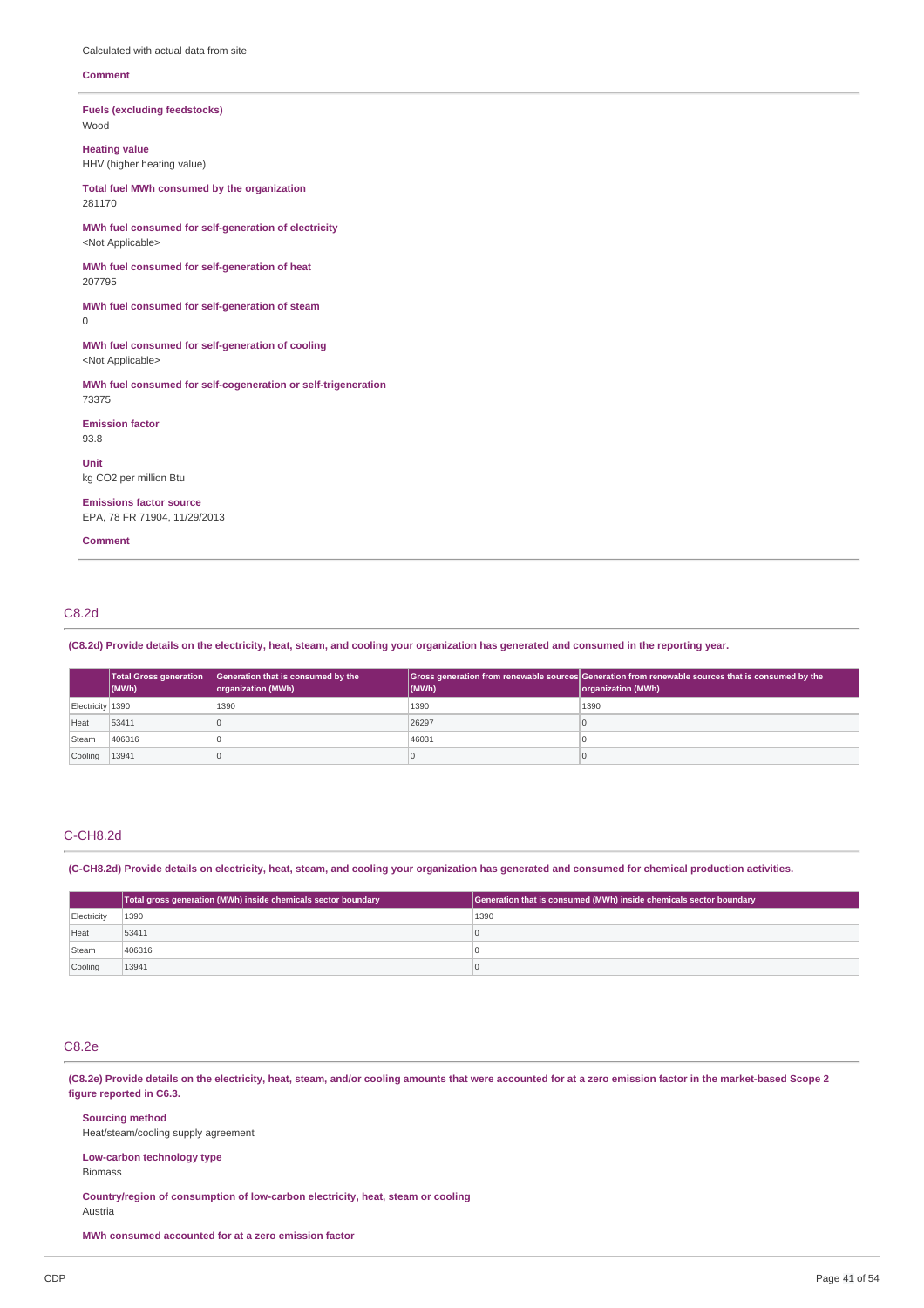#### **Comment**

**Sourcing method** Heat/steam/cooling supply agreement

**Low-carbon technology type** Biomass

**Country/region of consumption of low-carbon electricity, heat, steam or cooling** Finland

**MWh consumed accounted for at a zero emission factor** 150004

## **Comment**

**Sourcing method** Heat/steam/cooling supply agreement

**Low-carbon technology type** Biomass

**Country/region of consumption of low-carbon electricity, heat, steam or cooling** France

**MWh consumed accounted for at a zero emission factor** 842

## **Comment**

#### **Sourcing method**

Green electricity products (e.g. green tariffs) from an energy supplier, not supported by energy attribute certificates

**Low-carbon technology type** Hydropower

**Country/region of consumption of low-carbon electricity, heat, steam or cooling**

United States of America

**MWh consumed accounted for at a zero emission factor** 30375

**Comment**

# **Sourcing method**

Green electricity products (e.g. green tariffs) from an energy supplier, supported by energy attribute certificates

**Low-carbon technology type** Hydropower

**Country/region of consumption of low-carbon electricity, heat, steam or cooling**

Switzerland

**MWh consumed accounted for at a zero emission factor**

# 9656

**Comment**

# **Sourcing method**

Green electricity products (e.g. green tariffs) from an energy supplier, supported by energy attribute certificates

## **Low-carbon technology type** Low-carbon energy mix

**Country/region of consumption of low-carbon electricity, heat, steam or cooling**

## Spain

**MWh consumed accounted for at a zero emission factor** 62598

## **Comment**

Mix of solar and wind

## **Sourcing method**

Green electricity products (e.g. green tariffs) from an energy supplier, not supported by energy attribute certificates

#### **Low-carbon technology type** Low-carbon energy mix

**Country/region of consumption of low-carbon electricity, heat, steam or cooling** Brazil

**MWh consumed accounted for at a zero emission factor** 4270

**Comment**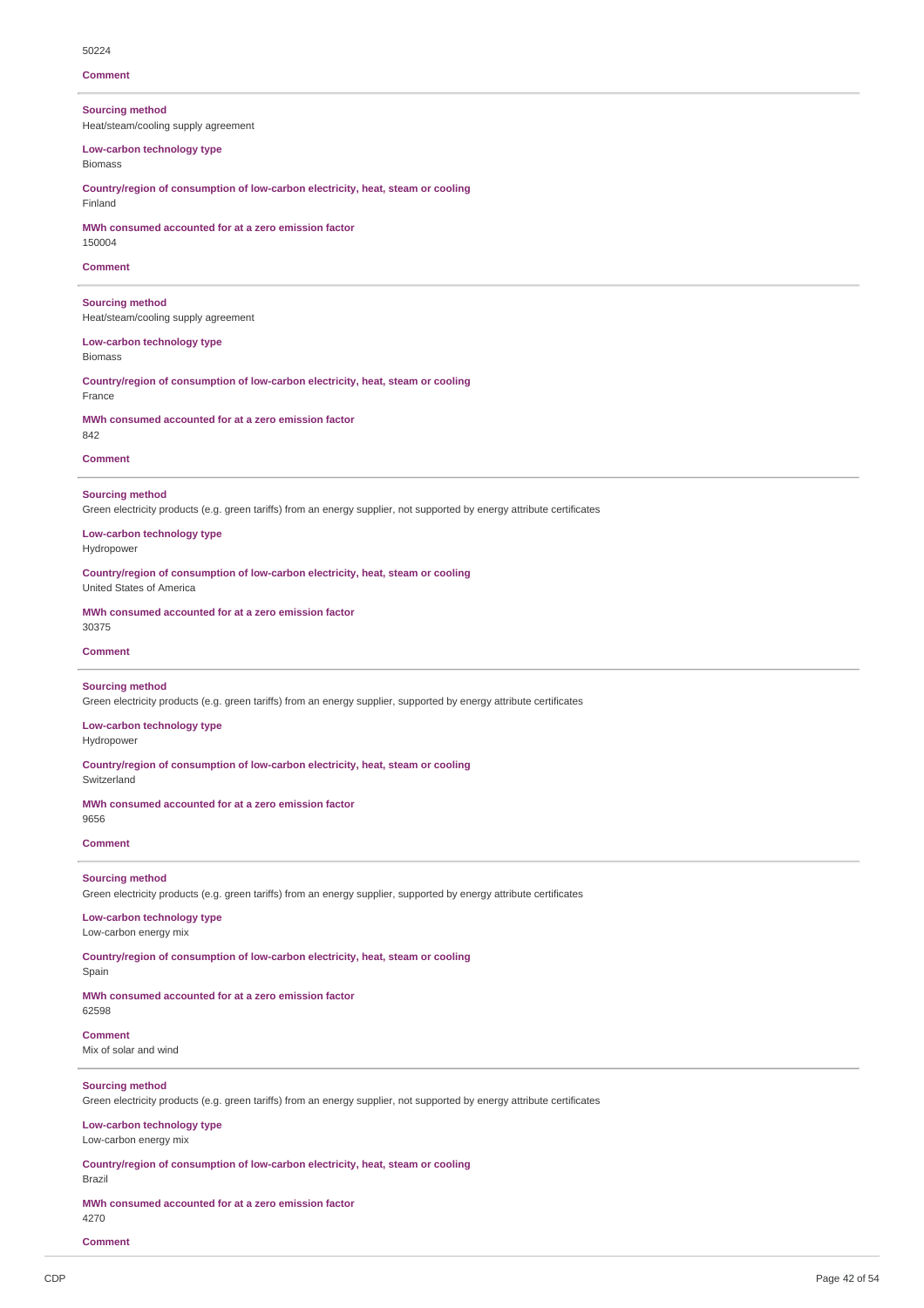# C-CH8.3

**(C-CH8.3) Does your organization consume fuels as feedstocks for chemical production activities?** No

## C9. Additional metrics

# C9.1

**(C9.1) Provide any additional climate-related metrics relevant to your business.**

# C-CH9.3a

**(C-CH9.3a) Provide details on your organization's chemical products.**

| <b>Output product</b><br>Specialty chemicals                            |
|-------------------------------------------------------------------------|
| <b>Production (metric tons)</b>                                         |
| Capacity (metric tons)                                                  |
| Direct emissions intensity (metric tons CO2e per metric ton of product) |
| Electricity intensity (MWh per metric ton of product)                   |
| Steam intensity (MWh per metric ton of product)                         |
| Steam/heat recovered (MWh per metric ton of product)                    |
|                                                                         |

**Comment**

We consider many aspects of this question to be proprietary.

## C-CE9.6/C-CG9.6/C-CH9.6/C-CN9.6/C-CO9.6/C-EU9.6/C-MM9.6/C-OG9.6/C-RE9.6/C-ST9.6/C-TO9.6/C-TS9.6

**(C-CE9.6/C-CG9.6/C-CH9.6/C-CN9.6/C-CO9.6/C-EU9.6/C-MM9.6/C-OG9.6/C-RE9.6/C-ST9.6/C-TO9.6/C-TS9.6) Does your organization invest in research and development (R&D) of low-carbon products or services related to your sector activities?**

|       | Investment in low-carbon R&D | Comment |
|-------|------------------------------|---------|
| Row 1 | 'Yes<br>___                  |         |

## C-CH9.6a

(C-CH9.6a) Provide details of your organization's investments in low-carbon R&D for chemical production activities over the last three years.

| Technology Stage of<br>l area                                     | development of total R&D investment<br>lin the<br>reporting<br>year | Average %   R&D<br>$ $ investment $ $ figure in<br>lover the<br>last 3 years reporting | l the<br>vear<br>(optional) | <b>Comment</b>                                                                                                                                                                                                                                                                                                                                                                                                                                                                                                                                                                                                                                                                                               |
|-------------------------------------------------------------------|---------------------------------------------------------------------|----------------------------------------------------------------------------------------|-----------------------------|--------------------------------------------------------------------------------------------------------------------------------------------------------------------------------------------------------------------------------------------------------------------------------------------------------------------------------------------------------------------------------------------------------------------------------------------------------------------------------------------------------------------------------------------------------------------------------------------------------------------------------------------------------------------------------------------------------------|
| Unable to<br>disaggregate Applicable><br>by<br>technology<br>area | $<$ Not                                                             | $41 - 60%$                                                                             |                             | DuPont creates, discovers, develops and protects many new technologies that can increase our customers', and their customers', ability to adapt and<br>mitigate the effects of climate change. Examples include our AHEAD™ initiative which advances lightweighting and vehicle electrification in transportation,<br>our DuPont Danisco Planit™ plant-based meat alternative portfolio, our high-efficiency reverse osmosis, separation and filtration technologies in our Water<br>Solutions portfolio, our high-efficiency printing materials in our Cyrel® FAST flexographic printing system, and our energy-efficient construction materials in<br>our DuPont Performance Building Solutions portfolio. |

# C10. Verification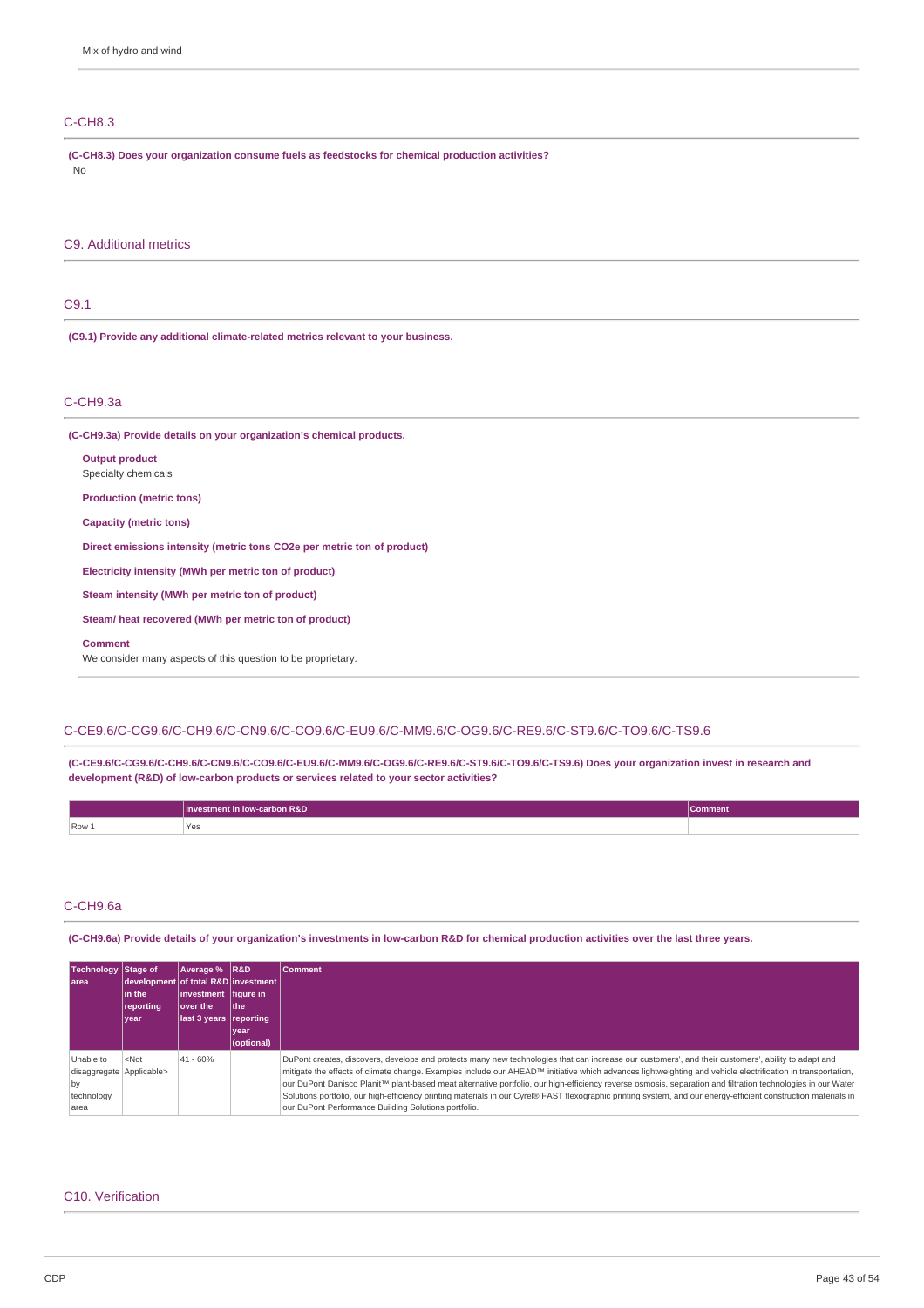# C10.1

**(C10.1) Indicate the verification/assurance status that applies to your reported emissions.**

|                                          | Verification/assurance status                          |
|------------------------------------------|--------------------------------------------------------|
| Scope 1                                  | Third-party verification or assurance process in place |
| Scope 2 (location-based or market-based) | Third-party verification or assurance process in place |
| Scope 3                                  | Third-party verification or assurance process in place |

# C10.1a

(C10.1a) Provide further details of the verification/assurance undertaken for your Scope 1 emissions, and attach the relevant statements.

**Verification or assurance cycle in place** Annual process

**Status in the current reporting year** Complete

**Type of verification or assurance** Limited assurance

**Attach the statement** DuPont 2019 Assurance Letter\_8\_6\_2020.pdf

**Page/ section reference** 1-2, 4

**Relevant standard** ISO14064-3

**Proportion of reported emissions verified (%)** 100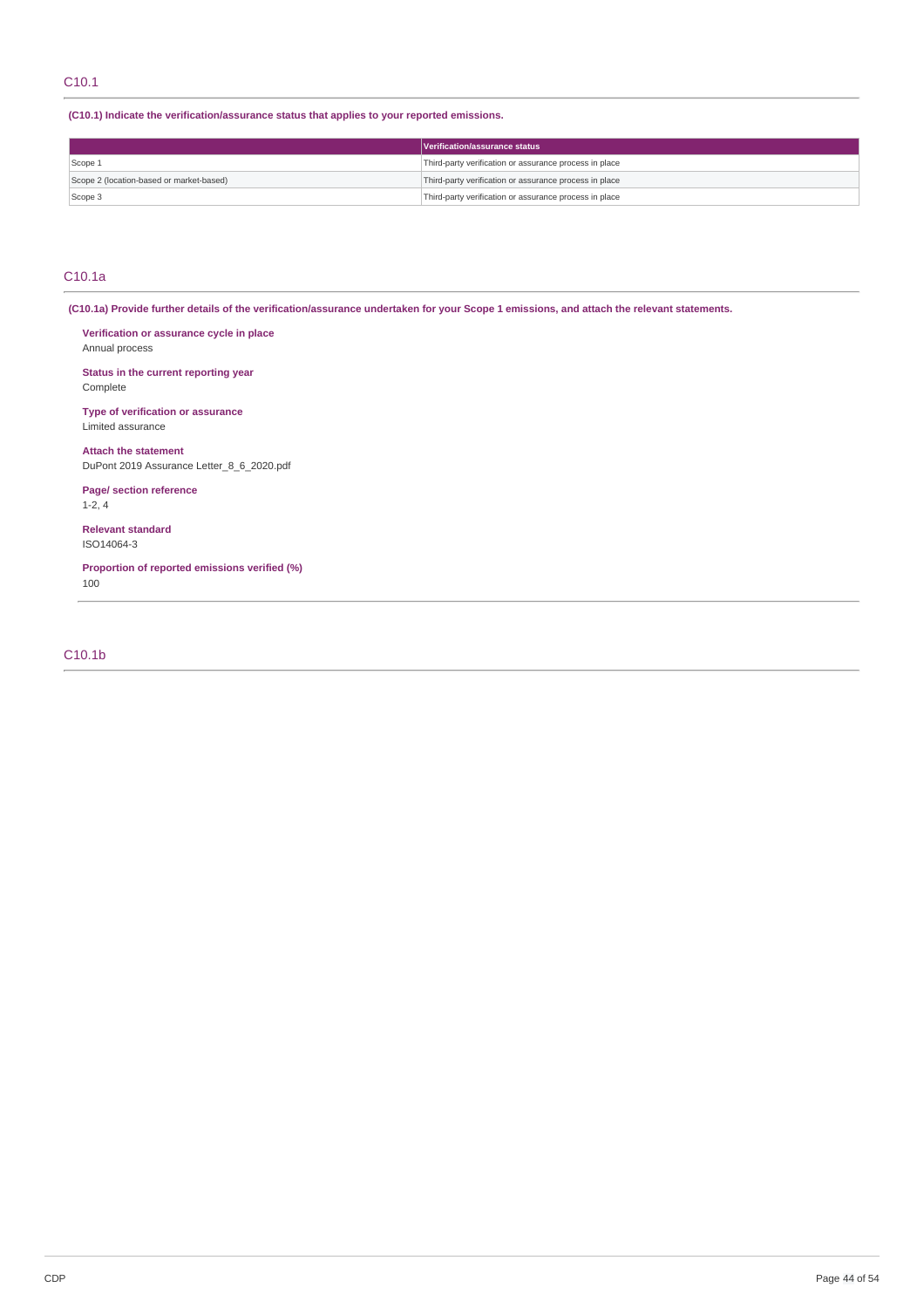#### (C10.1b) Provide further details of the verification/assurance undertaken for your Scope 2 emissions and attach the relevant statements.

**Scope 2 approach** Scope 2 location-based

**Verification or assurance cycle in place** Annual process

**Status in the current reporting year** Complete

**Type of verification or assurance** Limited assurance

**Attach the statement** DuPont 2019 Assurance Letter\_8\_6\_2020.pdf

**Page/ section reference** 1-2, 4

**Relevant standard** ISO14064-3

**Proportion of reported emissions verified (%)** 100

**Scope 2 approach** Scope 2 market-based

**Verification or assurance cycle in place** Annual process

**Status in the current reporting year** Complete

**Type of verification or assurance** Limited assurance

**Attach the statement** DuPont 2019 Assurance Letter\_8\_6\_2020.pdf

**Page/ section reference** 1-2, 4

**Relevant standard** ISO14064-3

**Proportion of reported emissions verified (%)** 100

# C10.1c

(C10.1c) Provide further details of the verification/assurance undertaken for your Scope 3 emissions and attach the relevant statements.

#### **Scope 3 category**

Scope 3: Fuel and energy-related activities (not included in Scopes 1 or 2)

**Verification or assurance cycle in place** Annual process

**Status in the current reporting year** Complete

**Type of verification or assurance** Limited assurance

**Attach the statement** DuPont 2019 Assurance Letter\_8\_6\_2020.pdf

**Page/section reference** 1-2, 4

**Relevant standard** ISO14064-3

**Proportion of reported emissions verified (%)** 100

# C10.2

(C10.2) Do you verify any climate-related information reported in your CDP disclosure other than the emissions figures reported in C6.1, C6.3, and C6.5? Yes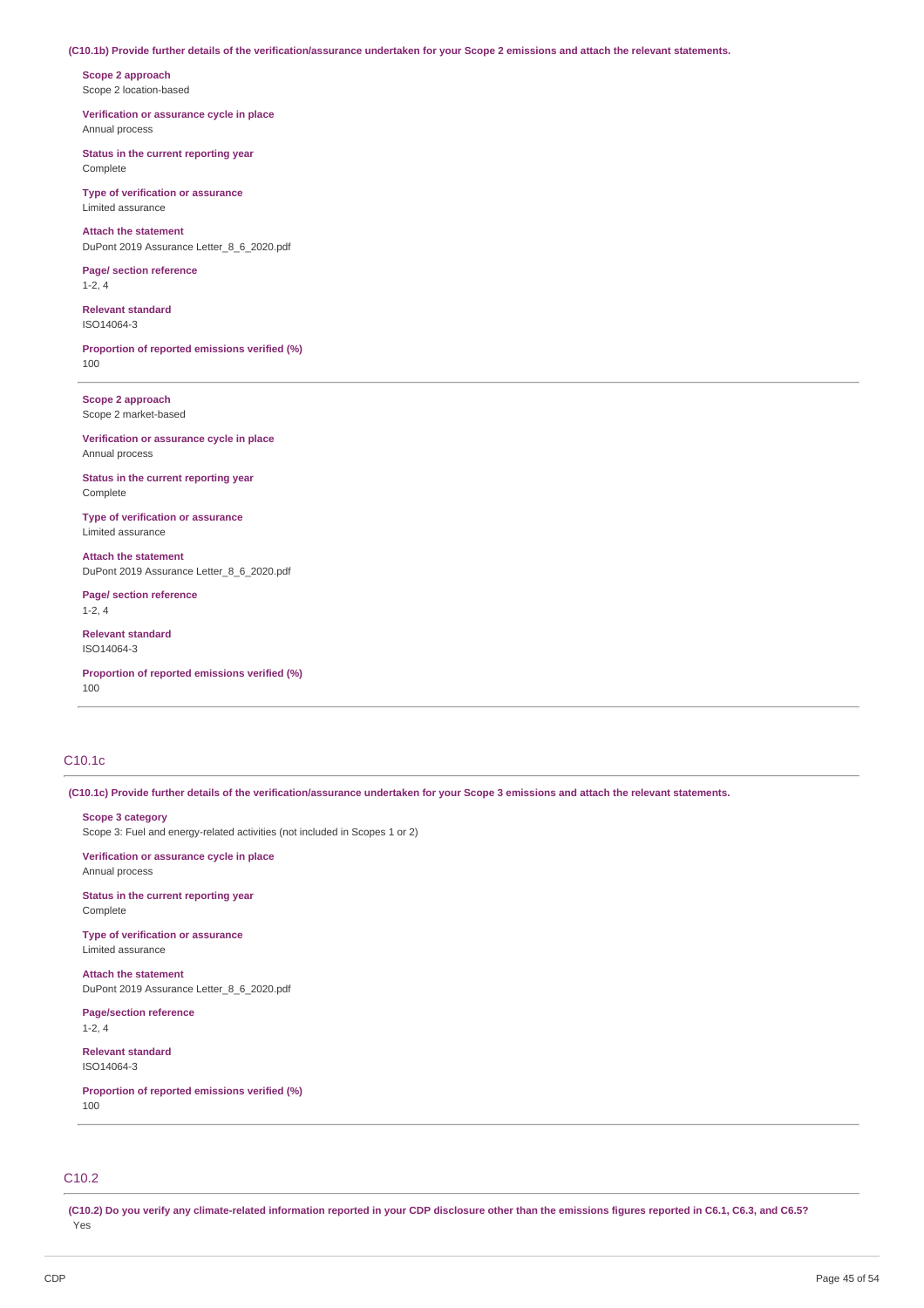# C10.2a

# (C10.2a) Which data points within your CDP disclosure have been verified, and which verification standards were used?

| Disclosure module<br>verification relates to | <b>Data</b><br>l verified | <b>Istandard</b> | Verification Please explain                                                                                                                                                                                                                                                                                  |
|----------------------------------------------|---------------------------|------------------|--------------------------------------------------------------------------------------------------------------------------------------------------------------------------------------------------------------------------------------------------------------------------------------------------------------|
| C8. Energy                                   | Energy<br>consumption     |                  | ISO14064-3 Our third-party assurance firm, WSP, assured renewable energy consumption in our operations. Their assurance process included purchased renewable<br>electricity, onsite renewable electricity, renewable electricity percentage, renewable biofuels, and purchased steam from renewable sources. |
| DuPont 2019                                  |                           |                  |                                                                                                                                                                                                                                                                                                              |

Assurance

Letter\_8\_6\_2020.pdf

# C11. Carbon pricing

# C11.1

(C11.1) Are any of your operations or activities regulated by a carbon pricing system (i.e. ETS, Cap & Trade or Carbon Tax)? Yes

# C11.1a

**(C11.1a) Select the carbon pricing regulation(s) which impacts your operations.** EU ETS

# C11.1b

**(C11.1b) Complete the following table for each of the emissions trading schemes you are regulated by.**

## **EU ETS**

**% of Scope 1 emissions covered by the ETS** 8.6

**% of Scope 2 emissions covered by the ETS**  $\overline{0}$ 

**Period start date** January 1 2019

**Period end date** December 31 2019

**Allowances allocated** 224507

**Allowances purchased** 46236

**Verified Scope 1 emissions in metric tons CO2e** 242801

**Verified Scope 2 emissions in metric tons CO2e** 0

**Details of ownership** Facilities we own and operate

**Comment**

# C11.1d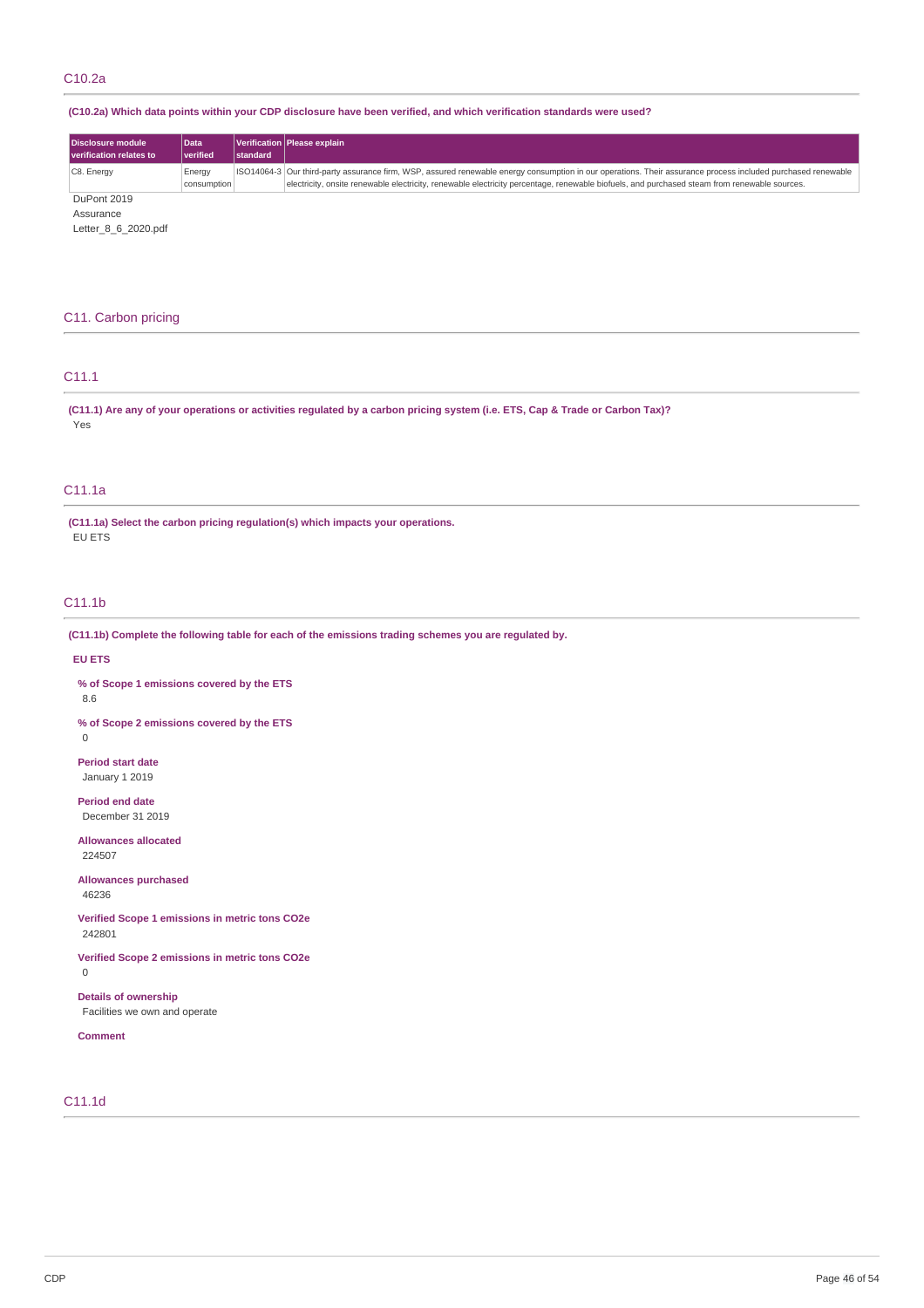#### (C11.1d) What is your strategy for complying with the systems you are regulated by or anticipate being regulated by?

In the European Union, DuPont is an active participant in the carbon market and endeavors to minimize its financial exposure by buying or selling carbon credits to balance its expected emissions. To review trading activities and ensure corporate alignment, DuPont established an internal team comprised of a regional environmental leader, a regional Sourcing representative, applicable site representatives and corporate-level representation from the DuPont Environmental, Health, and Safety Center of Excellence. The team is chartered to review site level greenhouse gas emissions allowances and trading activities for ETS compliance and alignment with the DuPont Environment, Health & Safety Commitment.

First, as part of standard operations, DuPont maintains regional and business-level EHS leaders with expertise in environmental compliance. This helps to minimize the risk of incurring environmental fines.

DuPont also engages with regulatory and legislative leaders and membership organizations that track and advocate for policy positions. This activity helps the Company stay abreast of emerging legislation. We actively engage in efforts to develop constructive public policies to reduce GHG emissions and encourage lower carbon forms of energy. Although legislative efforts to control or limit GHG emissions could affect the company's energy source and supply choices as well as increase the cost of energy and raw materials derived from fossil fuels, such efforts are also anticipated to provide the business community with greater certainty for the regulatory future, help guide investment decisions, and drive growth in demand for low carbon and energy-efficient products, technologies, and services.

# C11.2

**(C11.2) Has your organization originated or purchased any project-based carbon credits within the reporting period?** No

# C11.3

**(C11.3) Does your organization use an internal price on carbon?** No, but we anticipate doing so in the next two years

# C12. Engagement

# C12.1

**(C12.1) Do you engage with your value chain on climate-related issues?** Yes, our suppliers

Yes, our customers

# C12.1a

## **(C12.1a) Provide details of your climate-related supplier engagement strategy.**

**Type of engagement**

Compliance & onboarding

# **Details of engagement**

Included climate change in supplier selection / management mechanism Climate change is integrated into supplier evaluation processes

**% of suppliers by number**

100

**% total procurement spend (direct and indirect)**

100

**% of supplier-related Scope 3 emissions as reported in C6.5**

 $\Omega$ 

#### **Rationale for the coverage of your engagement**

DuPont was a leader in the development of the American Chemistry Council's Responsible Care® Codes of Management Practices. DuPont integrated aspects of the Responsible Care® Codes of Management Practices into its supplier evaluation procedures to support its strong efforts in the areas of safety and health, process safety, environmental, distribution, product stewardship, community awareness and emergency response, and security. Among other elements, we evaluate all new suppliers on the robustness of their environmental, health and safety policies—including compliance, employee training, existing environmental policies, auditing practices and more.

#### **Impact of engagement, including measures of success**

For suppliers, success may be successful adherence to the DuPont Supplier Code of Conduct. As a result of this evaluation, we determine a risk profile for each new supplier. Based on that risk procedure, we determine if any follow-up evaluations or audits are needed.

## **Comment**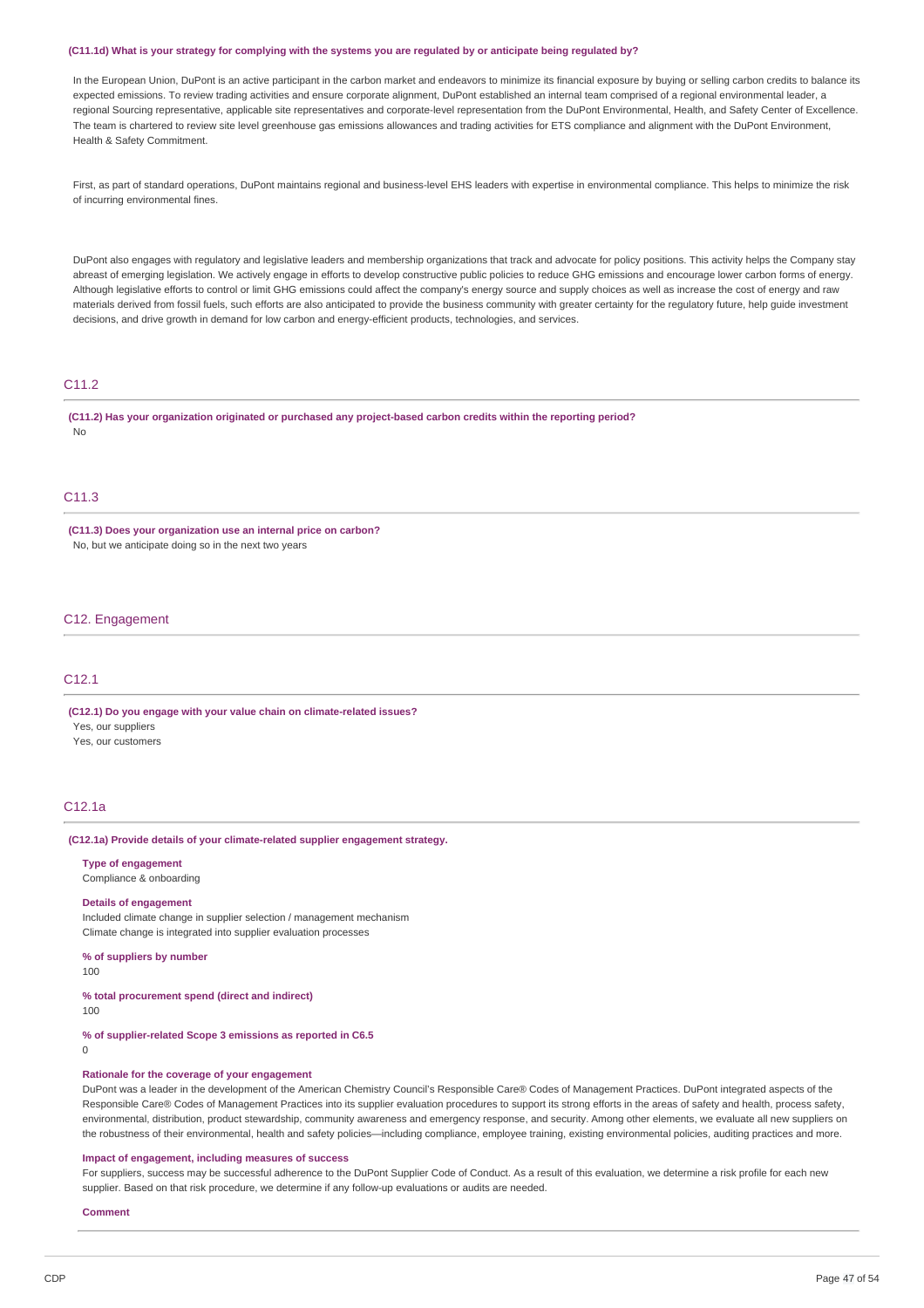#### **(C12.1b) Give details of your climate-related engagement strategy with your customers.**

**Type of engagement**

Education/information sharing

#### **Details of engagement**

Run an engagement campaign to education customers about your climate change performance and strategy

**% of customers by number**

1

#### **% of customer - related Scope 3 emissions as reported in C6.5**

**Portfolio coverage (total or outstanding)**

<Not Applicable>

#### **Please explain the rationale for selecting this group of customers and scope of engagement**

One percent is a known under-estimation. All of our businesses engage with customers to discuss our various product portfolios and how they can be leveraged to address market opportunities related to climate change mitigation and adaptation. DuPont has presence in over a dozen industries, so we consider all customers when prioritizing who to engage on our own/respective climate strategy /strategies.

## **Impact of engagement, including measures of success**

The impact of engagement is stronger customer relations and future innovation opportunities. For customers, success may be measured by successful development and commercialization of a product that meets their sustainability goals, climate change needs, etc. DuPont enacts many customer partnerships around helping customers reduce emissions in their products or operations.

#### **Type of engagement**

Collaboration & innovation

#### **Details of engagement**

Run a campaign to encourage innovation to reduce climate change impacts

**% of customers by number**

1

#### **% of customer - related Scope 3 emissions as reported in C6.5**

**Portfolio coverage (total or outstanding)**

<Not Applicable>

#### **Please explain the rationale for selecting this group of customers and scope of engagement**

One percent is a known under-estimation. All of our businesses partner with customers to discuss our various product portfolios and how they can be leveraged to address market opportunities related to climate change mitigation and adaptation. DuPont has presence in over a dozen industries, so we consider all customers when prioritizing who to engage on our own/respective climate strategy /strategies.

#### **Impact of engagement, including measures of success**

The impact of engagement is stronger customer relations and future innovation opportunities. For customers, success may be measured by successful development and commercialization of a product that meets their sustainability goals, climate change needs, etc. DuPont enacts many customer partnerships around helping customers reduce emissions in their products or operations. For example, in spring 2019, DuPont Performance Building Solutions began an innovation collaboration with housing start-up Module with the objective of bringing more affordable, sustainable housing to Pittsburgh, Pennsylvania. We helped Module achieve Zero-Energy Ready Home (ZERH) certification for its homes by providing a high-performance thermal, air and water management system for the building envelope that provides an extra layer of insulation around the exterior of the home. Together, the DuPont Styrofoam® XPS, Tyvek®, Great Stuff® and DuPont™ Flashing Products work together to keep heat and air conditioning inside. Not only can this save homeowners thousands of dollars in energy bills over the life of a mortgage, it helps reduce the energy required for occupants to be comfortable in their homes.

## $C12.3$

(C12.3) Do you engage in activities that could either directly or indirectly influence public policy on climate-related issues through any of the following? Direct engagement with policy makers

Trade associations

#### C12.3a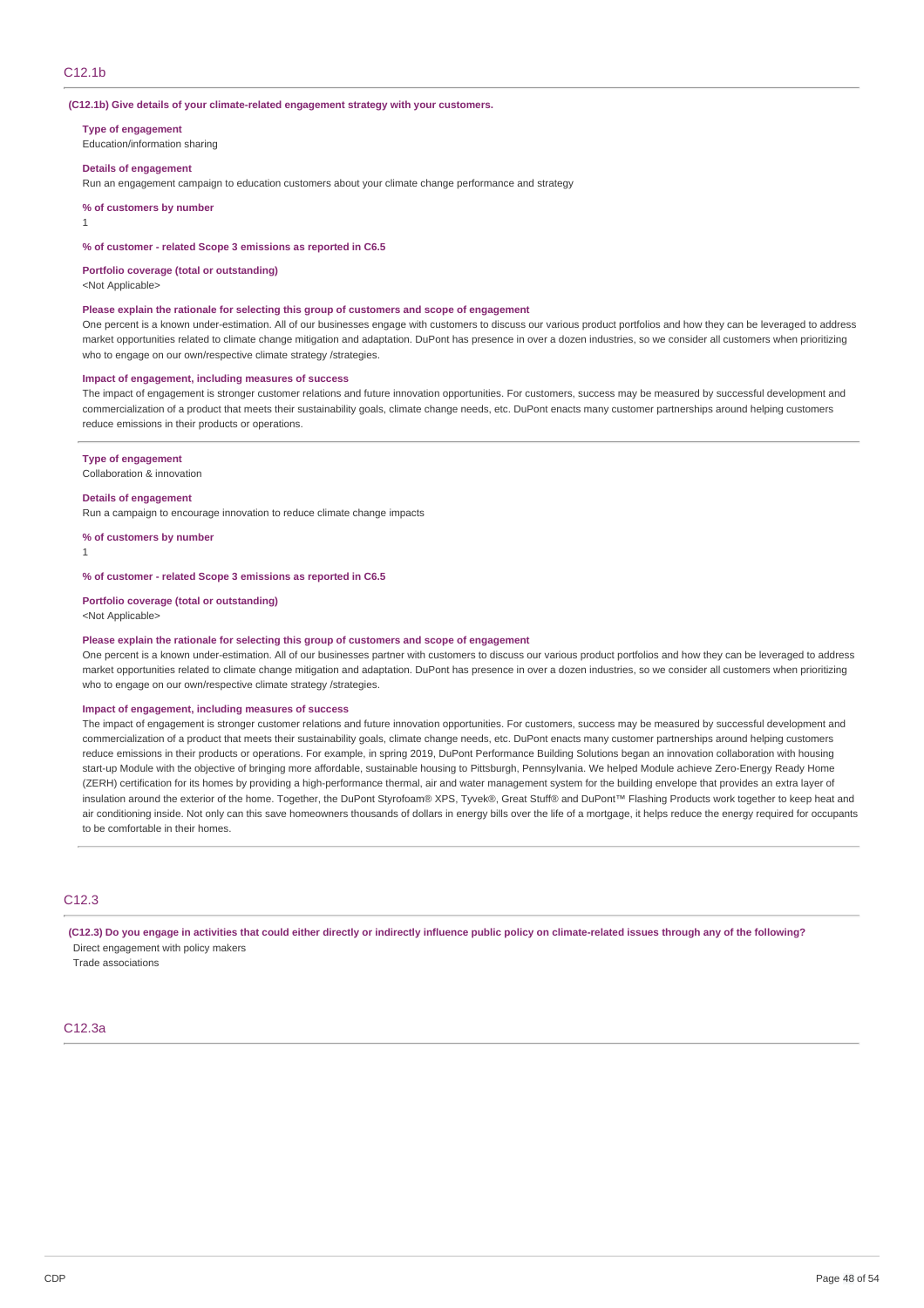# **(C12.3a) On what issues have you been engaging directly with policy makers?**

| <b>Focus of</b><br>legislation   position            |         | Corporate Details of engagement                                                                                                                                                                                                                                                                                                                                                                                                                                                                                                                                                                                                                                                                                                                                                                                                                                                    | <b>Proposed legislative solution</b>                                                                                                                                                                                                                                                       |
|------------------------------------------------------|---------|------------------------------------------------------------------------------------------------------------------------------------------------------------------------------------------------------------------------------------------------------------------------------------------------------------------------------------------------------------------------------------------------------------------------------------------------------------------------------------------------------------------------------------------------------------------------------------------------------------------------------------------------------------------------------------------------------------------------------------------------------------------------------------------------------------------------------------------------------------------------------------|--------------------------------------------------------------------------------------------------------------------------------------------------------------------------------------------------------------------------------------------------------------------------------------------|
| Adaptation Support<br><sub>or</sub><br>resilience    |         | In 2017, DuPont signed the We Are Still In declaration, an open letter to the international community and parties to the Paris Agreement from<br>U.S. state, local, and business leaders committed to delivering on the promise of the Paris Agreement and America's contribution to it. In 2019,<br>DuPont joined the CEO Climate Dialoque. The CEO Climate Dialoque supports a price on carbon, which can be achieved in a variety of ways<br>including carbon taxes, fees, cap-and-trade, and other mechanisms. The specifics of how each path would work, including enforcement<br>mechanisms, would be part of a comprehensive climate policy that prices carbon. This background paper describes various potential<br>approaches to placing a price on carbon: https://35b6ad34-567b-4d66-bb63-<br>6bbcad5f180f.filesusr.com/uqd/ab534e ef9b1e146e5c45dc86d37c210a61c080.pdf | DuPont remains actively engaged with<br>domestic partners and the international<br>community as part of the global effort to<br>hold warming to well below 2°C and to<br>accelerate the transition to a clean energy<br>economy that will benefit our security,<br>prosperity, and health. |
| Energy<br>efficiency                                 | Support | DuPont supports policies that encourage energy efficiency and works with our trade associations, including specifically the Alliance to Save<br>Energy and the American Chemistry Council, to promote a number of those policies.                                                                                                                                                                                                                                                                                                                                                                                                                                                                                                                                                                                                                                                  | DuPont is broadly supportive of efforts that<br>promote energy efficiency. Specifically,<br>DuPont has long supported energy<br>efficiency legislation sponsored by U.S.<br>Senators Portman and Shaheen.                                                                                  |
| Other,<br>please<br>specify<br>(Biofuels)<br>policy) | Support | We actively support preservation of the federal Renewable Fuel Standard (RFS) that requires increased use of low-carbon renewable fuels in<br>motor gasoline. We actively engaged with the White House, EPA, USDA, DOE and Congress. Actively support tax incentives for clean energy<br>generation, including, at the federal level, the cellulosic ethanol tax credit and solar investment tax credit. Also support multiple state renewable<br>portfolio standards at the state level.                                                                                                                                                                                                                                                                                                                                                                                          | DuPont supports the RFS in its current form<br>and opposes legislative modifications.<br>DuPont also supports the maximum biofuel<br>volumes that can be established via<br>requlation with EPA.                                                                                           |

# C12.3b

**(C12.3b) Are you on the board of any trade associations or do you provide funding beyond membership?** Yes

C12.3c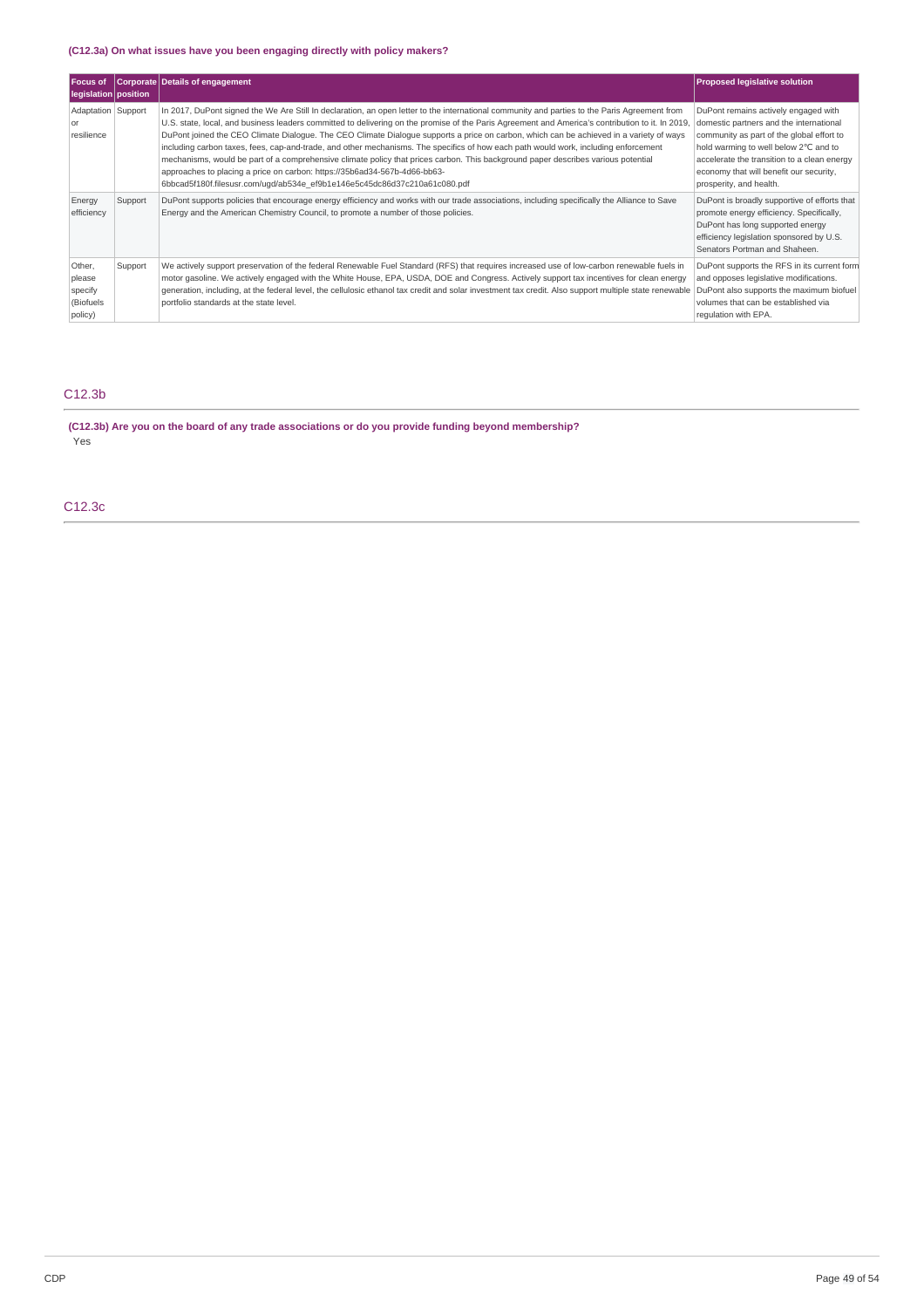#### **Trade association**

American Chemistry Council (ACC)

#### **Is your position on climate change consistent with theirs?**

Consistent

#### **Please explain the trade association's position**

ACC (American Chemistry Council) has a public position on climate that generally aligns with DuPont's (see: https://www.americanchemistry.com/ACC-Climate-Policy-Principles.pdf and https://www.americanchemistry.com/Climate-Policy-Positions.pdf). ACC has supported various legislative proposals to improve energy efficiency and/or promote the increased use of materials that enable renewable energy, energy efficiency, light weighting, etc. ACC has historically opposed regulatory approaches that it believes will impose significant costs on the industry and/or discourage innovation in the industry. DuPont has its own position on climate change, was a founding member of the US Climate Action Partnership, and continues to support climate-related initiatives.

#### **How have you influenced, or are you attempting to influence their position?**

ACC has members throughout the chemical value chain who have various positions on climate policy, DuPont has encouraged ACC's support of legislation that promotes improved energy efficiency and increased renewable energy, as well as overall economy-wide climate legislation.

#### **Trade association**

World Business Council on Sustainable Development

#### **Is your position on climate change consistent with theirs?**

Consistent

#### **Please explain the trade association's position**

Through its Vision 2050 and Action 2020 platforms, the WBCSD position on climate change states: "With the goal of limiting global temperature rise to 2°C above preindustrial levels, the world must, by 2020, have energy, industry, agriculture and forestry systems that, simultaneously, are: 1) Meeting societal development needs; 2) Implementing the necessary structural transformation to ensure that cumulative net emissions do not exceed one trillion tonnes of carbon. Peaking global emissions by 2020 keeps this goal in a feasible range; and 3) Becoming resilient to expected changes in climate."

#### **How have you influenced, or are you attempting to influence their position?**

We believe the global scientific understanding of climate change is sufficient to compel prompt, effective actions to limit emissions of greenhouse gases. As a founding member of WBCSD, we work to inform the WBCSD's positions and actively collaborate with member companies through several of WBCSD's platforms. Most notably, we are involved with the WBCSD's Low Carbon Technology Partnerships Initiative (LCTPi) as well as several sustainable agriculture-focused working groups.

#### **Trade association**

Alliance to Save Energy

#### **Is your position on climate change consistent with theirs?**

Consistent

#### **Please explain the trade association's position**

The Alliance to Save Energy is focused on energy efficiency, and has a Board of Advisors that is comprised of bipartisan elected officials that have worked to advance energy efficiency legislation in Congress.

#### **How have you influenced, or are you attempting to influence their position?**

DuPont is very active in the Alliance to Save Energy, through its membership on the Board of Directors and its support for energy efficiency policies at federal and state levels.

#### **Trade association**

European Chemical Industry Council (Cefic)

#### **Is your position on climate change consistent with theirs?**

Consistent

#### **Please explain the trade association's position**

Cefic supports the Green Deal and Europe's ambition to become climate neutral by 2050 which is well aligned with DuPont goal to become carbon neutral by 2050.

#### **How have you influenced, or are you attempting to influence their position?**

DuPont actively contributed to the development of Cefic's Mid Century Strategy (https://cefic.org/thought-leadership/mid-century-vision/). The Mid Century Strategy Vision outlines the vision of the Chemical Industry in 2050 and offers an invitation to discuss and debate the urgent decisions industry and policy makers are facing on the path to a more sustainable, carbon neutral and circular future.

#### **Trade association**

PlasticsEurope

#### **Is your position on climate change consistent with theirs?**

Consistent

#### **Please explain the trade association's position**

PlasticsEurope has various initiatives around improving product circularity which will ultimately drive product value chains towards a low carbon economy. For example, we are supporting PlasticsEurope's Voluntary 2030 Commitment to increasing circularity and resource efficiency (https://www.plasticseurope.org/application/files/7615/5748/3492/Plastics2030\_A5\_web090519.pdf).

#### **How have you influenced, or are you attempting to influence their position?**

Alternative feedstocks will play a critical role in mitigating climate change. DuPont is therefore actively contributing to the development of methodologies to support the circular economy. As a member of the PlasticsEurope mass balance task force, DuPont cooperates with other industry partners and sustainability standardization organizations (e.g. RSB, ISCC) to develop key criteria when applying so called mass balance approaches and to ensure a verifiable and certified approach is applied by companies willing to accelerate the use of renewable feedstocks and waste feedstocks along the value chain.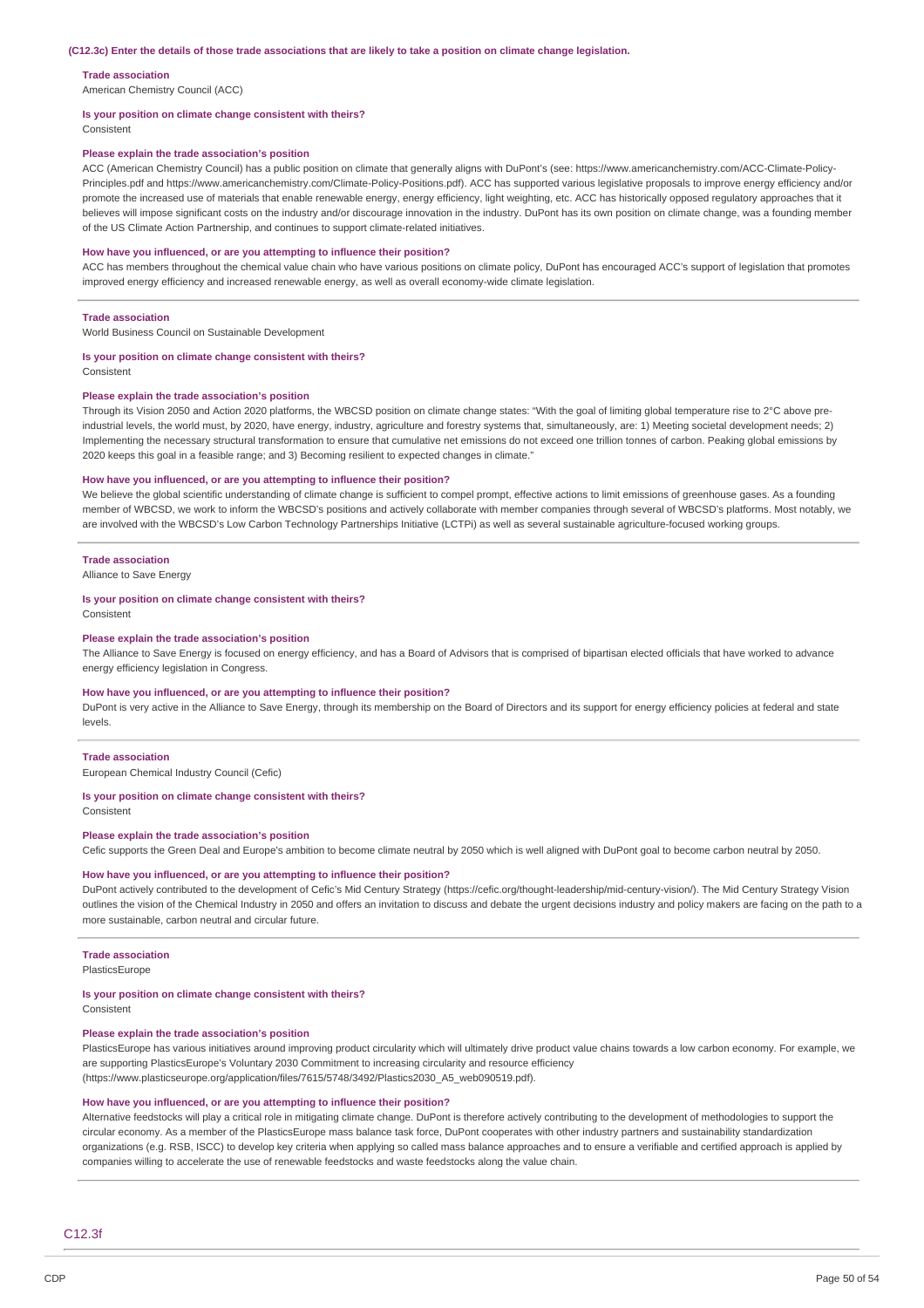#### (C12.3f) What processes do you have in place to ensure that all of your direct and indirect activities that influence policy are consistent with your overall climate **change strategy?**

Our overall business strategy drives our strategy for policy influence on climate and vice versa. Many financially material aspects of DuPont's portfolio align with a lower carbon economy, and with the trade association positions and policy alignment priorities outlined in 12.3.

Examples include our AHEAD™ initiative which advances lightweighting and vehicle electrification in transportation, our DuPont Danisco Planit™ plant-based meat alternative portfolio, our high-efficiency printing materials in our Cyrel® FAST flexographic printing system, and our energy-efficient construction materials in our DuPont Performance Building Solutions portfolio.

Read more about these technologies in the Acting on Climate section of our Sustainability Stories Hub: [https://www.dupont.com/about/sustainability/stories-hub.html](https://www.dupont.com/about/sustainability/stories-hub.html.html)

# C12.4

(C12.4) Have you published information about your organization's response to climate change and GHG emissions performance for this reporting year in places **other than in your CDP response? If so, please attach the publication(s).**

**Publication**

In voluntary sustainability report

**Status** Complete

**Attach the document** Dupont 2020 GRI Index\_xfinal.pdf

**Page/Section reference** 30-32, 57-59

# **Content elements**

Governance Strategy Risks & opportunities Emissions figures Emission targets Other metrics

**Comment**

## C15. Signoff

# C-FI

(C-FI) Use this field to provide any additional information or context that you feel is relevant to your organization's response. Please note that this field is optional **and is not scored.**

# C15.1

**(C15.1) Provide details for the person that has signed off (approved) your CDP climate change response.**

|         | Job title                                 | Corresponding job category         |
|---------|-------------------------------------------|------------------------------------|
| $Row_1$ | Chief Technology & Sustainability Officer | Chief Sustainability Officer (CSO) |

# SC. Supply chain module

# SC0.0

**(SC0.0) If you would like to do so, please provide a separate introduction to this module.**

# SC0.1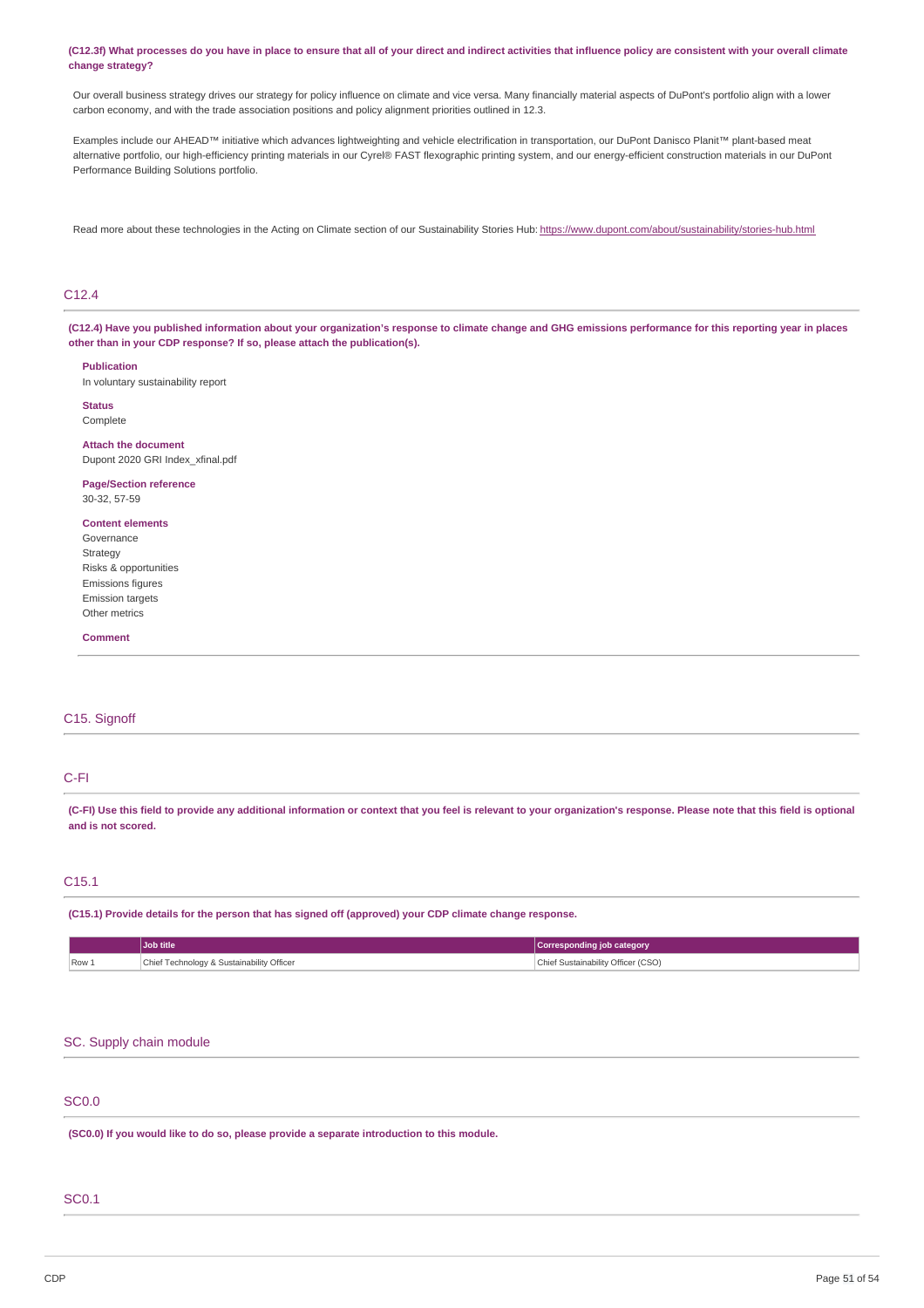**(SC0.1) What is your company's annual revenue for the stated reporting period?**

|       | Annual Revenue |
|-------|----------------|
| Row 1 | 21500000000    |
|       |                |
|       |                |
|       |                |

# SC0.2

**(SC0.2) Do you have an ISIN for your company that you would be willing to share with CDP?** Yes

## SC0.2a

**(SC0.2a) Please use the table below to share your ISIN.**

|       | ا (2 letters)<br><b>ISIN country</b> | SIN numeric identifier and single check digit (10 numbers overall) |
|-------|--------------------------------------|--------------------------------------------------------------------|
| Row 1 | US                                   |                                                                    |

# SC1.1

(SC1.1) Allocate your emissions to your customers listed below according to the goods or services you have sold them in this reporting period.

# SC1.2

**(SC1.2) Where published information has been used in completing SC1.1, please provide a reference(s).**

# SC1.3

(SC1.3) What are the challenges in allocating emissions to different customers, and what would help you to overcome these challenges?

| <b>Allocation challenges</b>                                                                                                  | Please explain what would help you overcome these challenges                                                                                                                                                                                                                                                                                                                                                                                               |
|-------------------------------------------------------------------------------------------------------------------------------|------------------------------------------------------------------------------------------------------------------------------------------------------------------------------------------------------------------------------------------------------------------------------------------------------------------------------------------------------------------------------------------------------------------------------------------------------------|
| Diversity of product lines makes accurately<br>accounting for each product/product line<br>cost ineffective                   | DuPont produces many products from one facility, often times concurrently and for multiple customers. This makes delineating product impacts by customer immensely<br>difficult. Customers engage with account managers to agree on a methodology for this work, and to emphasize the importance of this work. Customers and suppliers<br>would then likely need to keep the results of the assessment private, as much of the information is proprietary. |
| Customer base is too large and diverse to<br>accurately track emissions to the customer<br>level                              | DuPont produces many products from one facility, often times concurrently and for multiple customers. This makes delineating product impacts by customer immensely<br>difficult. Customers engage with account managers to agree on a methodology for this work, and to emphasize the importance of this work. Customers and suppliers<br>would then likely need to keep the results of the assessment private, as much of the information is proprietary. |
| Managing the different emission factors of<br>diverse and numerous geographies makes<br>calculating total footprint difficult | DuPont has presence in over 70 countries. The reporting burden is very high if we strive to accurately allocating emissions for, as an example, a customer that<br>purchases products from multiple facilities that also produce those products for other customers.                                                                                                                                                                                       |
| Doing so would require we disclose<br>business sensitive/proprietary information                                              | Allocating emissions and other impacts to specific products violates our information release policies and could potentially trip confidentiality agreements.                                                                                                                                                                                                                                                                                               |

# SC1.4

**(SC1.4) Do you plan to develop your capabilities to allocate emissions to your customers in the future?** Yes

# SC1.4a

**(SC1.4a) Describe how you plan to develop your capabilities.**

We will work directly with customers to help them understand the emissions associated with their products.

# SC2.1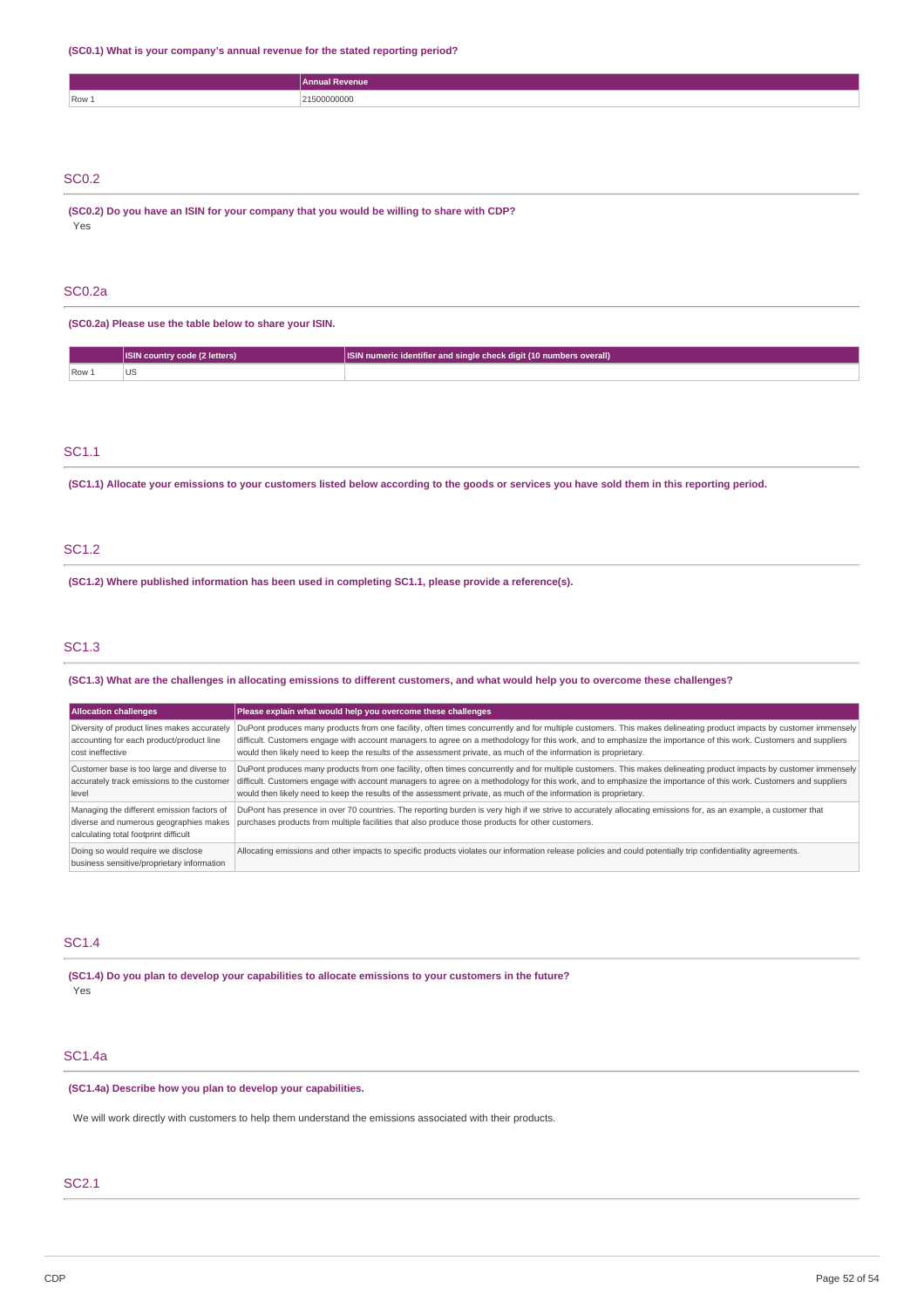#### (SC2.1) Please propose any mutually beneficial climate-related projects you could collaborate on with specific CDP Supply Chain members.

**Requesting member** Please select

**Group type of project** New product or service

**Type of project**

New product or service that reduces customers operational emissions

#### **Emissions targeted**

Actions to reduce customers' operational emissions (customer scope 1 & 2)

**Estimated timeframe for carbon reductions to be realized** 1-3 years

#### **Estimated lifetime CO2e savings**

**Estimated payback** 0-1 year

# **Details of proposal**

DuPont creates, discovers, develops and protects many new technologies that can increase our customers', and their customers', ability to adapt and mitigate the effects of climate change. Examples of climate-relevant technology include our AHEAD™ initiative which advances lightweighting and vehicle electrification in transportation, our DuPont Danisco Planit™ plant-based meat alternative portfolio, our high-efficiency printing materials in our Cyrel® FAST flexographic printing system, and our energyefficient construction materials in our DuPont Performance Building Solutions portfolio. See examples of successful customer partnerships that reduce climate impacts in the "Acting on Climate" section of our Sustainability Stories Hub: https://www.dupont.com/about/sustainability/stories-hub.html

#### **Requesting member**

Please select

## **Group type of project**

New product or service

#### **Type of project**

New product or service that reduces customers products / services operational emissions

#### **Emissions targeted**

Other, please specify (Actions to reduce end customers' emissions during product use)

**Estimated timeframe for carbon reductions to be realized**

0-1 year

**Estimated lifetime CO2e savings**

#### **Estimated payback**

0-1 year

## **Details of proposal**

DuPont enacts many customer partnerships around helping customers reduce emissions in their products or operations. For example, In spring 2019, DuPont Performance Building Solutions began an innovation collaboration with housing start-up Module with the objective of bringing more affordable, sustainable housing to Pittsburgh, Pennsylvania. We helped Module achieve Zero-Energy Ready Home (ZERH) certification for its homes by providing a high-performance thermal, air and water management system for the building envelope that provides an extra layer of insulation around the exterior of the home. Together, the DuPont Styrofoam® XPS, Tyvek®, Great Stuff® and DuPont™ Flashing Products work together to keep heat and air conditioning inside. Not only can this save homeowners thousands of dollars in energy bills over the life of a mortgage, it helps reduce the energy required for occupants to be comfortable in their homes. See examples of successful customer partnerships that reduce climate impacts in the "Acting on Climate" section of our Sustainability Stories Hub: https://www.dupont.com/about/sustainability/stories-hub.html

# SC<sub>2.2</sub>

(SC2.2) Have requests or initiatives by CDP Supply Chain members prompted your organization to take organizational-level emissions reduction initiatives? Please select

# SC3.1

**(SC3.1) Do you want to enroll in the 2020-2021 CDP Action Exchange initiative?** Please select

# SC3.2

**(SC3.2) Is your company a participating supplier in CDP's 2019-2020 Action Exchange initiative?**

No

# SC4.1